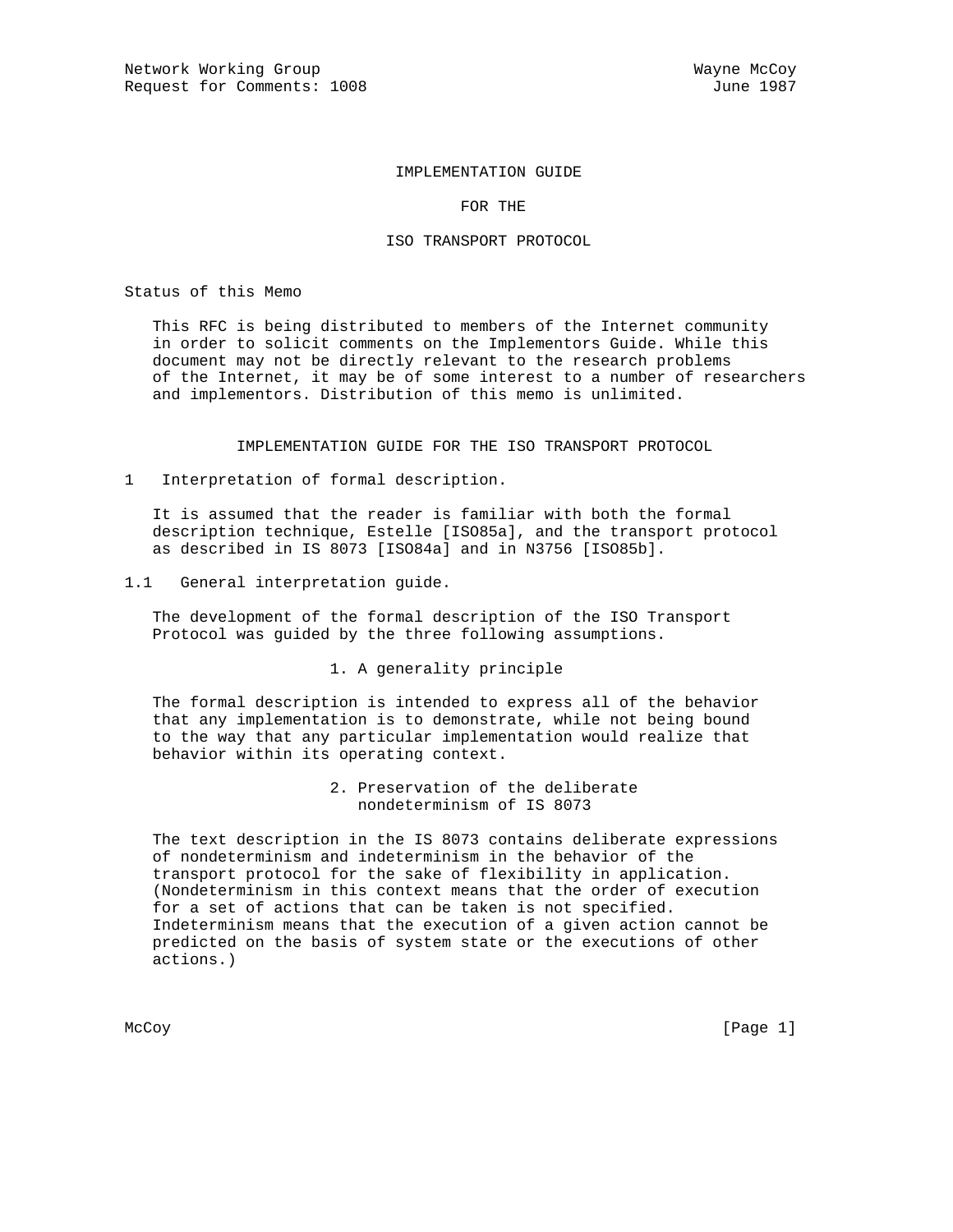# 3. Discipline in the usage of Estelle

 A given feature of Estelle was to be used only if the nature of the mechanism to be described strongly indicates its usage, or to adhere to the generality principle, or to retain the nondeterminism of IS 8073.

 Implementation efficiency was not a particular goal nor was there an attempt to directly correlate Estelle mechanisms and features to implementation mechanisms and features. Thus, the description does not represent optimal behavior for the implemented protocol.

 These assumptions imply that the formal description contains higher levels of abstraction than would be expected in a description for a particular operating environment. Such abstraction is essential, because of the diversity of networks and network elements by which implementation and design decisions are influenced. Even when operating environments are essentially identical, design choice and originality in solving a technical problem must be allowed. The same behavior may be expressed in many different ways. The goal in producing the transport formal description was to attempt to capture this equivalence. Some mechanisms of transport are not fully described or appear to be overly complicated because of the adherence to the generality principle. Resolution of these situations may require significant effort on the part of the implementor.

 Since the description does not represent optimal behavior for the implemented protocol, implementors should take the three assumptions above into account when using the description to implement the protocol. It may be advisable to adapt the standard description in such a way that:

- a. abstractions (such as modules, channels, spontaneous transitions and binding comments) are interpreted and realized as mechanisms appropriate to the operating environment and service requirements;
- b. modules, transitions, functions and procedures containing material irrelevant to the classes or options to be supported are reduced or eliminated as needed; and
- c. desired real-time behavior is accounted for.

 The use in the formal description of an Estelle feature (for instance, "process"), does not imply that an implementation must necessarily realize the feature by a synonymous feature of the operating context. Thus, a module declared to be a "process" in an Estelle description need not represent a real process as seen by a host operating system; "process" in Estelle refers to the

McCoy [Page 2]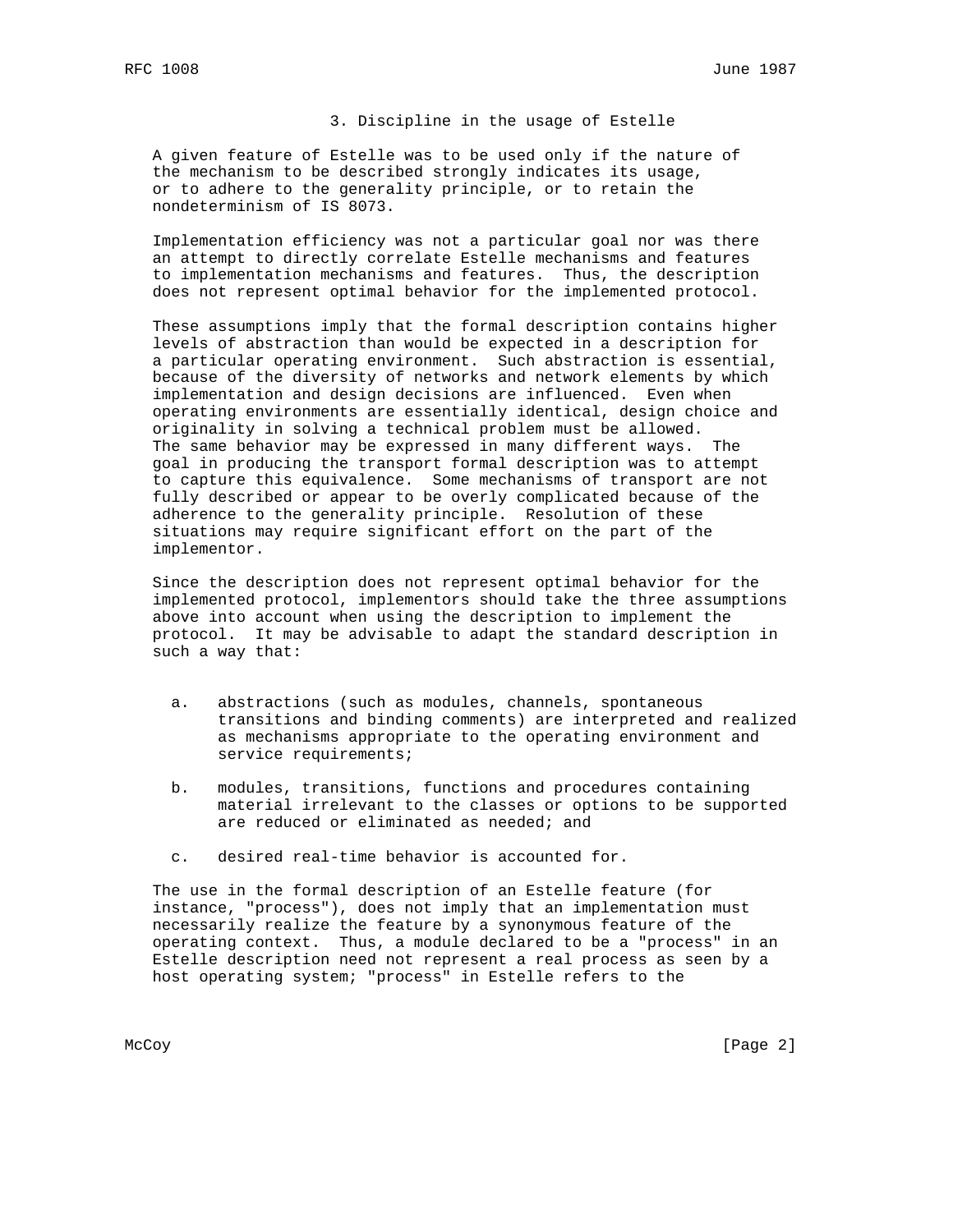synchronization properties of a set of procedures (transitions).

 Realizations of Estelle features and mechanisms are dependent in an essential way upon the performance and service an implementation is to provide. Implementations for operational usage have much more stringent requirements for optimal behavior and robustness than do implementations used for simulated operation (e.g., correctness or conformance testing). It is thus important that an operational implementation realize the abstract features and mechanisms of a formal description in an efficient and effective manner.

 For operational usage, two useful criteria for interpretation of formal mechanisms are:

- [1] minimization of delays caused by the mechanism itself; e.g.,
	- --transit delay for a medium that realizes a channel
	- --access delay or latency for channel medium
	- --scheduling delay for timed transitions (spontaneous transitions with delay clause)
	- --execution scheduling for modules using exported variables (delay in accessing variable)
- [2] minimization of the "handling" required by each invocation of the mechanism; e.g.,
	- --module execution scheduling and context switching
	- --synchronization or protocols for realized channel
	- --predicate evaluation for spontaneous transitions

 Spontaneous transitions represent nondeterminism and indeterminism, so that uniform realization of them in an implementation must be questioned as an implementation strategy. The time at which the action described by a spontaneous transition will actually take place cannot be specified because of one or more of the following situations:

 a. it is not known when, relative to any specific event defining the protocol (e.g., input network, input from user, timer

McCoy [Page 3]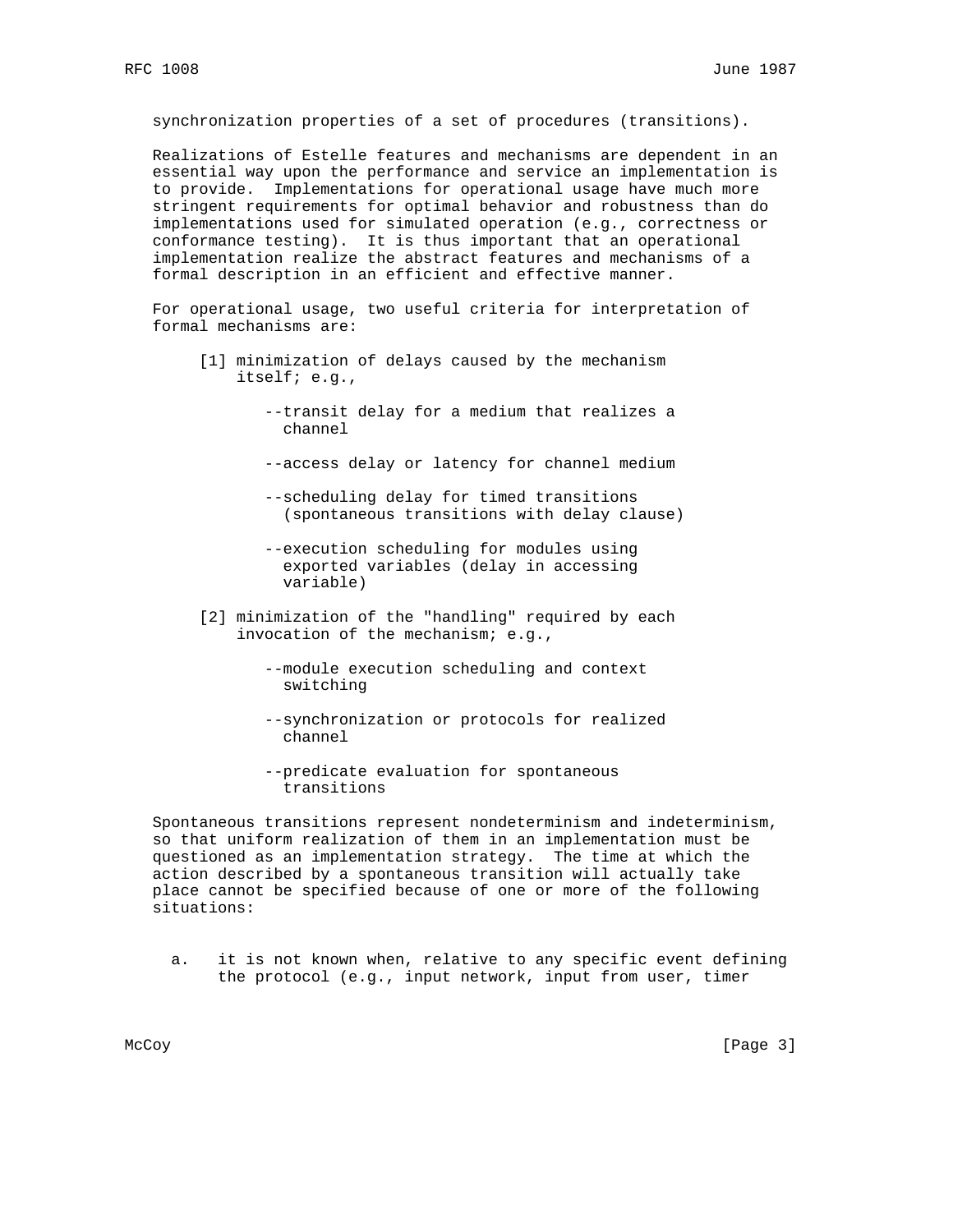expirations), the conditions enabling the transition will actually occur;

- b. even if the enabling conditions are ultimately deterministic, it is not practical to describe all the possible ways this could occur, given the different ways in which implementations will examine these conditions; and
- c. a particular implementation may not be concerned with the enabling conditions or will account for them in some other way; i.e., it is irrelevant when the action takes place, if ever.

 As an example of a), consider the situation when splitting over the network connection, in Class 4, in which all of the network connections to which the transport connection has been assigned have all disconnected, with the transport connection still in the OPEN state. There is no way to predict when this will happen, nor is there any specific event signalling its occurrence. When it does occur, the transport protocol machine may want to attempt to obtain a new network connection.

 As an example of b), consider that timers may be expressed succinctly in Estelle by transitions similar to the following:

> from A to B provided predicate delay( timer\_interval )

 begin (\* action driven by timeout \*) end;

 But there are operations for which the timer period may need to be very accurate (close to real time) and others in which some delay in executing the action can be tolerated. The implementor must determine the optimal behavior desired for each instance and use an appropriate mechanism to realize it, rather than using a uniform approach to implementing all spontaneous transitions.

 As an example of the situation in c), consider the closing of an unused network connection. If the network is such that the cost of letting the network connection remain open is small compared cost of opening it, then an implementation might not want to consider closing the network connection until, say, the weekend. Another implementation might decide to close the network connection within 30 msec after discovering that the connection is not busy. For still another implementation, this could be

McCoy [Page 4]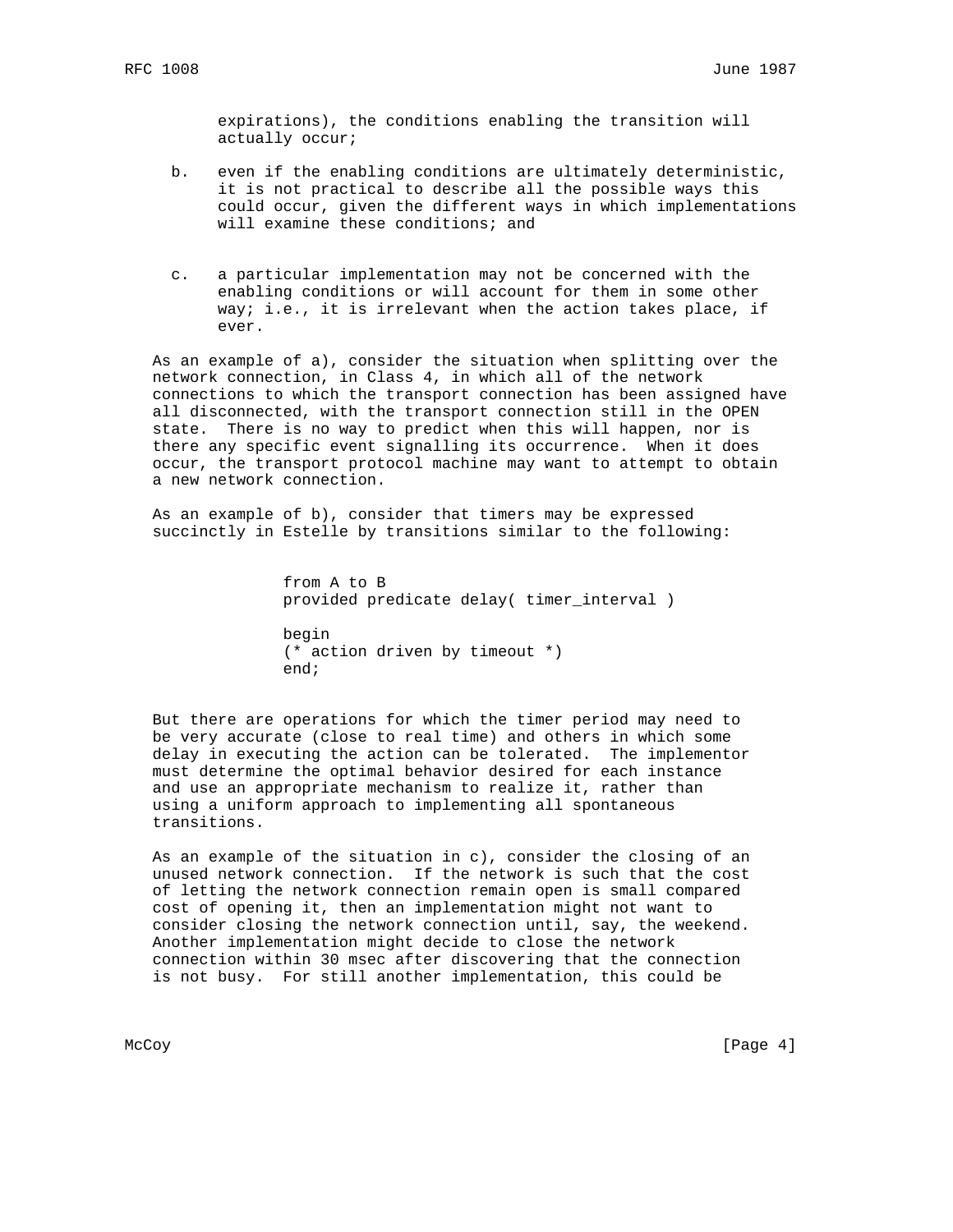meaningless because it operates over a connectionless network service.

 If a description has only a very few spontaneous transitions, then it may be relatively easy to implement them literally (i.e., to schedule and execute them as Estelle abstractly does) and not incur the overhead from examining all of the variables that occur in the enabling conditions. However, the number and complexity of the enabling conditions for spontaneous transitions in the transport description strongly suggests that an implementation which realizes spontaneous transitions literally will suffer badly from such overhead.

### 1.2 Guide to the formal description.

 So that implementors gain insight into interpretation of the mechanisms and features of the formal description of transport, the following paragraphs discuss the meanings of such mechanisms and features as intended by the editors of the formal description.

1.2.1 Transport Protocol Entity.

# 1.2.1.1 Structure.

 The diagram below shows the general structure of the Transport Protocol Entity (TPE) module, as given in the formal description. >From an abstract operational viewpoint, the transport protocol Machines (TPMs) and the Slaves operate as child processes of the the TPE process. Each TPM represents the endpoint actions of the protocol on a single transport connection. The Slave represents control of data output to the network. The internal operations of the TPMs and the Slave are discussed below in separate sections.

 This structure permits describing multiple connections, multiplexing and splitting on network connections, dynamic existence of endpoints and class negotiation. In the diagram, interaction points are denoted by the symbol "O", while (Estelle) channels joining these interaction points are denoted by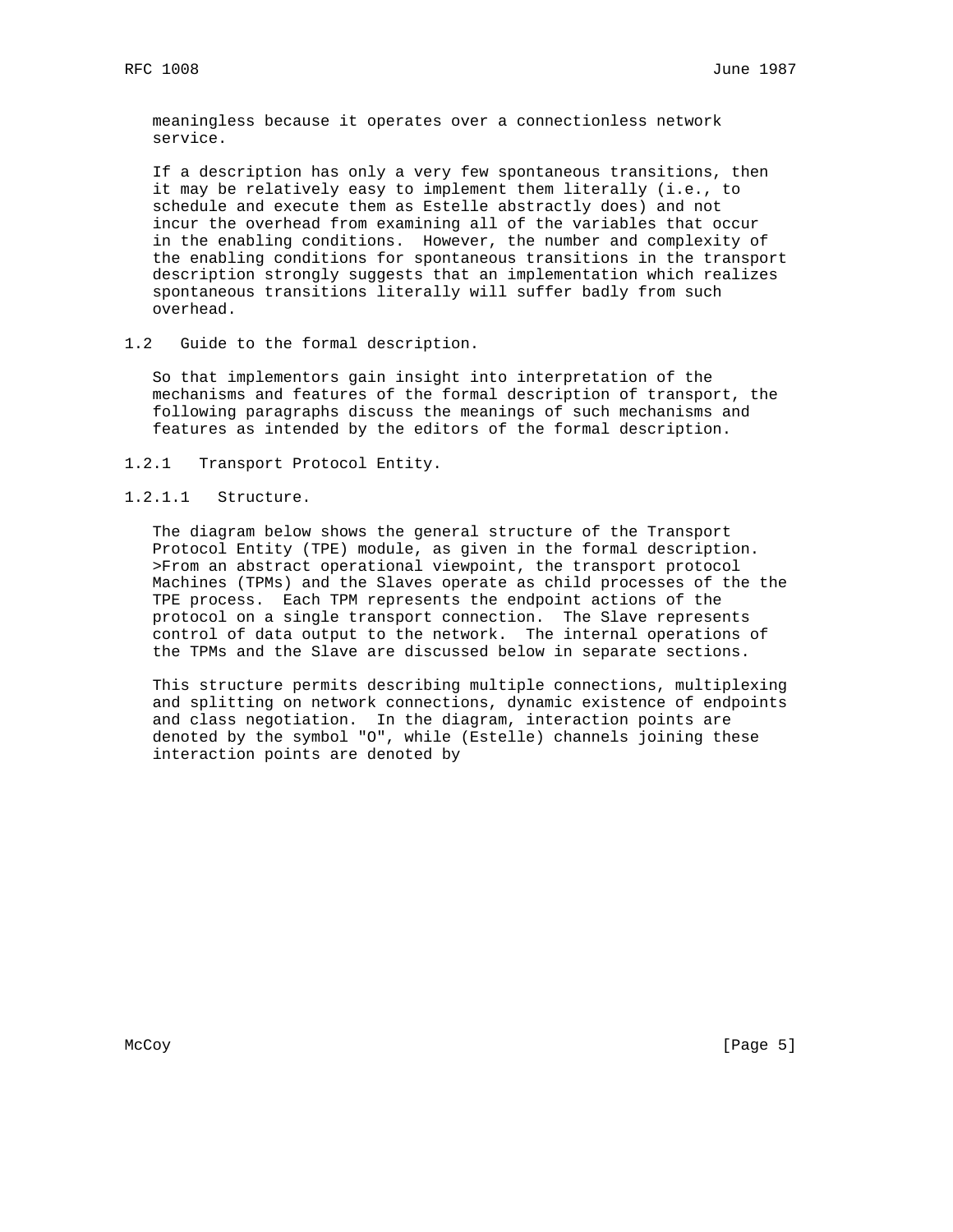\* \* \*

> The symbol "X" represents a logical association through variables, and the denotations

 <<<<<<< >>>>>>> V V V

> indicate the passage of data, in the direction of the symbol vertices, by way of these associations. The acronyms TSAP and NSAP denote Transport Service Access Point and Network Service Access Point, respectively. The structure of the TSAPs and NSAPs shown is discussed further on, in Parts 1.2.2.1 and 1.2.2.2.



NSAP

McCoy [Page 6]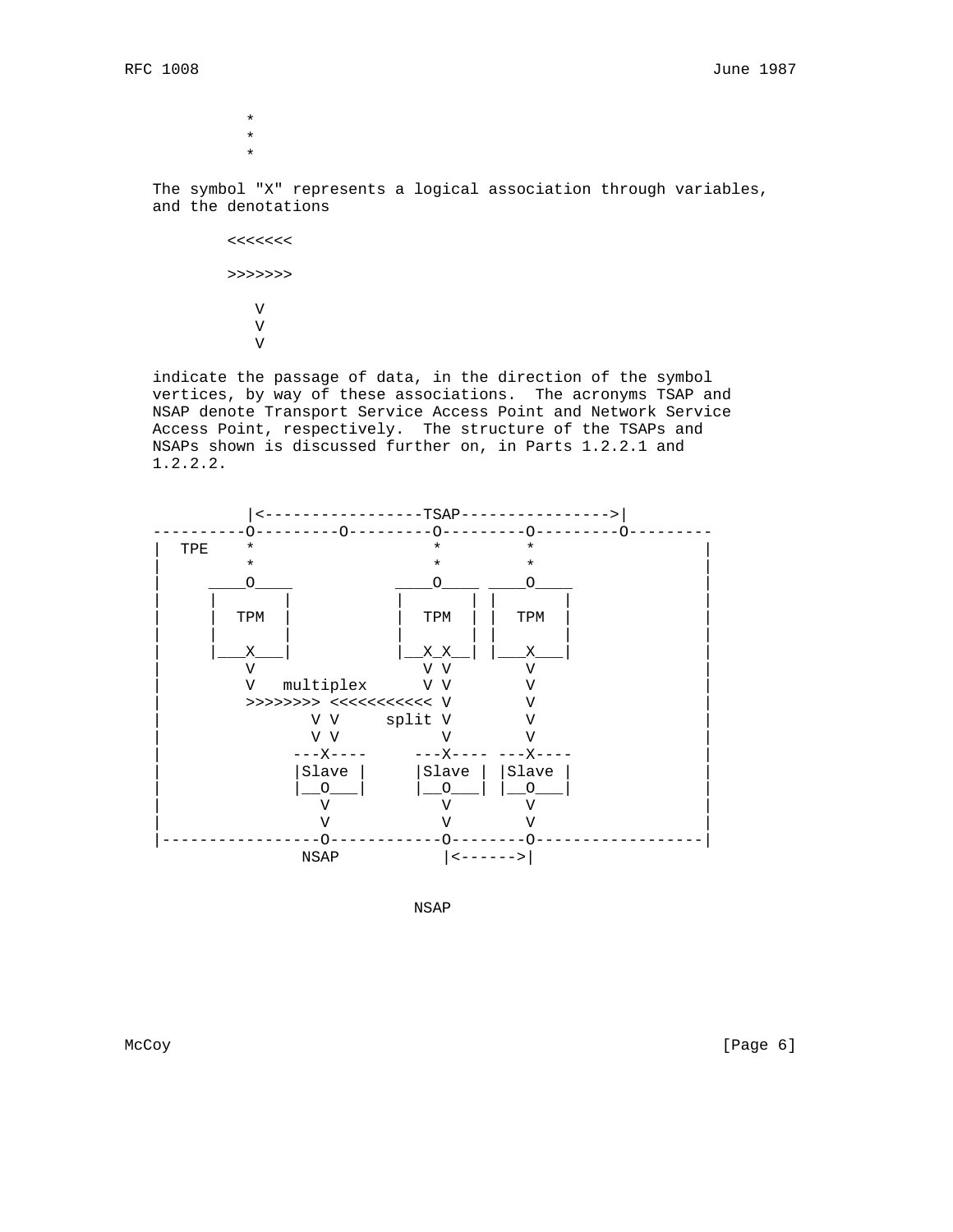The structuring principles of Estelle provide a formal means of expressing and enforcing certain synchronization properties between communicating processes. It must be stressed that the scheduling implied by Estelle descriptions need not and in some cases should not be implemented. The intent of the structure in the transport formal description is to state formally the synchronization of access tovariables shared by the transport entity and the transport connection endpoints and to permit expression of dynamic objects within the entity. In nearly all aspects of operation except these, it may be more efficient in some implementation environments to permit the TPE and the TPMs to run in parallel (the Estelle scheduling specifically excludes the parallel operation of the TPE and the TPMs). This is particularly true of internal management ("housekeeping") actions and those actions not directly related to communication between the TPE and the TPMs or instantiation of TPMs. Typical actions of this latter sort are: receipt of NSDUs from the network, integrity checking and decoding of TPDUs, and network connection management. Such actions could have been collected into other modules for scheduling closer to that of an implementation, but surely at the risk of further complicating the description. Consequently, the formal description structure should be understood as expressing relationships among actions and objects and not explicit implementation behavior.

1.2.1.2 Transport protocol entity operation.

 The details of the operation of the TPE from a conceptual point of view are given in the SYS section of the formal description. However, there are several further comments that can be made regarding the design of the TPE. The Estelle body for the TPE module has no state variable. This means that any transition of the TPE may be enabled and executed at any time. Choice of transition is determined primarily by priority. This suggests that the semantics of the TPE transitions is that of interrupt traps.

 The TPE handles only the T-CONNECT-request from the user and the TPM handle all other user input. All network events are handled by the TPE, in addition to resource management to the extent defined in the description. The TPE also manages all aspects of connection references, including reference freezing. The TPE does not explicitly manage the CPU resource for the TPMs, since this is implied by the Estelle scheduling across the module hierarchy. Instantiation of TPMs is also the responsibility of the TPE, as is TPM release when the transport connection is to be closed. Once a TPM is created, the TPE does not in general interfere with TPM's activities, with the following exceptions: the TPE may reduce credit to a Class 4 TPM without notice; the TPE may dissociate a Class 4 TPM from a network connection when splitting is being used. Communication between the TPE and the TPMs is through a set of exported variables owned by the TPMs, and through a channel which

McCoy [Page 7]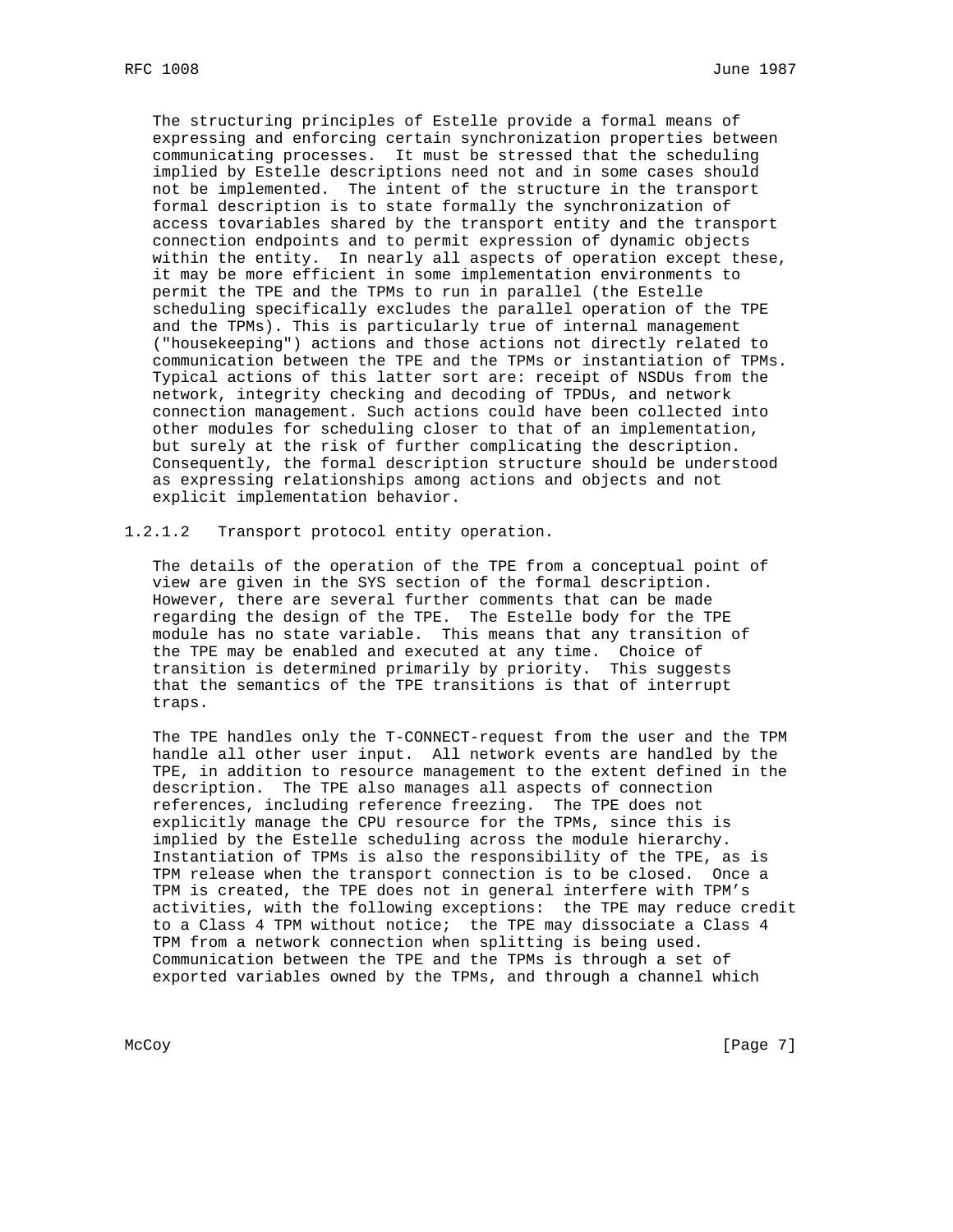passes TPDUs to be transmitted to the remote peer. This channel is not directly connected to any network connection, so each interaction on it carries a reference number indicating which network connection is to be used. Since the reference is only a reference, this permits usage of this mechanism when the network service is connectionless, as well. The mechanism provides flexibility for both splitting and multiplexing on network connections.

 One major function that the TPE performs for all its TPMs is that of initial processing of received TPDUs. First, a set of integrity checks is made to determine if each TPDU in an NSDU is decodable:

- a. PDU length indicators and their sums are checked against the NSDU length for consistency;
- b. TPDU types versus minimum header lengths for the types are checked, so that if the TPDU can be decoded, then proper association to TPMs can be made without any problem;
- c. TPDUs are searched for checksums and the local checksum is computed for any checksum found; and
- d. parameter codes in variable part of headers are checked where applicable.

 These integrity checks guarantee that an NSDU passing the check can be separated as necessary into TPDUs, these TPDUs can be associated to the transport connections or to the Slave as appropriate and they can be further decoded without error.

 The TPE next decodes the fixed part of the TPDU headers to determine the disposition of the TPDU. The Slave gets TPDUs that cannot be assigned to a TPM (spurious TPDU). New TPMs are created in response to CR TPDUs that correspond to a TSAP for this TPE.

 All management of NSAPs is done by the TPE. This consists of keeping track of all network connections, their service quality characteristics and their availability, informing the TPMs associated with these network connections.

 The TPE has no timer module as such. Timing is handled by using the DELAY feature of Estelle, since this feature captures the essence of timing without specifying how the actual timing is to be achieved within the operating environment. See Part 1.2.5 for more details.

1.2.2 Service Access Points.

 The service access points (SAP) of the transport entity are modeled using the Estelle channel/interaction point formalism. (Note: The

McCoy [Page 8]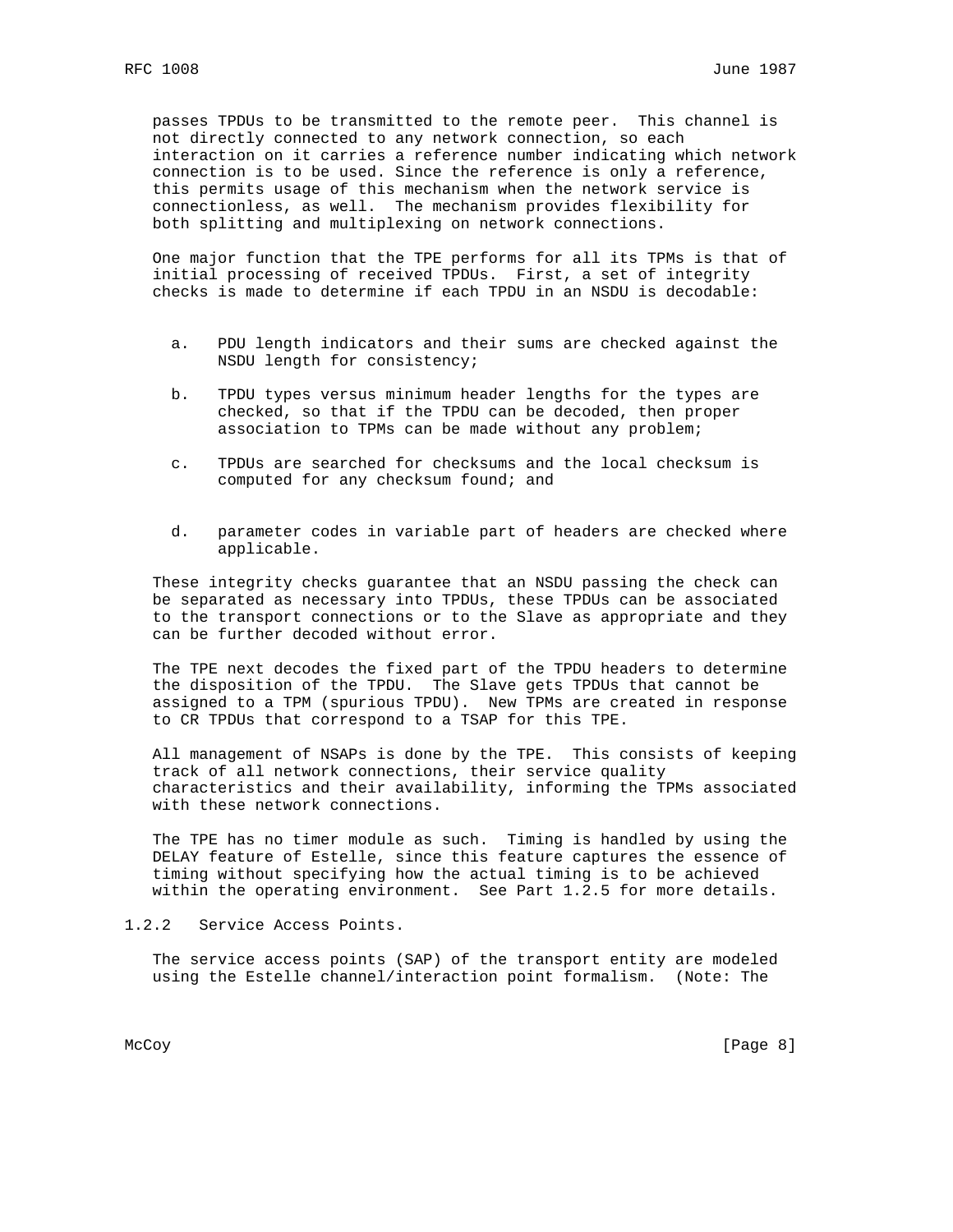term "channel" in Estelle is a keyword that denotes a set of interactions which may be exchanged at interaction points [LIN85]. However, it is useful conceptually to think of "channel" as denoting a communication path that carries the interactions between modules.) The abstract service primitives for a SAP are interactions on channels entering and leaving the TPE. The transport user is considered to be at the end of the channel connected to the transport SAP (TSAP) and the network service provider is considered to be at the end of the channel connected to the network SAP (NSAP). An interaction put into a channel by some module can be considered to move instantaneously over the channel onto a queue at the other end. The sender of such an interaction no longer has access to the interaction once it has been put into the channel. The operation of the system modeled by the formal description has been designed with this semantics in mind, rather than the equivalent but much more abstract Estelle semantics. (In the Estelle semantics, each interaction point is considered to have associated with it an unbounded queue. The "attach" and "connect" primitives bind two interaction points, such that an action, implied by the keyword "out", at one interaction point causes a specified interaction to be placed onto the queue associated with the other interaction point.) The sections that follow discuss the TSAP and the NSAP and the way that these SAPs are described in the formal description.

1.2.2.1 Transport Service Access Point.

 The international transport standard allows for more than one TSAP to be associated with a transport entity, and multiple users may be associated with a given TSAP. A situation in which this is useful is when it is desirable to have a certain quality of service correlated with a given TSAP. For example, one TSAP could be reserved for applications requiring a high throughput, such as file transfer. The operation of transport connections associated with this TSAP could then be designed to favor throughput. Another TSAP might serve users requiring short response time, such as terminals. Still another TSAP could be reserved for encryption reasons.

 In order to provide a way of referencing users associated with TSAPs, the user access to transport in the formal description is through an array of Estelle interaction points. This array is indexed by a TSAP address (T\_address) and a Transport Connection Endpoint Identifier (TCEP\_id). Note that this dimensional object (TSAP) is considered simply to be a uniform set of abstract interfaces. The indices must be of (Pascal) ordinal type in Estelle. However, the actual address structure of TSAPs may not conform easily to such typing in an implementation. Consequently, the indices as they appear in the formal description should be viewed as an organizational mechanism rather than as an explicit way of associating objects in an operational setting. For example, actual TSAP addresses might be kept in some kind of table, with the table index being used to reference objects associated with the TSAP.

McCoy [Page 9]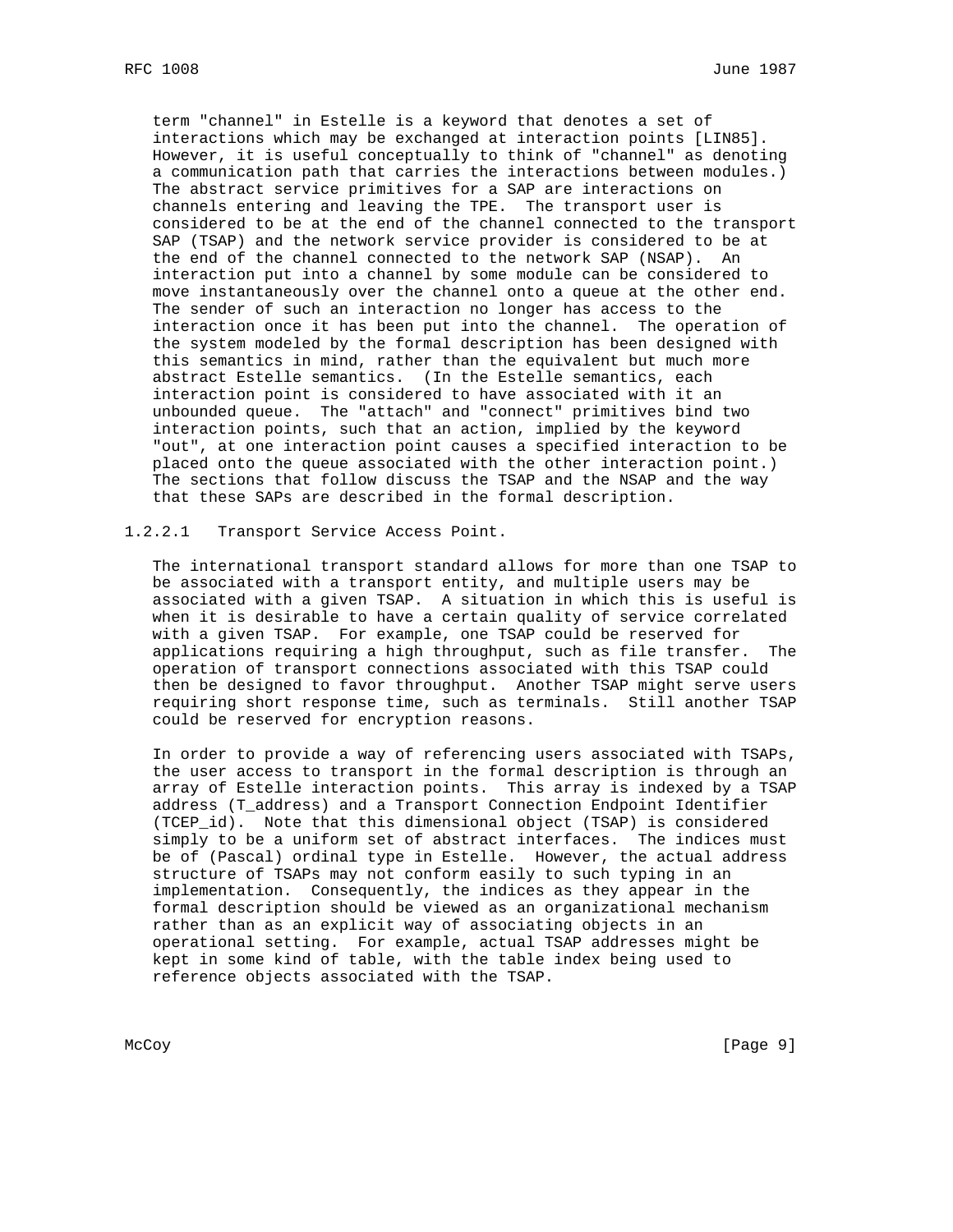One particular issue concerned with realizing TSAPs is that of making known to the users the means of referencing the transport interface, i.e., somehow providing the T\_addresses and TCEP\_ids to the users. This issue is not considered in any detail by either IS 7498 [ISO84b] or IS 8073. Abstractly, the required reference is the T\_address/TCEP\_id pair. However, this gives no insight as to how the mechanism could work. Some approaches to this problem are discussed in Part 5.

 Another issue is that of flow control on the TSAP channels. Flow control is not part of the semantics for the Estelle channel, so the problem must be dealt with in another way. The formal description gives an abstract definition of interface flow control using Pascal and Estelle mechanisms. This abstraction resembles many actual schemes for flow control, but the realization of flow control will still be dependent on the way the interface is implemented. Part 3.2 discusses this in more detail.

1.2.2.2 Network Service Access Point.

 An NSAP may also have more than one network connection associated with it. For example, the virtual circuits of X.25 correspond with this notion. On the other hand, an NSAP may have no network connection associated with it, for example when the service at the NSAP is connectionless. This certainly will be the case when transport operates on a LAN or over IP. Consequently, although the syntactical appearance of the NSAP in the formal description is similar to that for the TSAP, the semantics are essentially distinct [NTI85].

 Distinct NSAPs can correspond or not to physically distinct networks. Thus, one NSAP could access X.25 service, another might access an IEEE 802.3 LAN, while a third might access a satellite link. On the other hand, distinct NSAPs could correspond to different addresses on the same network, with no particular rationale other than facile management for the distinction. There are performance and system design issues that arise in considering how NSAPs should be managed in such situations. For example, if distinct NSAPs represent distinct networks, then a transport entity which must handle all resource management for the transport connections and operate these connections as well may have trouble keeping pace with data arriving concurrently from two LANs and a satellite link. It might be a better design solution to separate the management of the transport connection resources from that of the NSAP resources and inputs, or even to provide separate transport entities to handle some of the different network services, depending on the service quality to be maintained. It may be helpful to think of the (total) transport service as not necessarily being provided by a single monolithic entity--several distinct entities can reside at the transport layer on the same end-system.

McCoy [Page 10]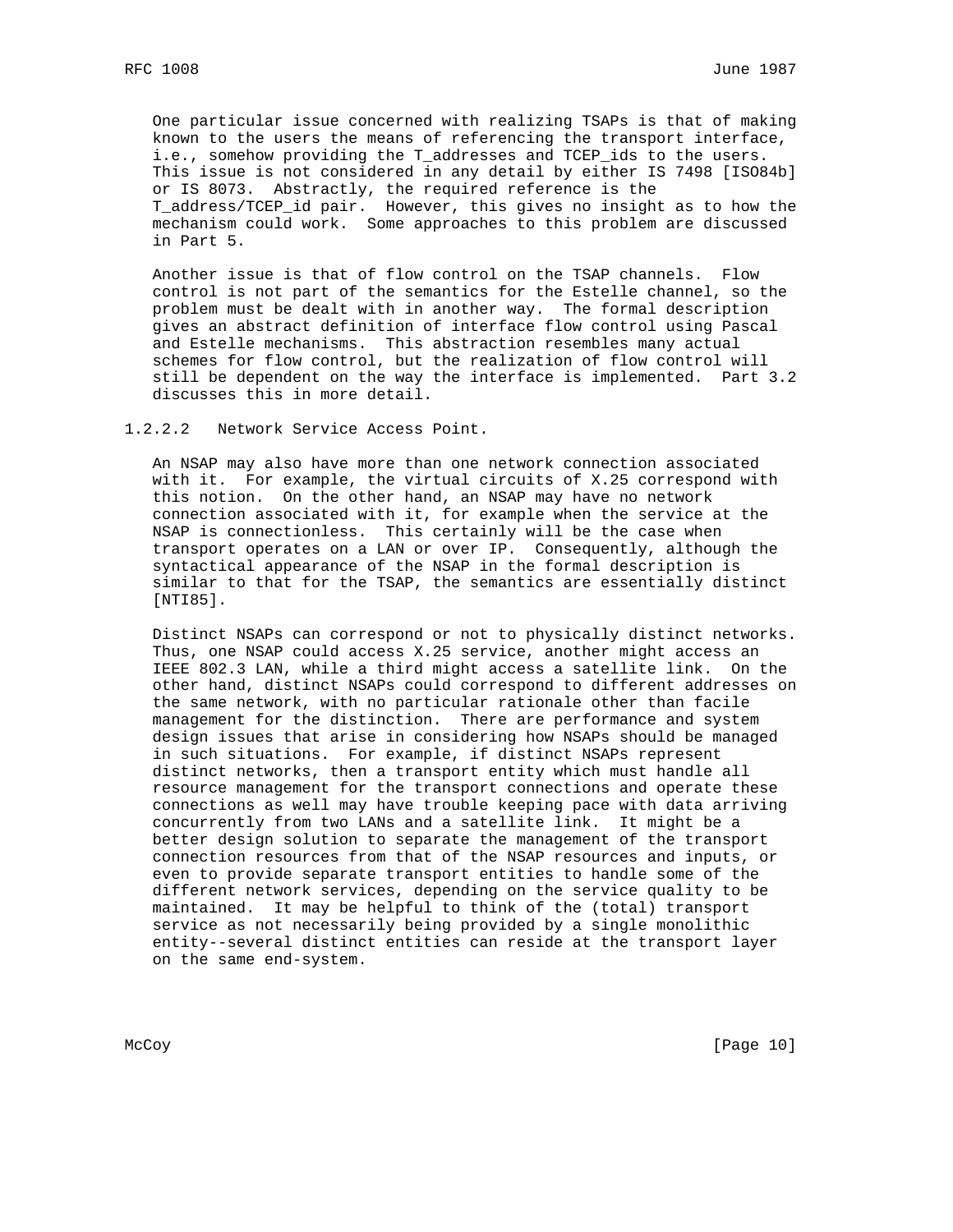The issues of NSAP management come primarily from connection-oriented network services. This is because a connectionless service is either available to all transport connections or it is available to none, representing infinite degrees of multiplexing and splitting. In the connection-oriented case, NSAP management is complicated by multiplexing, splitting, service quality considerations and the particular character of the network service. These issues are discussed further in Part 3.4.1. In the formal description, network connection management is carried out by means of a record associated with each possible connection and an array, associated with each TPM, each array member corresponding to a possible network connection. Since there is, on some network services, a very large number of possible network connections, it is clear that in an implementation these data structures may need to be made dynamic rather than static. The connection record, indexed by NSAP and NCEP\_id, consists of a Slave module reference, virtual data connections to the TPMs to be associated with the network connection, a data connection (out) to the NSAP, and a data connection to the Slave. There is also a "state" variable for keeping track of the availability of the connection, variables for managing the Slave and an internal reference number to identify the connection to TPMs. A member of the network connection array associated with a TPM provides the TPM with status information on the network connection and input data (network) events and TPDUs). A considerable amount of management of the network connections is provided by the formal description, including splitting, multiplexing, service quality (when defined), interface flow control, and concatenation of TPDUs. This management is carried out solely by the transport entity, leaving the TPMs free to handle only the explicit transport connection issues. This management scheme is flexible enough that it can be simplified and adapted to handle the NSAP for a connectionless service.

 The principal issue for management of connectionless NSAPs is that of buffering, particularly if the data transmission rates are high, or there is a large number of transport connections being served. It may also be desirable for the transport entity to monitor the service it is getting from the network. This would entail, for example, periodically computing the mean transmission delays for adjusting timers or to exert backpressure on the transport connections if network access delay rises, indicating loading. (In the formal description, the Slave processor provides a simple form of output buffer management: when its queue exceeds a threshold, it shuts off data from the TPMs associated with it. Through primitive functions, the threshold is loosely correlated with network behavior. However, this mechanism is not intended to be a solution to this difficult performance problem.)

McCoy [Page 11]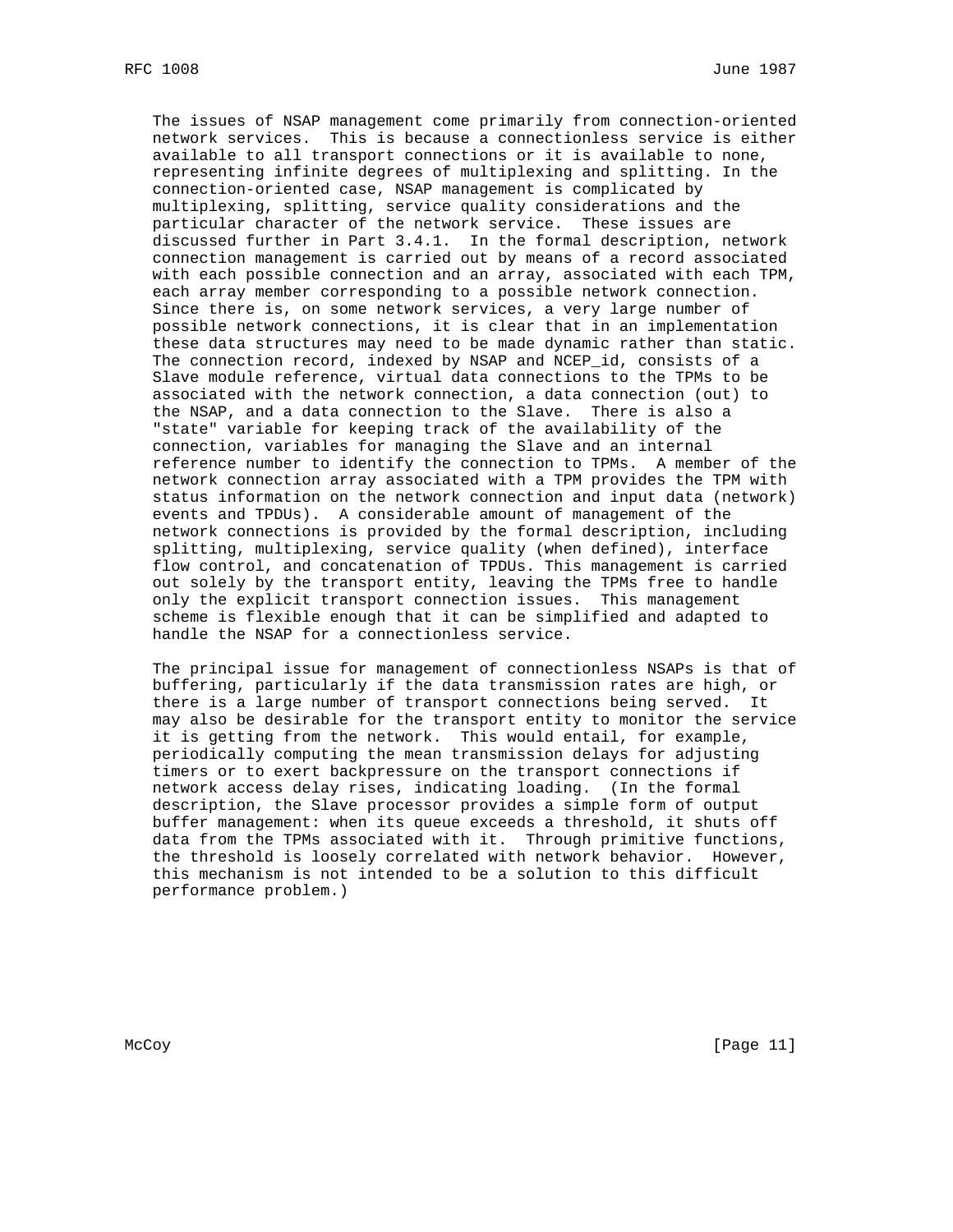#### 1.2.3 Transport Protocol Machine.

 Transport Protocol Machines (TPM) in the formal description are in six classes: General, Class 0, Class 1, Class 2, Class 3 and Class 4. Only the General, Class 2 and Class 4 TPMs are discussed here. The reason for this diversity is to facilitate describing class negotiations and to show clearly the actions of each class in the data transfer phase. The General TPM is instantiated when a connection request is received from a transport user or when a CR TPDU is received from a remote peer entity. This TPM is replaced by a class-specific TPM when the connect response is received from the responding user or when the CC TPDU is received from the responding peer entity.

 The General, Class 2 and Class 4 TPMs are discussed below in more detail. In an implementation, it probably will be prudent to merge the Class 2 and Class 4 operations with that of the General TPM, with new variables selecting the class-specific operation as necessary (see also Part 9.4 for information on obtaining Class 2 operation from a Class 4 implementation). This may simplify and improve the behavior of the implemented protocol overall.

### 1.2.3.1 General Transport Protocol Machine.

 Connection negotiation and establishment for all classes can be handled by the General Transport Protocol Machine. Some parts of the description of this TPM are sufficiently class dependent that they can safely be removed if that class is not implemented. Other parts are general and must be retained for proper operation of the TPM. The General TPM handles only connection establishment and negotiation, so that only CR, CC, DR and DC TPDUs are sent or received (the TPE prevents other kinds of TPDUs from reaching the General TPM).

 Since the General TPM is not instantiated until a T-CONNECT-request or a CR TPDU is received, the TPE creates a special internal connection to the module's TSAP interaction point to pass the T-CONNECT-request event to the TPM. This provides automaton completeness according to the specfication of the protocol. When the TPM is to be replaced by a class-specific TPM, the sent or received CC is copied to the new TPM so that negotiation information is not lost.

 In the IS 8073 state tables for the various classes, the majority of the behavioral information for the automaton is contained in the connection establishment phase. The editors of the formal description have retained most of the information contained in the state tables of IS 8073 in the description of the General TPM.

1.2.3.2 Class 2 Transport Protocol Machine.

The formal description of the Class 2 TPM closely resembles that of

McCoy [Page 12]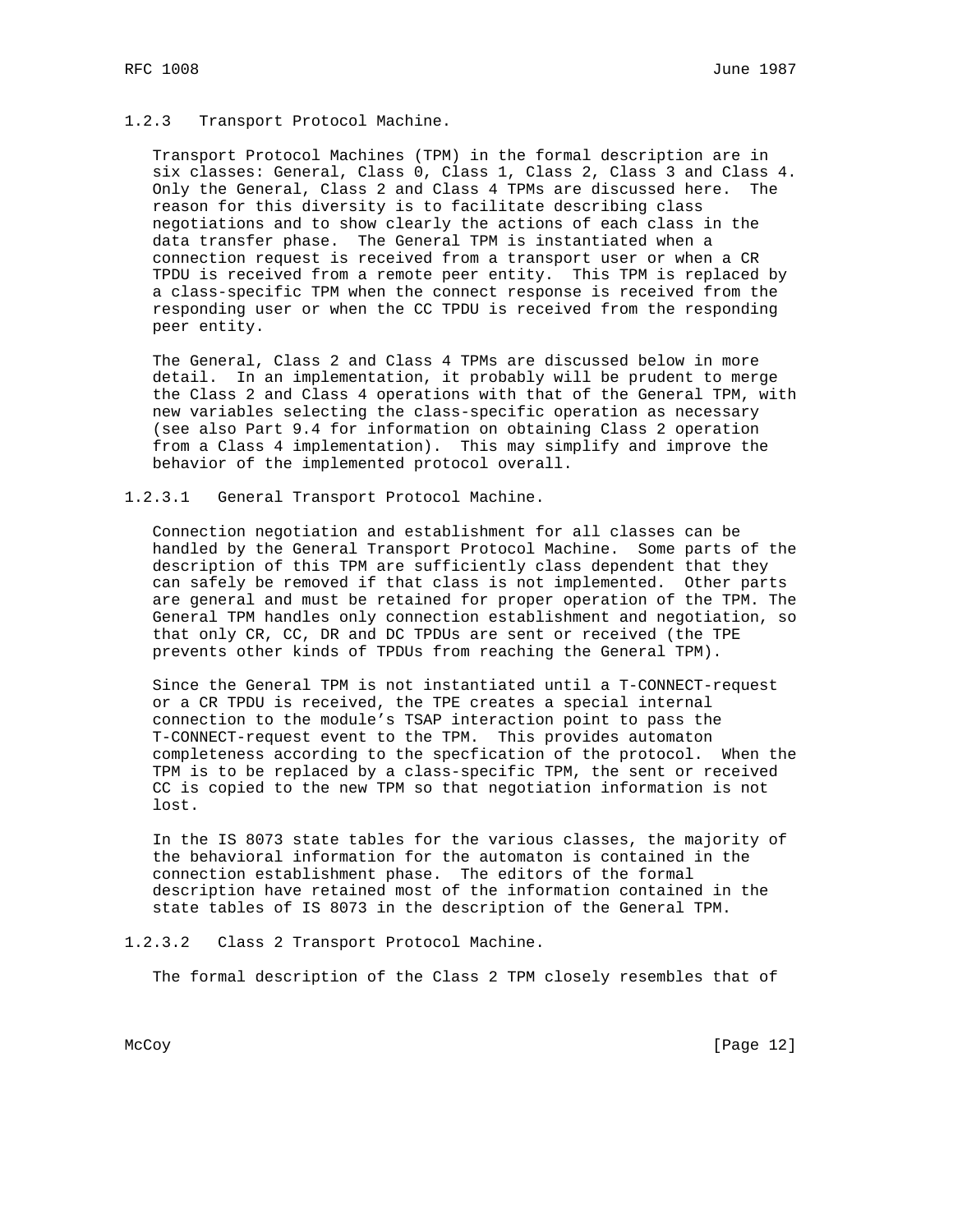Class 4, in many respects. This is not accidental, in that: the conformance statement in IS 8073 links Class 2 with Class 4; and the editors of the formal description produced the Class 2 TPM description by copying the Class 4 TPM description and removing material on timers, checksums, and the like that is not part of the Class 2 operation. The suggestion of obtaining Class 2 operation from a Class 4 implementation, described in Part 9.4, is in fact based on this adaptation.

 One feature of Class 2 that does not appear in Class 4, however, is the option to not use end-to-end flow control. In this mode of operation, Class 2 is essentially Class 0 with multiplexing. In fact, the formal description of the Class 0 TPM was derived from Class 2 (in IS 8073, these two classes have essentially identical state tables). This implies that Class 0 operation could be obtained from Class 2 by not multiplexing, not sending DC TPDUs, electing not to use flow control and terminating the network connection when a DR TPDU is received (expedited data cannot be used if flow control is not used). When Class 2 is operated in this mode, a somewhat different procedure is used to handle data flow internal to the TPM than is used when end-to-end flow control is present.

1.2.3.3 Class 4 Transport Protocol Machine.

 Dynamic queues model the buffering of TPDUs in both the Class 4 and Class 2 TPMs. This provides a more general model of implementations than does the fixed array representation and is easier to describe. Also, the fixed array representation has semantics that, carried into an implementation, would produce inefficiency. Consequently, linked lists with queue management functions make up the TPDU storage description, despite the fact that pointers have a very implementation-like flavor. One of the queue management functions permits removing several TPDUs from the head of the send queue, to model the acknowledgement of several TPDUs at once, as specified in IS 8073. Each TPDU record in the queue carries the number of retransmissions tried, for timer control (not present in the Class 2 TPDU records).

 There are two states of the Class 4 TPM that do not appear in IS 8073. One of these was put in solely to facilitate obtaining credit in case no credit was granted for the CR or CC TPDU. The other state was put in to clarify operations when there is unacknowledged expedited data outstanding (Class 2 does not have this state).

 The timers used in the Class 4 TPM are discussed below, as is the description of end-to-end flow control.

 For simplicity in description, the editors of the formal description assumed that no queueing of expedited data would occur at the user interface of the receiving entity. The user has the capability to block the up-flow of expedited data until it is ready. This

McCoy [Page 13]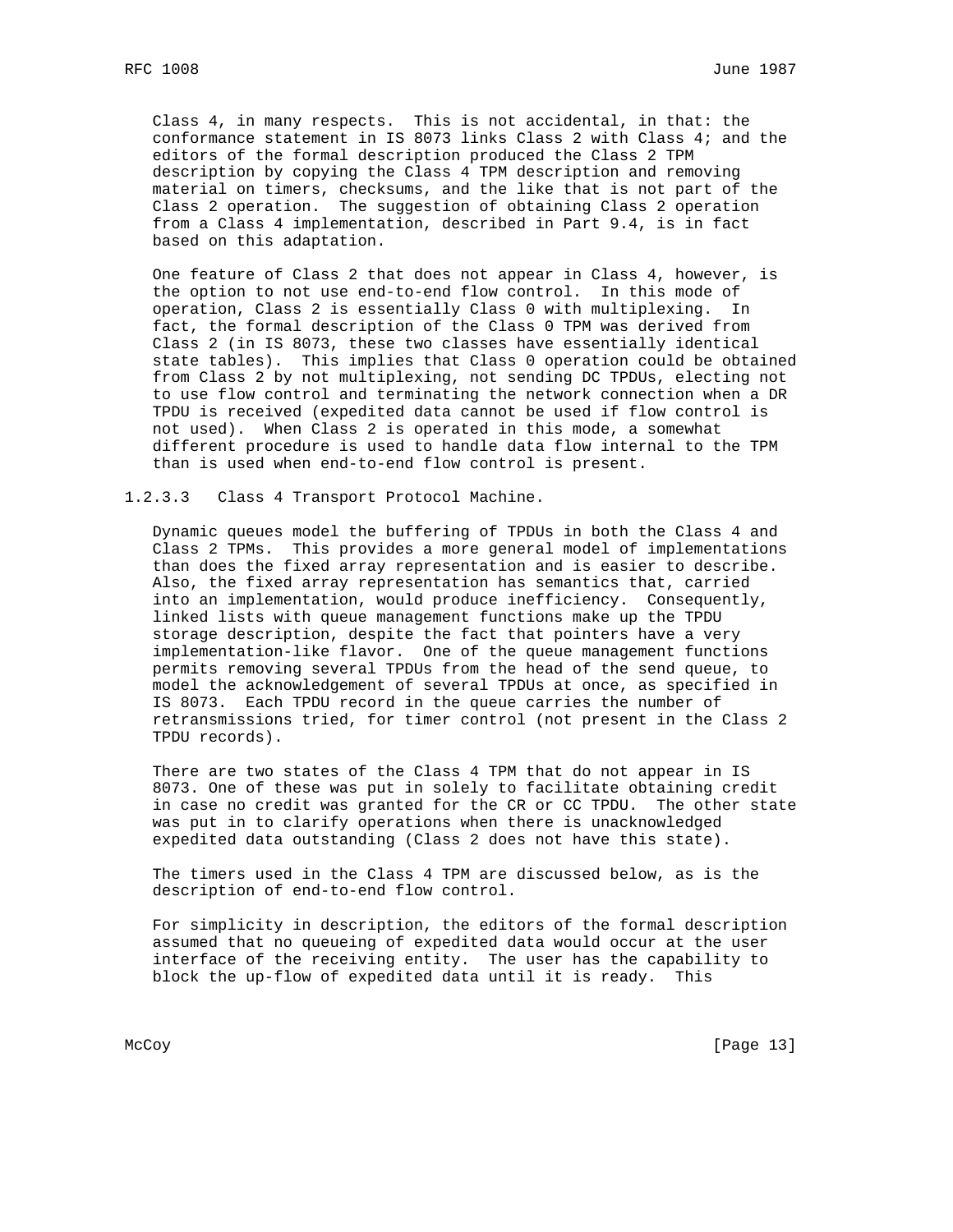assumption has several implications. First, an ED TPDU cannot be acknowledged until the user is ready to accept it. This is because the receipt of an EA TPDU would indicate to the sending peer that the receiver is ready to receive the next ED TPDU, which would not be true. Second, because of the way normal data flow is blocked by the sending of an ED TPDU, normal data flow ceases until the receiving user is ready for the ED TPDU. This suggests that the user interface should employ separate and noninterfering mechanisms for passing normal and expedited data to the user. Moreover, the mechanism for expedited data passage should be blocked only in dire operational conditions. This means that receipt of expedited data by the user should be a procedure (transition) that operates at nearly the highest priority in the user process. The alternative to describing the expedited data handling in this way would entail a scheme of properly synchronizing the queued ED TPDUs with the DT TPDUs received. This requires some intricate handling of DT and ED sequence numbers. While this alternative may be attractive for implementations, for clarity in the formal description it provides only unnecessary complication.

 The description of normal data TSDU processing is based on the assumption that the data the T-DATA-request refers to is potentially arbitrarily long. The semantic of the TSDU in this case is analogous to that of a file pointer, in the sense that any file pointer is a reference to a finite but arbitrarily large set of octet-strings. The formation of TPDUs from this string is analogous to reading the file in fixed-length segments--records or blocks, for example. The reassembly of TPDUs into a string is analogous to appending each TPDU to the tail of a file; the file is passed when the end-of-TSDU (end-of-file) is received. This scheme permits conceptual buffering of the entire TSDU in the receiver and avoids the question of whether or not received data can be passed to the user before the EOT is received. (The file pointer may refer to a file owned by the user, so that the question then becomes moot.)

 The encoding of TPDUs is completely described, using Pascal functions and some special data manipulation functions of Estelle (these are not normally part of Pascal). There is one encoding function corresponding to each TPDU type, rather than a single parameterized function that does all of them. This was done so that the separate structures of the individual types could be readily discerned, since the purpose of the functions is descriptive and not necessarily computational.

 The output of TPDUs from the TPM is guarded by an internal flow control flag. When the TPDU is first sent, this flag is ignored, since if the TPDU does not get through, a retransmission may take care of it. However, when a retransmission is tried, the flag is heeded and the TPDU is not sent, but the retransmission count is incremented. This guarantees that either the TPDU will eventually be sent or the connection will time out (this despite the fact that

McCoy [Page 14]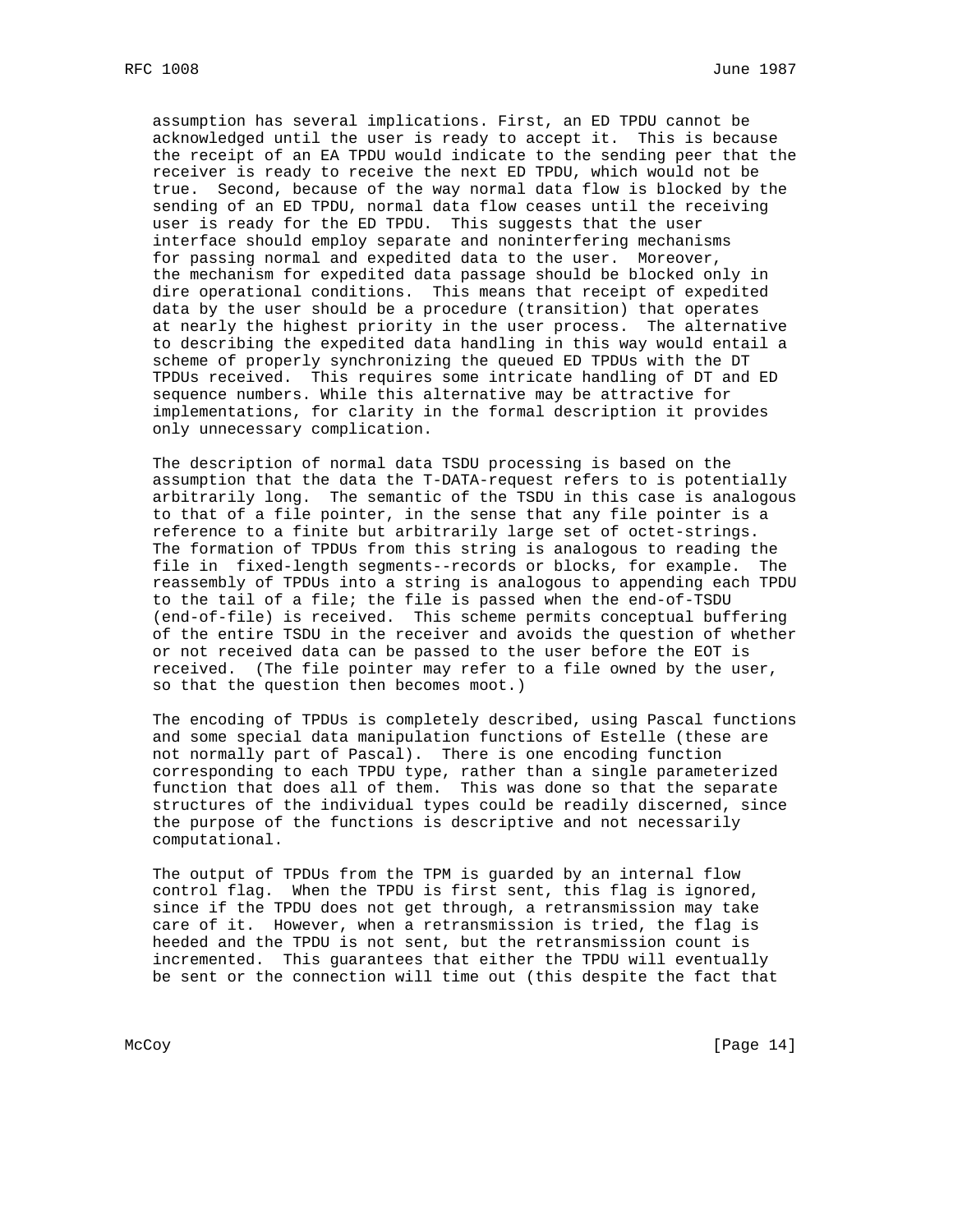the peer will never have received any TPDU to acknowledge). Checksum computations are done in the TPM rather than by the TPE, since the TPE must handle all classes. Also, if the TPMs can be made to truly run in parallel, the performance may be greatly enhanced.

 The decoding of received TPDUs is partially described in the Class 4 TPM description. Only the CR and CC TPDUs present any problems in decoding, and these are largely due to the nondeterministic order of parameters in the variable part of the TPDU headers and the locality-and class-dependent content of this variable part. Since contents of this variable part (except the TSAP-IDs) do not affect the association of the TPDU with a transport connection, the decoding of the variable part is not described in detail. Such a description would be very lengthy indeed because of all the possibilities and would not contribute measurably to understanding by the reader.

### 1.2.4 Network Slave.

 The primary functions of the Network Slave are to provide downward flow control in the TPE, to concatenate TPDUs into a single NSDU and to respond to the receipt of spurious TPDUs. The Slave has an internal queue on which it keeps TPDUs until the network is ready to accept them for transmission. The TPE is kept informed as to the length of queue, and the output of the TPMs is throttled if the length exceeds this some threshold. This threshold can be adjusted to meet current operating conditions. The Slave will concatenate the TPDUs in its queue if the option to concatenate is exercised and the conditions for concatenating are met. Concatenation is a TPE option, which may be exercised or not at any time.

# 1.2.5 Timers.

 In the formal description timers are all modeled using a spontaneous transition with delay, where the delay parameter is the timer period. To activate the timer, a timer identifier is placed into a set, thereby satisfying a predicate of the form

provided timer\_x in active\_timers

 However, the transition code is not executed until the elapsed time ;from the placement of the identifier in the set is at least equal to the delay parameter. The editors of the formal description chose to model timers in this fashion because it provided a simply expressed description of timer behavior and eliminated having to consider how timing is done in a real system or to provide special timer modules and communication to them. It is thus recommended that implementors not follow the timer model closely in implementations, considering instead the simplest and most efficient means of timing permitted by the implementation environment. Implementors should

McCoy [Page 15]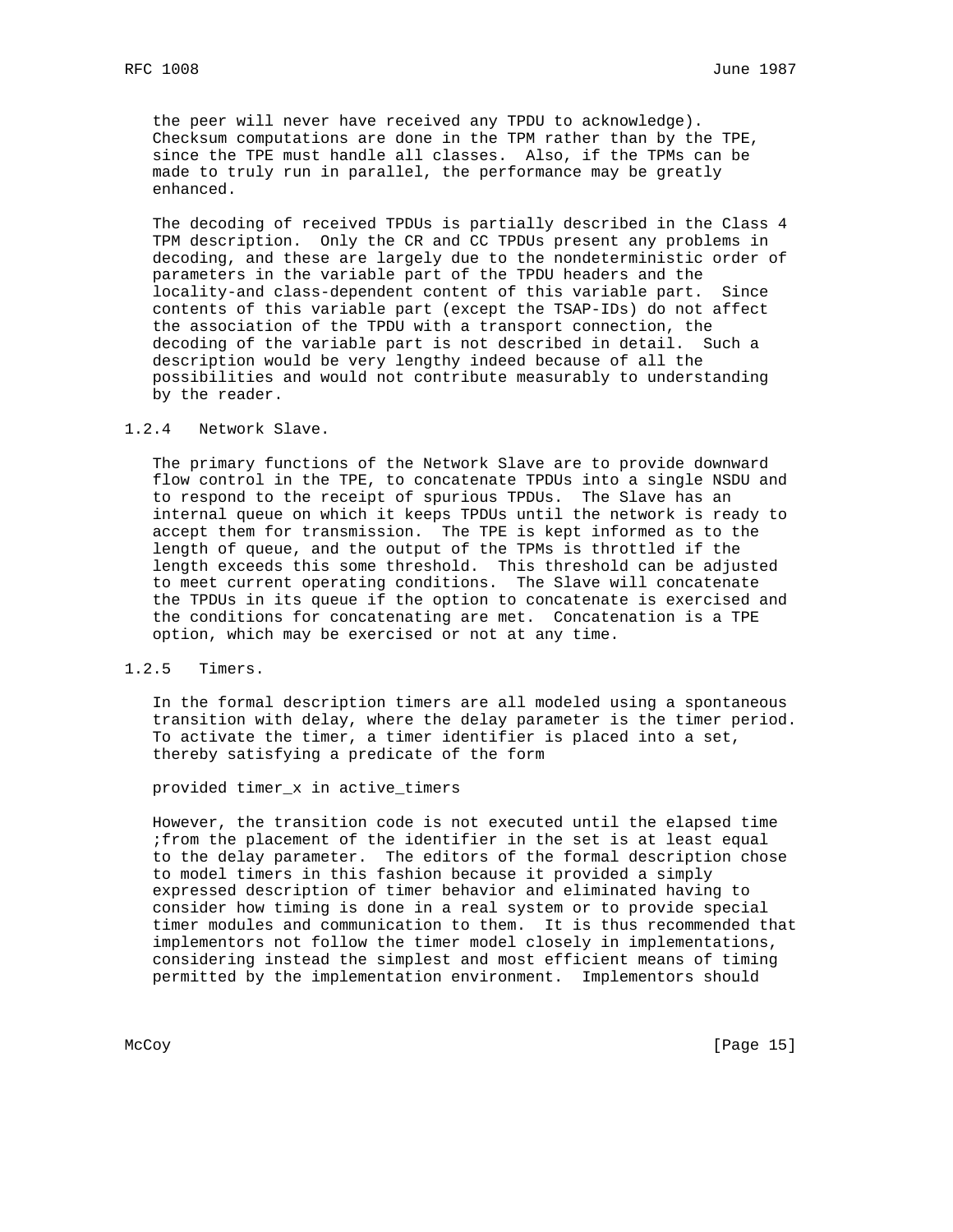also note that the delay parameter is typed "integer" in the formal description. No scale conversion from actual time is expressed in the timer transition, so that this scale conversion must be considered when timers are realized.

1.2.5.1 Transport Protocol Entity timers.

 There is only one timer given in the formal description of the TPE--the reference timer. The reference timer was placed here ; so that it can be used by all classes and all connections, as needed. There is actually little justification for having a reference timer within the TPM--it wastes resources by holding the transport endpoint, even though the TPM is incapable of responding to any input. Consequently, the TPE is responsible for all aspects of reference management, including the timeouts.

1.2.5.2 Transport Protocol Machine timers.

 Class 2 transport does not have any timers that are required by IS 8073. However, the standard does recommend that an optional timer be used by Class 2 in certain cases to avoid deadlock. The formal description provides this timer, with comments to justify its usage. It is recommended that such a timer be provided for Class 2 operation. Class 4 transport has several timers for connection control, flow control and retransmissions of unacknowledged data. Each of these timers is discussed briefly below in terms of how they were related to the Class 4 operations in the formal description. Further discussion of these timers is given in Part 8.

1.2.5.2.1 Window timer.

 The window timer is used for transport connection control as well as providing timely updates of flow control credit information. One of these timers is provided in each TPM. It is reset each time an AK TPDU is sent, except during fast retransmission of AKs for flow control confirmation, when it is disabled.

1.2.5.2.2 Inactivity timer.

 The primary usage of the inactivity timer is to detect when the remote peer has ceased to send anything (including AK TPDUs). This timer is mandatory when operating over a connectionless network service, since there is no other way to determine whether or not the remote peer is still functioning. On a connection-oriented network service it has an additional usage since to some extent the continued existence of the network connection indicates that the peer host has not crashed.

 Because of splitting, it is useful to provide an inactivity timer on each network connection to which a TPM is assigned. In this manner, if a network connection is unused for some time, it can be released,

McCoy [Page 16]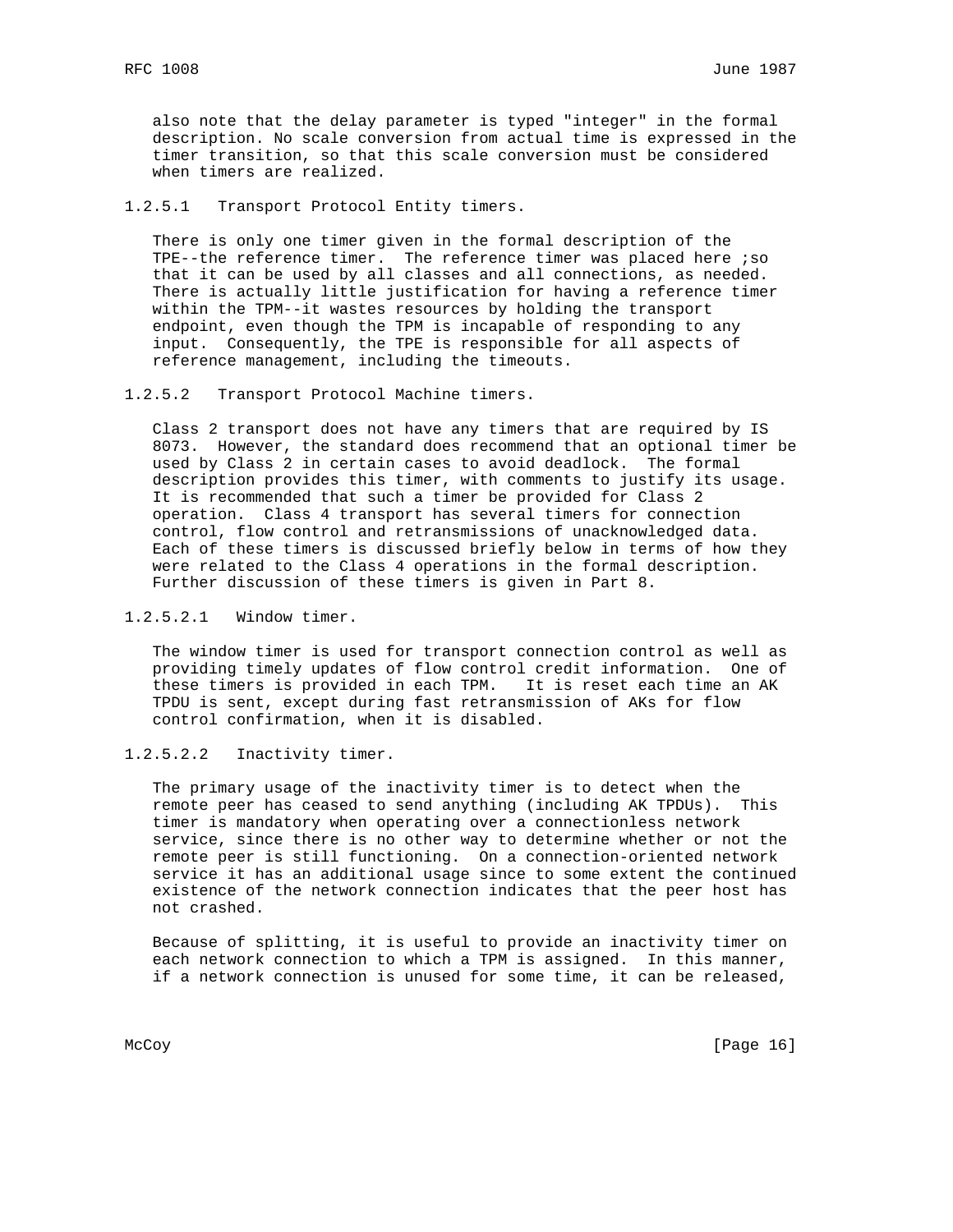even though a TPM assigned to it continues to operate over other network connections. The formal description provides this capability in each TPM.

1.2.5.2.3 Network connection timer.

 This timer is an optional timer used to ensure that every network connection to which a TPM is assigned gets used periodically. This prevents the expiration of the peer entity's inactivity timer for a network connection. There is one timer for each network connection to which the TPM is assigned. If there is a DT or ED TPDU waiting to be sent, then it is chosen to be sent on the network connection. If no such TPDU is waiting, then an AK TPDU is sent. Thus, the NC timer serves somewhat the same purpose as the window timer, but is broader in scope.

1.2.5.2.4 Give-up timer.

 There is one give-up timer for a TPM which is set whenever the retransmission limit for any CR, CC, DT, ED or DR TPDU is reached. Upon expiration of this timer, the transport connection is closed.

1.2.5.2.5 Retransmission timers.

 Retransmission timers are provided for CR, CC, DT, ED and DR TPDUs. The formal description provides distinct timers for each of these TPDU types, for each TPM. However, this is for clarity in the description, and Part 8.2.5 presents arguments for other strategies to be used in implementations. Also, DT TPDUs with distinct sequence numbers are each provided with timers, as well. There is a primitive function which determines the range within the send window for which timers will be set. This has been done to express flexibility in the retransmission scheme.

 The flow control confirmation scheme specified in IS 8073 also provides for a "fast" retransmission timer to ensure the reception of an AK TPDU carrying window resynchronization after credit reduction or when opening a window that was previously closed. The formal description permits one such timer for a TPM. It is disabled after the peer entity has confirmed the window information.

1.2.5.2.6 Error transport protocol data unit timer.

 In IS 8073, there is a provision for an optional timeout to limit the wait for a response by the peer entity to an ER TPDU. When this timer expires, the transport connection is terminated. Each Class 2 or Class 4 TPM is provided with one of these timers in N3756.

1.2.6 End-to-end Flow Control.

Flow control in the formal description has been written in such a way

McCoy [Page 17]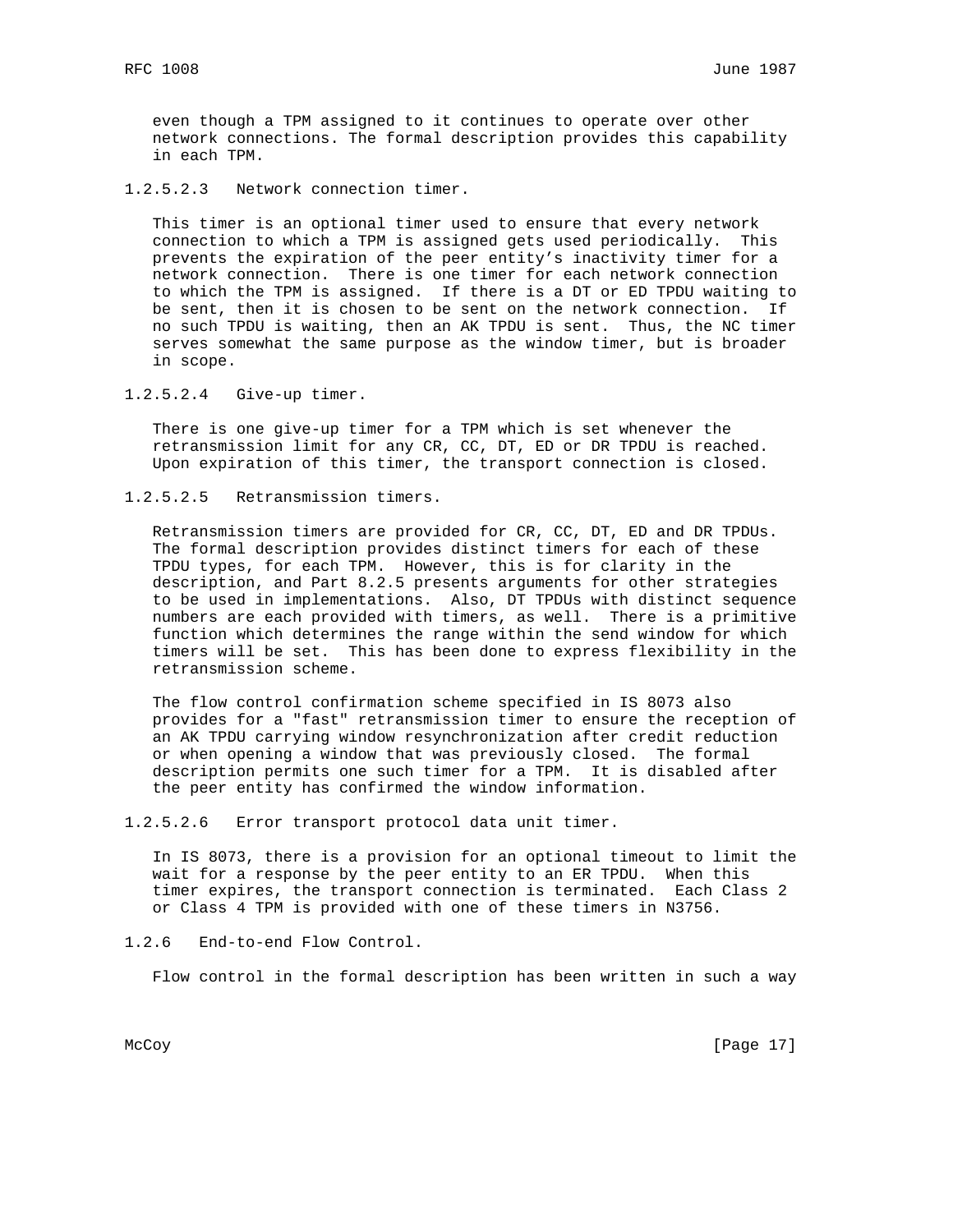as to permit flexibility in credit control schemes and acknowledgement strategies.

## 1.2.6.1 Credit control.

 The credit mechanism in the formal description provides for actual management of credit by the TPE. This is done through variables exported by the TPMs which indicate to the TPE when credit is needed and for the TPE to indicate when credit has been granted. In this manner, the TPE has control over the credit a TPM has. The mechanism allows for reduction in credit (Class 4 only) and the possibility of precipitous window closure. The mechanism does not preclude the use of credit granted by the user or other sources, since credit need is expressed as current credit being less than some threshold. Setting the threshold to zero permits these other schemes. An AK TPDU is sent each time credit is updated.

 The end-to-end flow control is also coupled to the interface flow control to the user. If the user has blocked the interface up-flow, then the TPM is prohibited from requesting more credit when the current window is used up.

### 1.2.6.2 Acknowledgement.

 The mechanism for acknowledging normal data provides flexibility sufficient to send an AK TPDU in response to every Nth DT TPDU received where N > 0 and N may be constant or dynamically determined. Each TPM is provided with this, independent of all other TPMs, so that acknowledgement strategy can be determined separately for each transport connection. The capability of altering the acknowledgement strategy is useful in operation over networks with varying error rates.

### 1.2.6.3 Sequencing of received data.

 It is not specified in IS 8073 what must be done with out-of-sequence but within-window DT TPDUs received, except that an AK TPDU with current window and sequence information be sent. There are performance reasons why such DT TPDUs should be held (cached): in particular, avoidance of retransmissions. However, this buffering scheme is complicated to implement and worse to describe formally without resorting to mechanisms too closely resembling implementation. Thus, the formal description mechanism discards such DT TPDUs and relies on retransmission to fill the gaps in the window sequence, for the sake of simplicity in the description.

1.2.7 Expedited data.

 The transmission of expedited data, as expressed by IS 8073, requires the blockage of normal data transmission until the acknowledgement is received. This is handled in the formal description by providing a

McCoy [Page 18]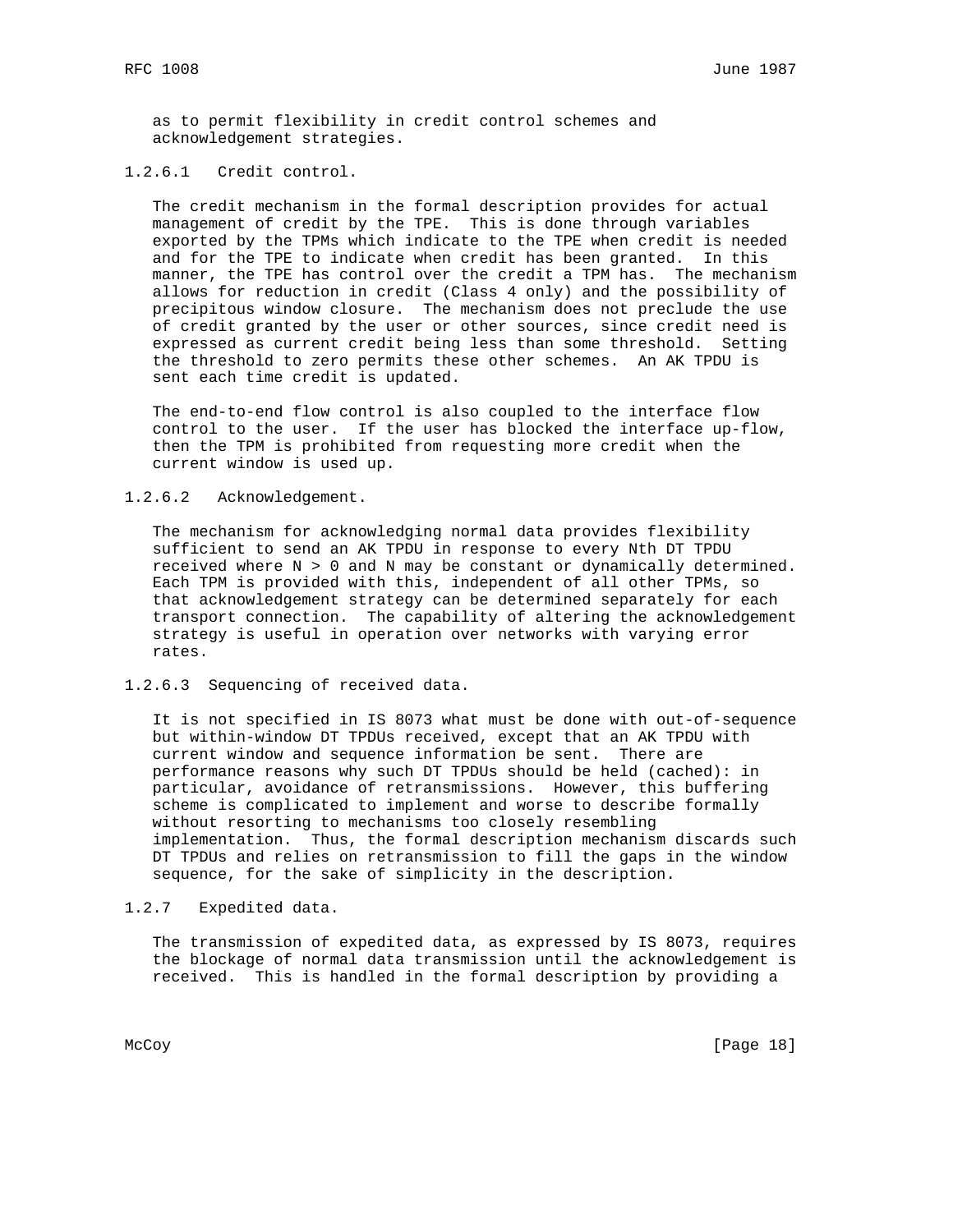special state in which normal data transmission cannot take place. However, recent experiments with Class 4 transport over network services with high bandwidth, high transit delay and high error rates, undertaken by the NBS and COMSAT Laboratories, have shown that the protocol suffers a marked decline in its performance in such conditions. This situation has been presented to ISO, with the result that the the protocol will be modified to permit the sending of normal data already accepted by the transport entity from the user before the expedited data request but not yet put onto the network. When the modification is incorporated into IS 8073, the formal description will be appropriately aligned.

2 Environment of implementation.

 The following sections describe some general approaches to implementing the transport protocol and the advantages and disadvantages of each. Certain commercial products are identified throughout the rest of this document. In no case does such identification imply the recommendation or endorsement of these products by the Department of Defense, nor does it imply that the products identified are the best available for the purpose described. In all cases such identification is intended only to illustrate the possibility of implementation of an idea or approach. UNIX is a trademark of AT&T Bell Laboratories.

 Most of the discussions in the remainder of the document deal with Class 4 exclusively, since there are far more implementation issues with Class 4 than for Class 2. Also, since Class 2 is logically a special case of Class 4, it is possible to implement Class 4 alone, with special provisions to behave as Class 2 when necessary.

2.1 Host operating system program.

 A common method of implementing the OSI transport service is to integrate the required code into the specific operating system supporting the data communications applications. The particular technique for integration usually depends upon the structure and facilities of the operating system to be used. For example, the transport software might be implemented in the operating system kernel, accessible through a standard set of system calls. This scheme is typically used when implementing transport for the UNIX operating system. Class 4 transport has been implemented using this technique for System V by AT&T and for BSD 4.2 by several organizations. As another example, the transport service might be structured as a device driver. This approach is used by DEC for the VAX/VMS implementation of classes 0, 2, and 4 of the OSI transport protocol. The Intel iRMX-86 implementation of Class 4 transport is another example. Intel implements the transport software as a first level job within the operating system. Such an approach allows the software to be linked to the operating system and loaded with every

McCoy [Page 19]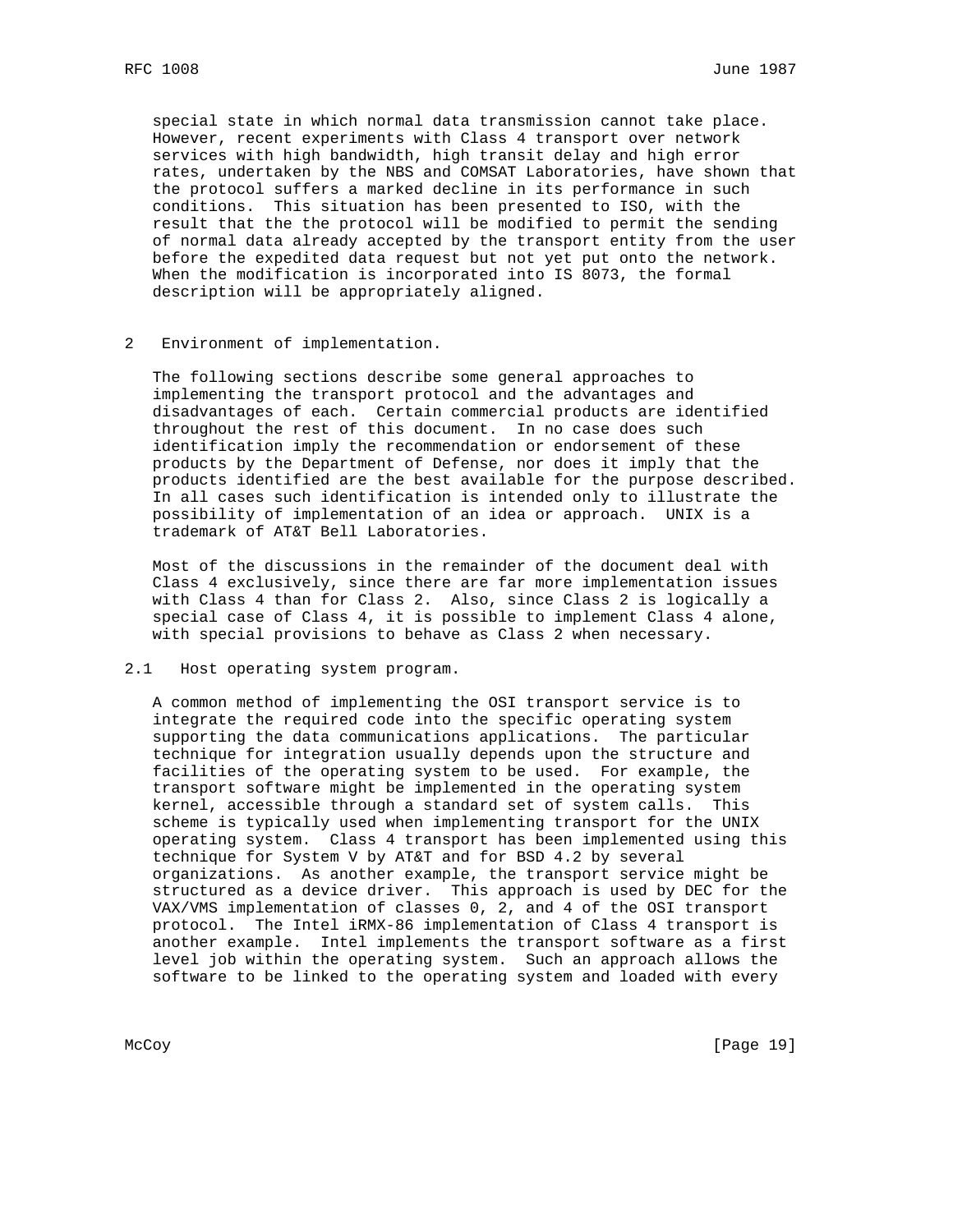boot of the system.

 Several advantages may accrue to the communications user when transport is implemented as an integral part of the operating system. First, the interface to data communications services is well known to the application programmer since the same principles are followed as for other operating system services. This allows the fast implementation of communications applications without the need for retraining of programmers. Second, the operating system can support several different suites of protocols without the need to change application programs. This advantage can be realized only with careful engineering and control of the user-system call interface to the transport services. Third, the transport software may take advantage of the normally available operating system services such as scheduling, flow control, memory management, and interprocess communication. This saves time in the development and maintenance of the transport software.

 The disadvantages that exist with operating system integration of the TP are primarily dependent upon the specific operating system. However, the major disadvantage, degradation of host application performance, is always present. Since the communications software requires the attention of the processor to handle interrupts and process protocol events, some degradation will occur in the performance of host applications. The degree of degradation is largely a feature of the hardware architecture and processing resources required by the protocol. Other disadvantages that may appear relate to limited performance on the part of the communications service. This limited performance is usually a function of the particular operating system and is most directly related to the method of interprocess communication provided with the operating system. In general, the more times a message must be copied from one area of memory to another, the poorer the communications software will perform. The method of copying and the number of copies is often a function of the specific operating system. For example, copying could be optimized if true shared memory is supported in the operating system. In this case, a significant amount of copying can be reduced to pointer-passing.

## 2.2 User program.

 The OSI transport service can be implemented as a user job within any operating system provided a means of multi-task communications is available or can be implemented. This approach is almost always a bad one. Performance problems will usually exist because the communication task is competing for resources like any other application program. The only justification for this approach is the need to develop a simple implementation of the transport service quickly. The NBS implemented the transport protocol using this approach as the basis for a transport protocol correctness testing system. Since performance was not a goal of the NBS implementation,

McCoy [Page 20]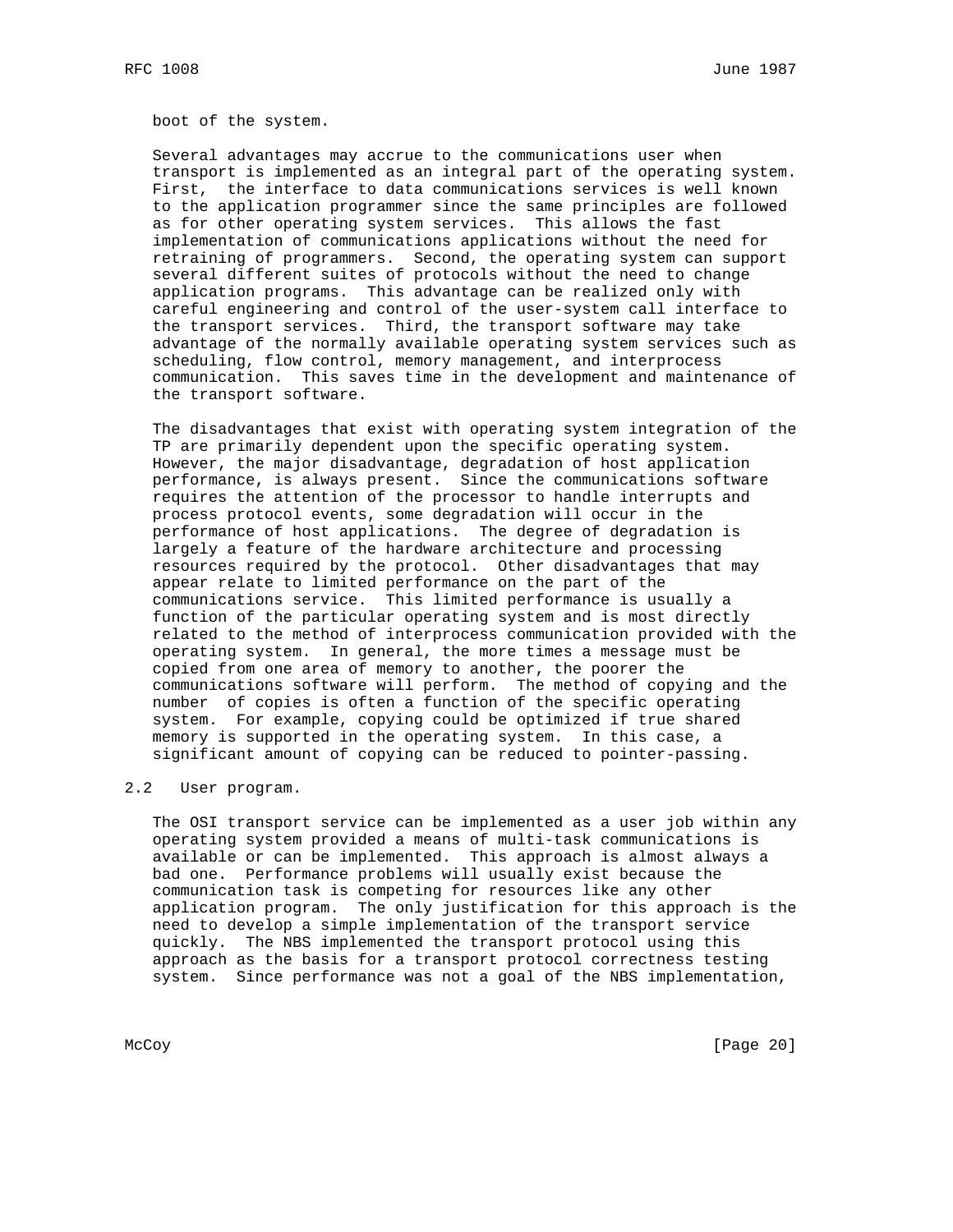the ease of development and maintenance made this approach attractive.

# 2.3 Independent processing element attached to a system bus.

 Implementation of the transport service on an independent processor that attaches to the system bus may provide substantial performance improvements over other approaches. As computing power and memory have become cheaper this approach has become realistic. Examples include the Intel implementation of iNA-961 on a variety of multibus boards such as the iSBC 186/51 and the iSXM 554. Similar products have been developed by Motorola and by several independent vendors of IBM PC add-ons. This approach requires that the transport software operate on an independent hardware set running under operating system code developed to support the communications software environment. Communication with the application programs takes place across the system bus using some simple, proprietary vendor protocol. Careful engineering can provide the application programmer with a standard interface to the communications processor that is similar to the interface to the input/output subsystem.

 The advantages of this approach are mainly concentrated upon enhanced performance both for the host applications and the communications service. Depending on such factors as the speed of the communications processor and the system bus, data communications throughput may improve by one or two orders of magnitude over that available from host operating system integrated implementations. Throughput for host applications should also improve since the communications processing and interrupt handling for timers and data links have been removed from the host processor. The communications mechanism used between the host and communication processors is usually sufficiently simple that no real burden is added to either processor.

 The disadvantages for this approach are caused by complexity in developing the communications software. Software development for the communications board cannot be supported with the standard operating system tools. A method of downloading the processor board and debugging the communications software may be required; a trade-off could be to put the code into firmware or microcode. The communications software must include at least a hardware monitor and, more typically, a small operating system to support such functions as interprocess communication, buffer management, flow control, and task synchronization. Debugging of the user to communication subsystem interface may involve several levels of system software and hardware.

 The design of the processing element can follow conventional lines, in which a single processor handling almost all of the operation of the protocol. However, with inexpensive processor and memory chips now available, a multiprocessor design is economically viable. The diagram below shows one such design, which almost directly

McCoy [Page 21]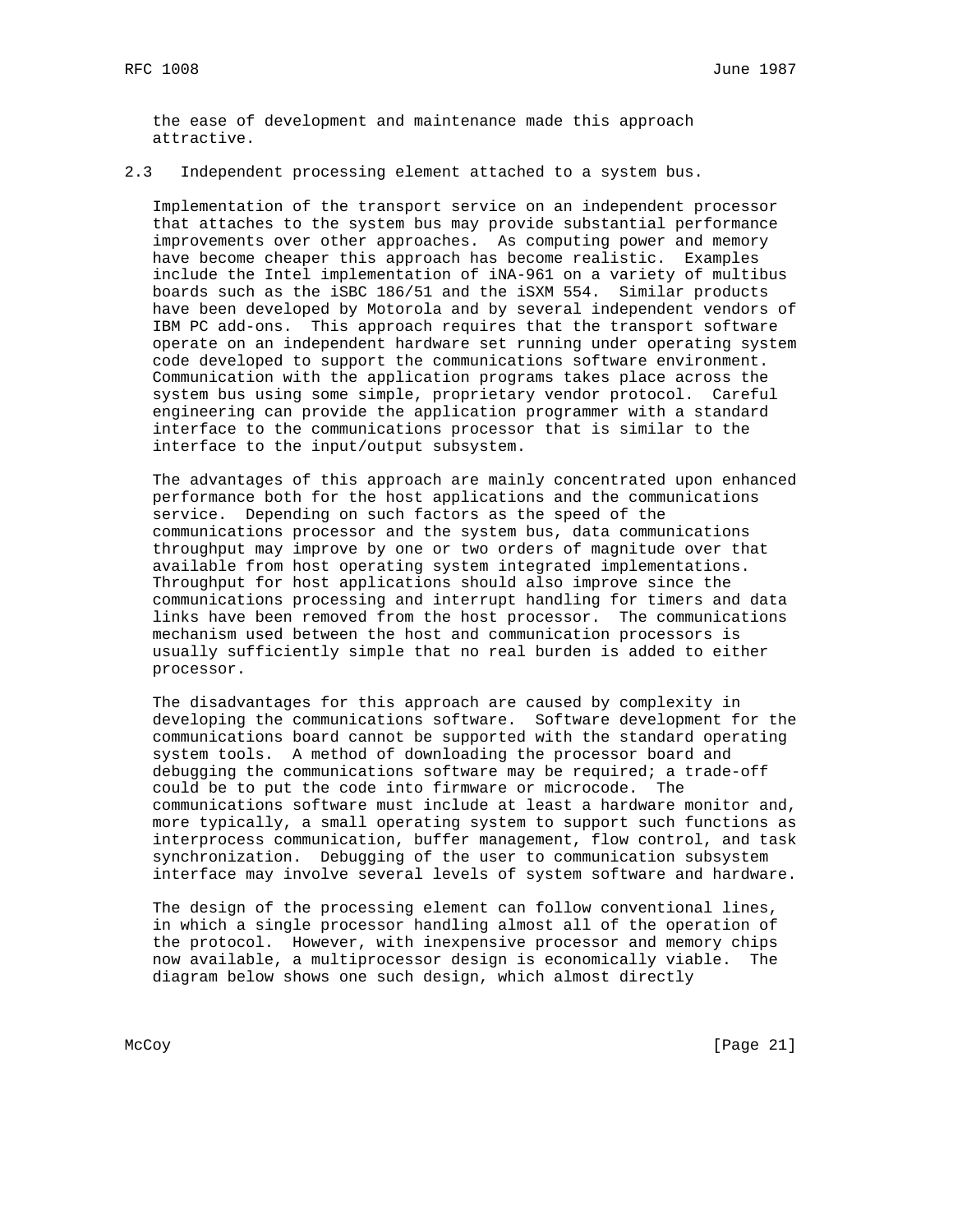corresponds to the structure of the formal description. There are several advantages to this design:

- 1) management of CPU and memory resources is at a minimum;
- 2) essentially no resource contention;
- 3) transport connection operation can be written in microcode, separate from network service handling;
- 4) transport connections can run with true parallelism;
- 5) throughput is not limited by contention of connections for CPU and network access; and
- 6) lower software complexity, due to functional separation.

 Possible disadvantages are greater inflexibility and hardware complexity. However, these might be offset by lower development costs for microcode, since the code separation should provide overall lower code complexity in the TPE and the TPM implementations.

 In this system, the TPE instantiates a TPM by enabling its clock. Incoming Outgoing are passed to the TPMs along the memory bus. TPDUs TPDUs from a TPM are sent on the output data bus. The user interface controller accepts connect requests from the user and directs them to the TPE. The TPE assigns a connection reference and informs the interface controller to direct further inputs for this connection to the designated TPM. The shared TPM memory is analogous to the exported variables of the TPM modules in the formal description, and is used by the TPE to input TPDUs and other information to the TPM.

 In summary, the off-loading of communications protocols onto independent processing systems attached to a host processor across a system bus is quite common. As processing power and memory become cheaper, the amount of software off-loaded grows. it is now typical to fine transport service available for several system buses with interfaces to operating systems such as UNIX, XENIX, iRMX, MS-DOS, and VERSADOS.

McCoy [Page 22]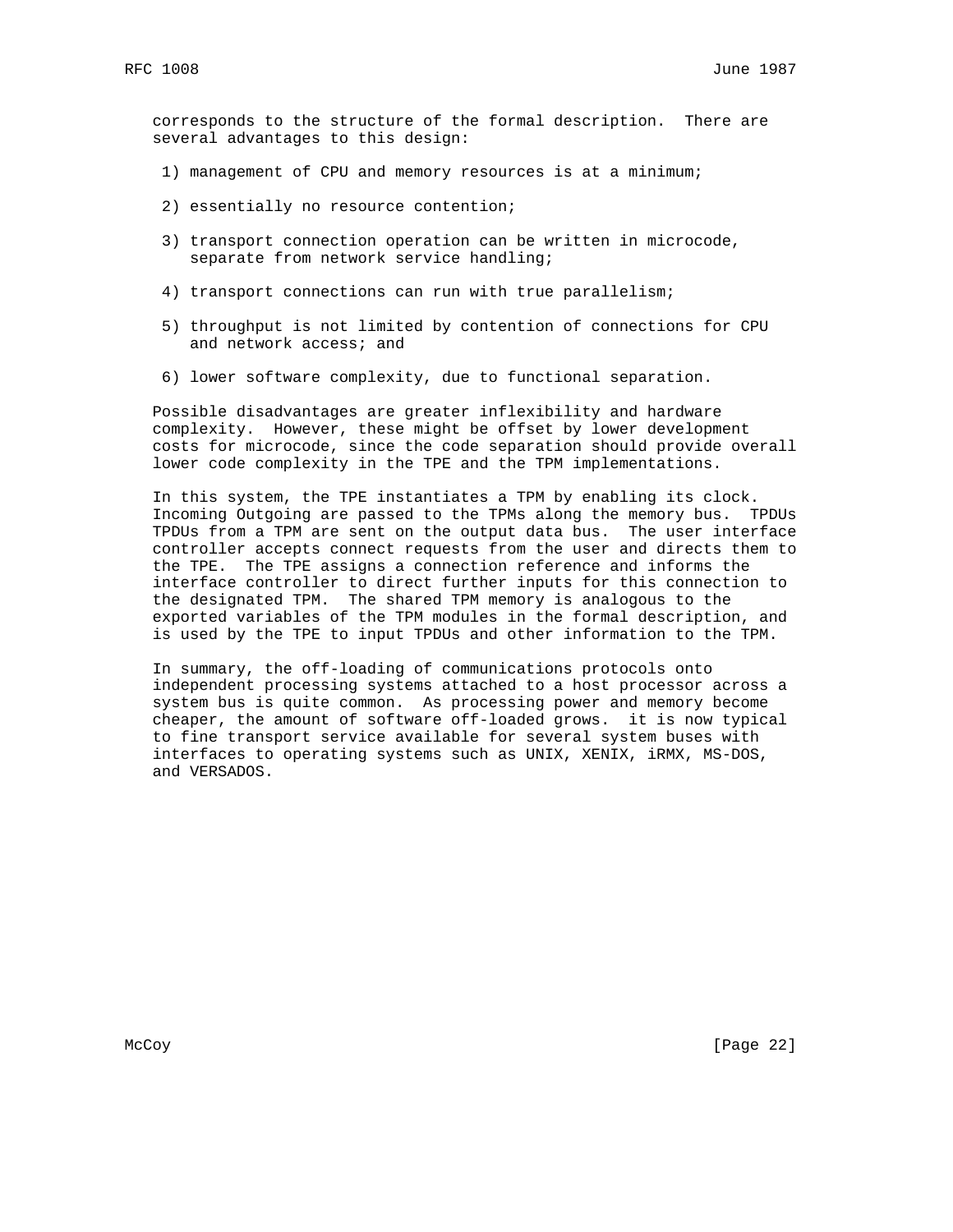

2.4 Front end processor.

 A more traditional approach to off-loading communications protocols involves the use of a free-standing front end processor, an approach very similar to that of placing the transport service onto a board attached to the system bus. The difference is one of scale. Typical front end p interface locally as desirable, as long as such additions are strictly local (i.e., the invoking of such services does not

McCoy [Page 23]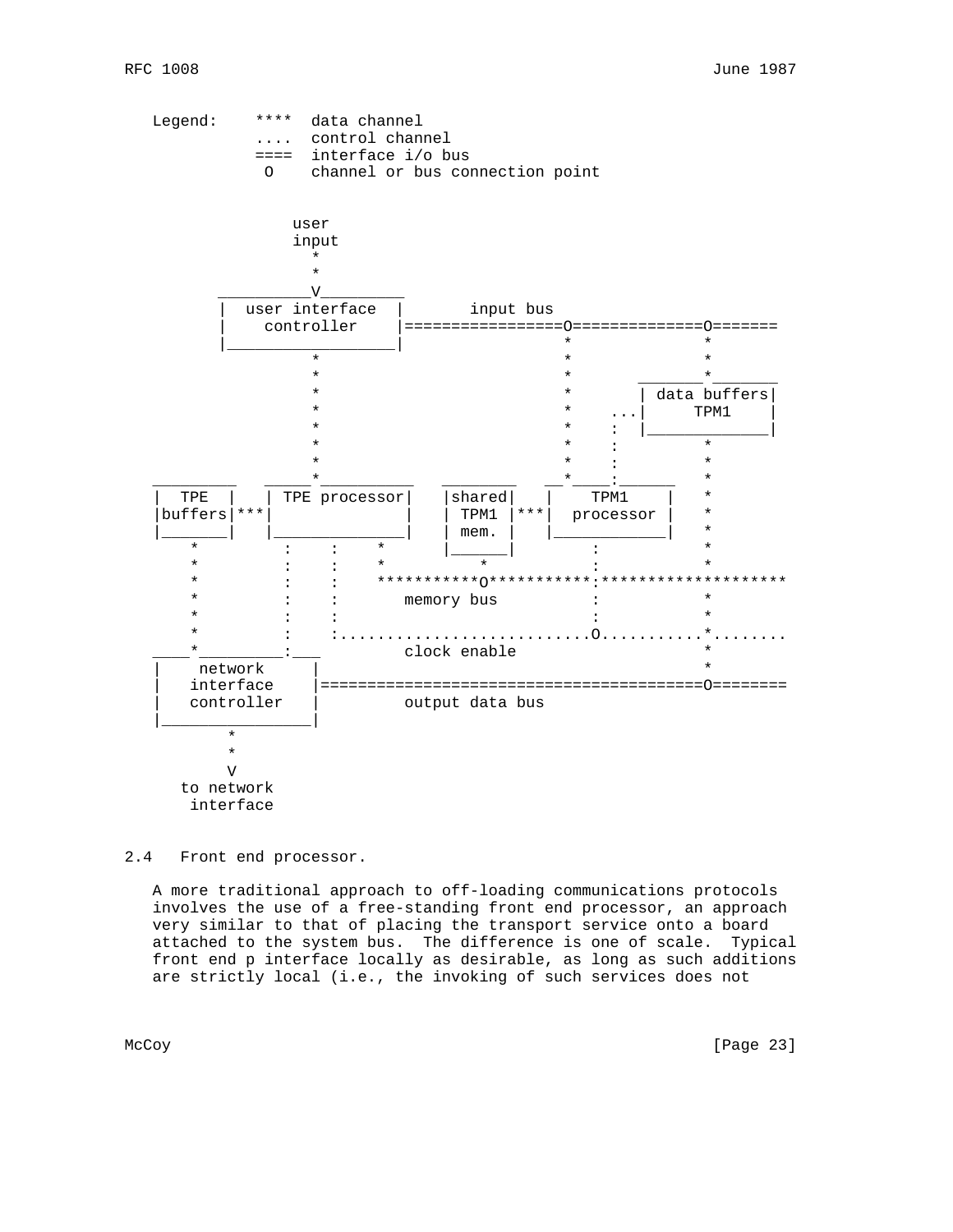result in the exchange of TPDUs with the peer entity).

 The interface between the user and transport is by nature asynchronous (although some hypothetical implementation that is wholly synchronous could be conjectured). This characteristic is due to two factors: 1) the interprocess communications (IPC) mechanism--used between the user and transport--decouples the two, and to avoid blocking the user process (while waiting for a response) requires an asynchronous response mechanism, and 2) there are some asynchronously-generated transport indications that must be handled (e.g., the arrival of user data or the abrupt termination of the transport connection due to network errors).

 If it is assumed that the user interface to transport is asynchronous, there are other aspects of the interface that are also predetermined. The most important of these is that transport service requests are confirmed twice. The first confirmation occurs at the time of the transport service request initiation. Here, interface routines can be used to identify invalid sequences of requests, such as a request to send data on a connection that is not yet open. The second confirmation occurs when the service request crosses the interface into the transport entity. The entity may accept or reject the request, depending on its resources and its assessment of connection (transport and network) status, priority, service quality.

 If the interface is to be asynchronous, then some mechanism must be provided to handle the asynchronous (and sometimes unexpected) events. Two ways this is commonly achieved are: 1) by polling, and 2) by a software interrupt mechanism. The first of these can be wasteful of host resources in a multiprogramming environment, while the second may be complicated to implement. However, if the interface is a combination of hardware and software, as in the cases discussed in Parts 2.3 and 2.4, then hardware interrupts may be available.

 One way of implementing the abstract services is to associate with each service primitive an actual function that is invoked. Such functions could be held in a special interface library with other functions and procedures that realize the interface. Each service primitive function would access the interprocess communication (IPC) mechanism as necessary to pass parameters to/from the transport entity.

 The description of the abstract service in IS 8073 and N3756 implies that the interface must handle TSDUs of arbitrary length. This situation suggests that it may be useful to implement a TSDU as an object such as a file-pointer rather than as the message itself. In this way, in the sending entity, TPDUs can be formed by reading segments of TPDU-size from the file designated, without regard for the actual length of the file. In the receiving entity, each new

McCoy [Page 24]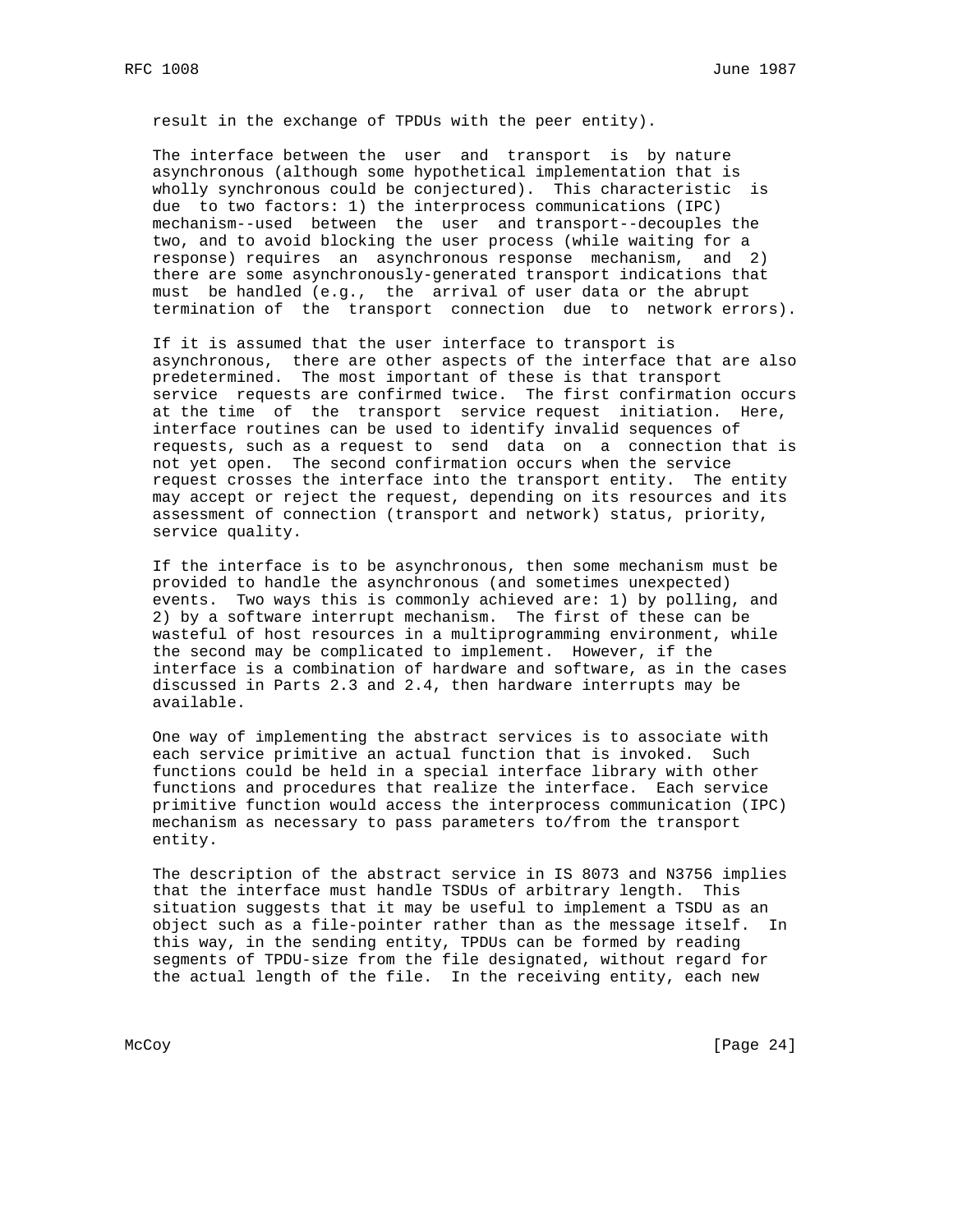TPDU could be buffered in a file designated by a file-pointer, which would then be passed to the user when the EOT arrives. In the formal description of transport, this procedure is actually described, although explicit file-pointers and files are not used in the description. This method of implementing the data interface is not essentially different from maintaining a linked list of buffers. (A disk file is arranged in precisely this fashion, although the file user is usually not aware of the structure.)

 The abstract service definition describes the set of parameters that must be passed in each of the service primitives so that transport can act properly on behalf of the user. These parameters are required for the transport protocol to operate correctly (e.g., a called address must be passed with the connect request and the connect response must contain a responding address). The abstract service defintion does not preclude, however, the inclusion of local parameters. Local parameters may be included in the implementation of the service interface for use by the local entity. One example is a buffer management parameter passed from the user in connect requests and confirms, providing the transport entity with expected buffer usage estimates. The local entity could use this in implementing a more efficient buffer management strategy than would otherwise be possible.

 One issue that is of importance when designing and implementing a transport entity is the provision of a registration mechanism for transport users. This facility provides a means of identifying to the transport entity those users who are willing to participate in communications with remote users. An example of such a user is a data base management system, which ordinarily responds to connections requests rather than to initiate them. This procedure of user identification is sometimes called a "passive open". There are several ways in which registration can be implemented. One is to install the set of users that provide services in a table at system generation time. This method may have the disadvantage of being inflexible. A more flexible approach is to implement a local transport service primitive, "listen", to indicate a waiting user. The user then registers its transport suffix with the transport entity via the listen primitive. Another possibility is a combination of predefined table and listen primitive. Other parameters may also be included, such as a partially or fully qualified transport address from which the user is willing to receive connections. A variant on this approach is to provide an ACTIVE/PASSIVE local parameter on the connect request service primitive. Part 5 discusses this issue in more detail.

3.2 Flow control.

 Interface flow control is generally considered to be a local implementation issue. However, in order to completely specify the behavior of the transport entity, it was necessary to include in the

McCoy [Page 25]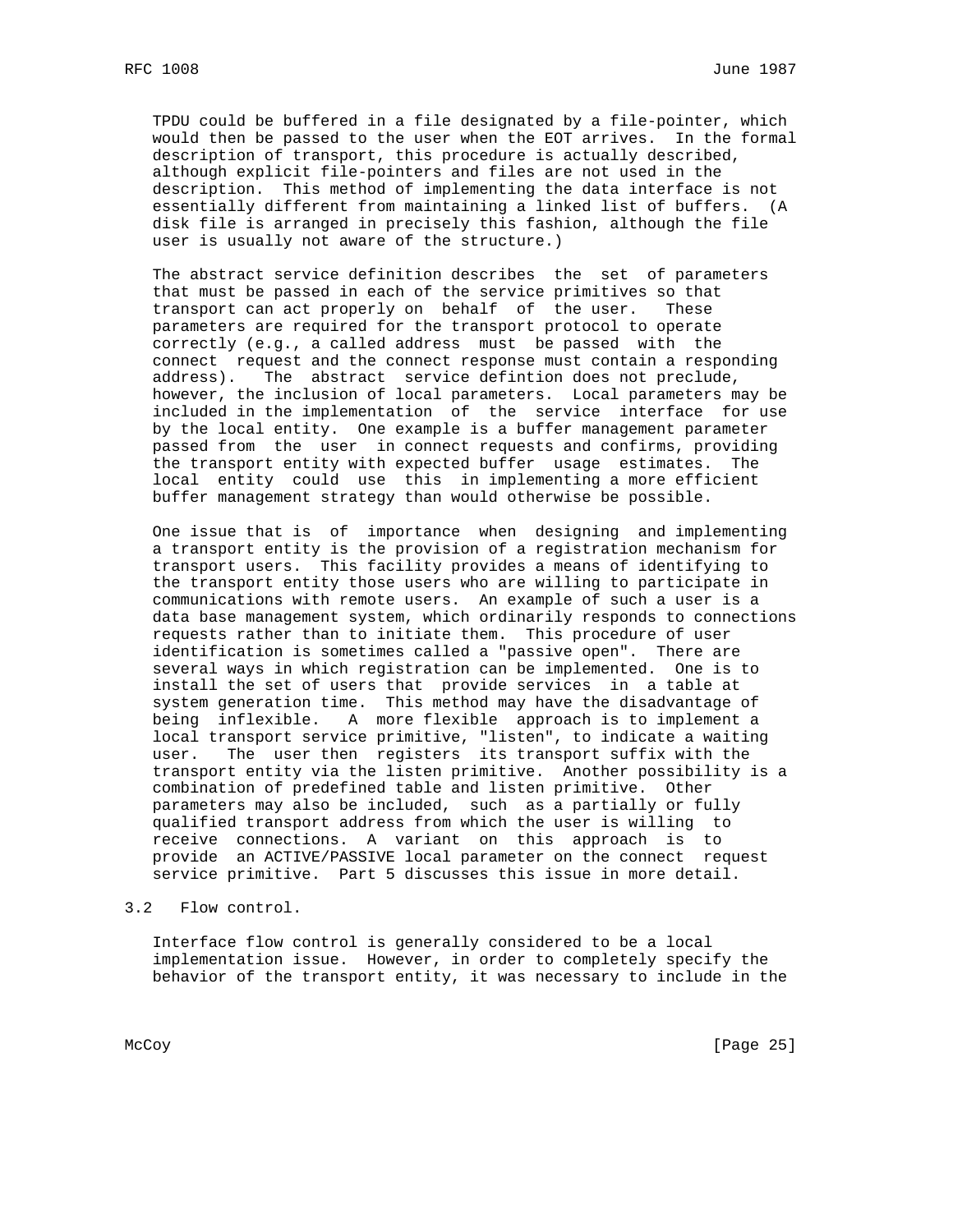formal description a model of the control of data flow across the service boundaries of transport. The international standards for transport and the OSI reference model state only that interface flow control shall be provided but give no guidance on its features.

 The actual mechanisms used to accomplish flow control, which need not explicitly follow the model in the formal description, are dependent on the way in which the interface itself is realized, i.e., what TSDUs and service primitives really are and how the transport entity actually communicates with its user, its environment, and the network service. For example, if the transport entity communicates with its user by means of named (UNIX) pipes, then flow control can be realized using a special interface library routine, which the receiving process invokes, to control the pipe. This approach also entails some consideration for the capacity of the pipe and blocking of the sending process when the pipe is full (discussed further in Part 3.3). The close correspondence of this interpretation to the model is clear. However, such an interpretation is apparently not workable if the user process and the transport entity are in physically separate processors. In this situation, an explicit protocol between the receiving process and the sending process must be provided, which could have the complexity of the data transfer portion of the Class 0 transport protocol (Class 2 if flow controlled). Note that the formal model, under proper interpretation, also describes this mechanism.

#### 3.3 Interprocess communication.

 One of the most important elements of a data communication system is the approach to interprocess communication (IPC). This is true because suites of protocols are often implemented as groups of cooperating tasks. Even if the protocol suites are not implemented as task groups, the communication system is a funnel for service requests from multiple user processes. The services are normally communicated through some interprocess pathway. Usually, the implementation environment places some restrictions upon the interprocess communications method that can be used. This section describes the desired traits of IPC for use in data communications protocol implementations, outlines some possible uses for IPC, and discusses three common and generic approaches to IPC.

 To support the implementation of data communications protocols, IPC should possess several desirable traits. First, IPC should be transaction based. This permits sending a message without the overhead of establishing and maintaining a connection. The transactions should be confirmed so that a sender can detect and respond to non-delivery. Second, IPC should support both the synchronous and the asynchronous modes of message exchange. An IPC receiver should be able to ask for delivery of any pending messages and not be blocked from continuing if no messages are present. Optionally, the receiver should be permitted to wait if no messages

McCoy [Page 26]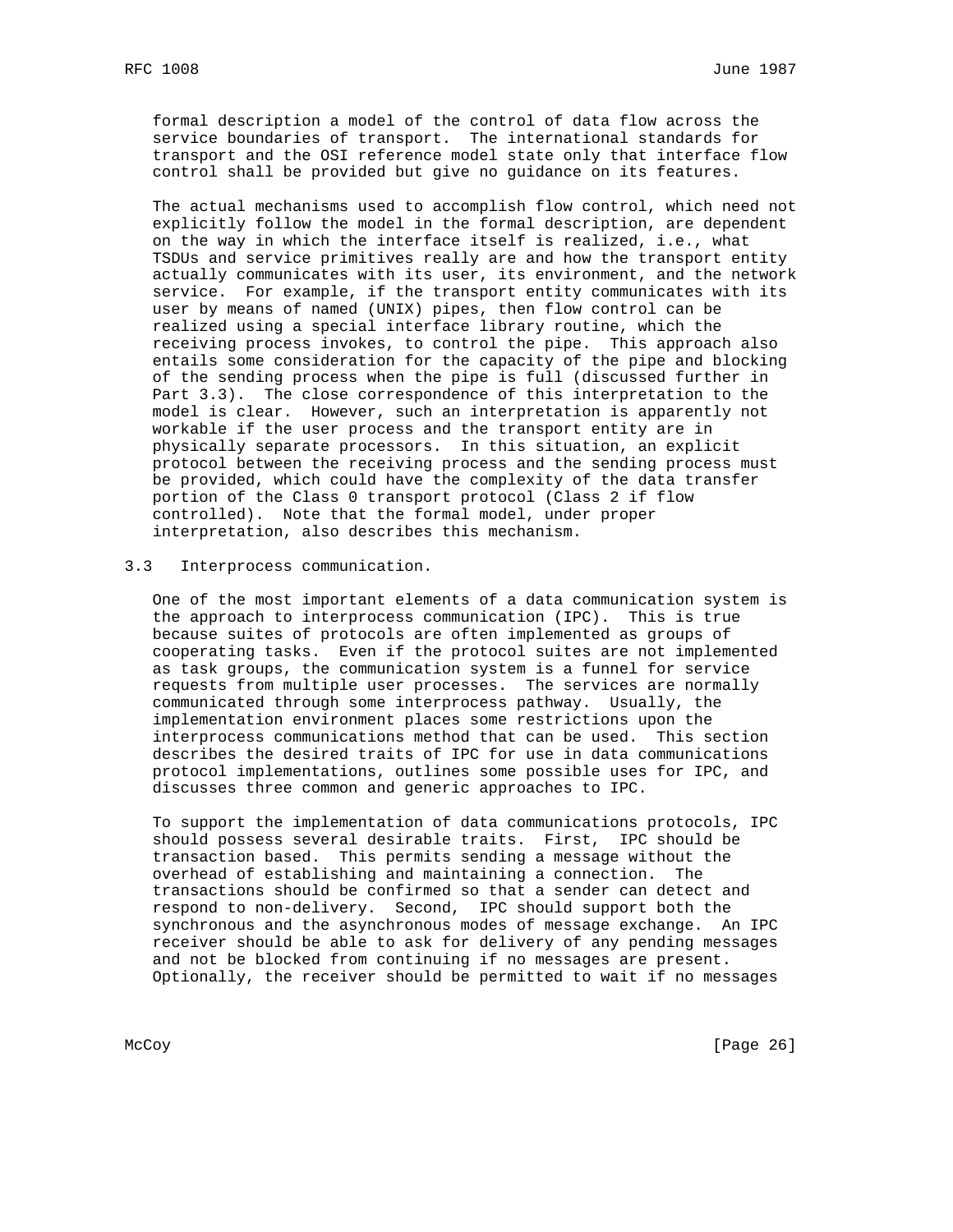are present, or to continue if the path to the destination is congested. Third, IPC should preserve the order of messages sent to the same destination. This allows the use of the IPC without modification to support protocols that preserve user data sequence. Fourth, IPC should provide a flow control mechanism to allow pacing of the sender's transmission speed to that of the receiver.

 The uses of IPC in implementation of data communication systems are many and varied. A common and expected use for IPC is that of passing user messages among the protocol tasks that are cooperating to perform the data communication functions. The user messages may contain the actual data or, more efficiently, references to the location of the user data. Another common use for the IPC is implementation and enforcement of local interface flow control. By limiting the number of IPC messages queued on a particular address, senders can be slowed to a rate appropriate for the IPC consumer. A third typical use for IPC is the synchronization of processes. Two cooperating tasks can coordinate their activities or access to shared resources by passing IPC messages at particular events in their processing.

 More creative uses of IPC include buffer, timer, and scheduling management. By establishing buffers as a list of messages available at a known address at system initialization time, the potential exists to manage buffers simply and efficiently. A process requiring a buffer would simply read an IPC message from the known address. If no messages (i.e., buffers) are available, the process could block (or continue, as an option). A process that owned a buffer and wished to release it would simply write a message to the known address, thus unblocking any processes waiting for a buffer.

 To manage timers, messages can be sent to a known address that represents the timer module. The timer module can then maintain the list of timer messages with respect to a hardware clock. Upon expiration of a timer, the associated message can be returned to the originator via IPC. This provides a convenient method to process the set of countdown timers required by the transport protocol.

 Scheduling management can be achieved by using separate IPC addresses for message classes. A receiving process can enforce a scheduling discipline by the order in which the message queues are read. For example, a transport process might possess three queues: 1) normal data from the user, 2) expedited data from the user, and 3) messages from the network. If the transport process then wants to give top priority to network messages, middle priority to expedited user messages, and lowest priority to normal user messages, all that is required is receipt of IPC messages on the highest priority queue until no more messages are available. Then the receiver moves to the next lower in priority and so on. More sophistication is possible by setting limits upon the number of consecutive messages received from each queue and/or varying the order in which each queue is examined.

McCoy [Page 27]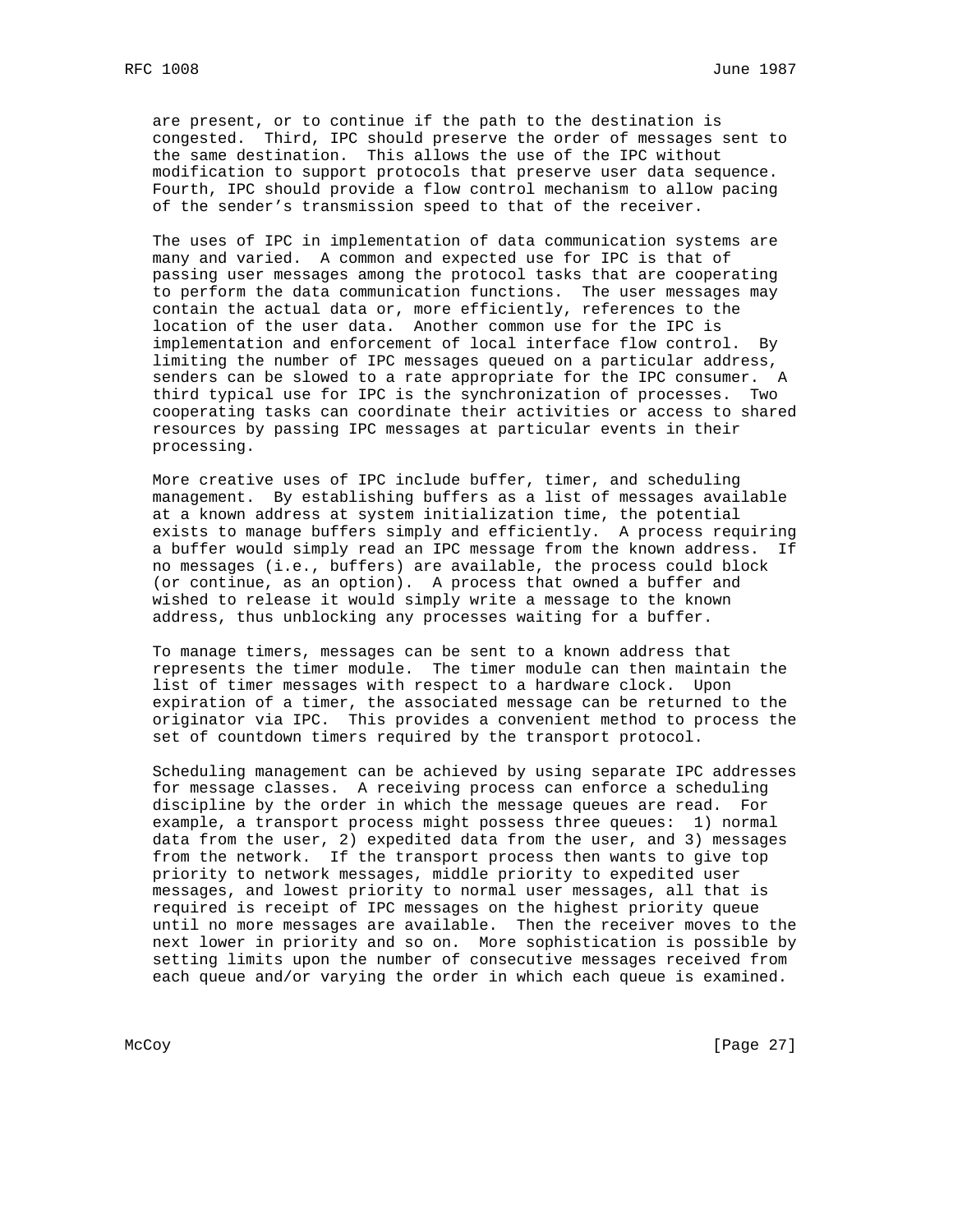It is easy to see how a round-robin scheduling discipline could be implemented using this form of IPC.

 Approaches to IPC can be placed into one of three classes: 1) shared memory, 2) memory-memory copying, and 3) input/output channel copying. Shared memory is the most desirable of the three classes because the amount of data movement is kept to a minimum. To pass IPC messages using shared memory, the sender builds a small message referencing a potentially large amount of user data. The small message is then either copied from the sender's process space to the receiver's process space or the small message is mapped from one process space to another using techniques specific to the operating system and hardware involved. These approaches to shared memory are equivalent since the amount of data movement is kept to a minimum. The price to be paid for using this approach is due to the synchronization of access to the shared memory. This type of sharing is well understood, and several efficient and simple techniques exist to manage the sharing.

 Memory-memory copying is an approach that has been commonly used for IPC in UNIX operating system implementations. To pass an IPC message under UNIX data is copied from the sender's buffer to a kernel buffer and then from a kernel buffer to the receiver's buffer. Thus two copy operations are required for each IPC message. Other methods might only involve a single copy operation. Also note that if one of the processes involved is the transport protocol implemented in the kernel, the IPC message must only be copied once. The main disadvantage of this approach is inefficiency. The major advantage is simplicity.

 When the processes that must exchange messages reside on physically separate computer systems (e.g., a host and front end), an input/output channel of some type must be used to support the IPC. In such a case, the problem is similar to that of the general problem of a transport protocol. The sender must provide his IPC message to some standard operating system output mechanism from where it will be transmitted via some physical medium to the receiver's operating system. The receiver's operating system will then pass the message on to the receiving process via some standard operating system input mechanism. This set of procedures can vary greatly in efficiency and complexity depending upon the operating systems and hardware involved. Usually this approach to IPC is used only when the circumstances require it.

#### 3.4 Interface to real networks.

 Implementations of the class 4 transport protocol have been operated over a wide variety of networks including: 1) ARPANET, 2) X.25 networks, 3) satellite channels, 4) CSMA/CD local area networks, 5) token bus local area networks, and 6) token ring local area networks. This section briefly describes known instances of each use

McCoy [Page 28]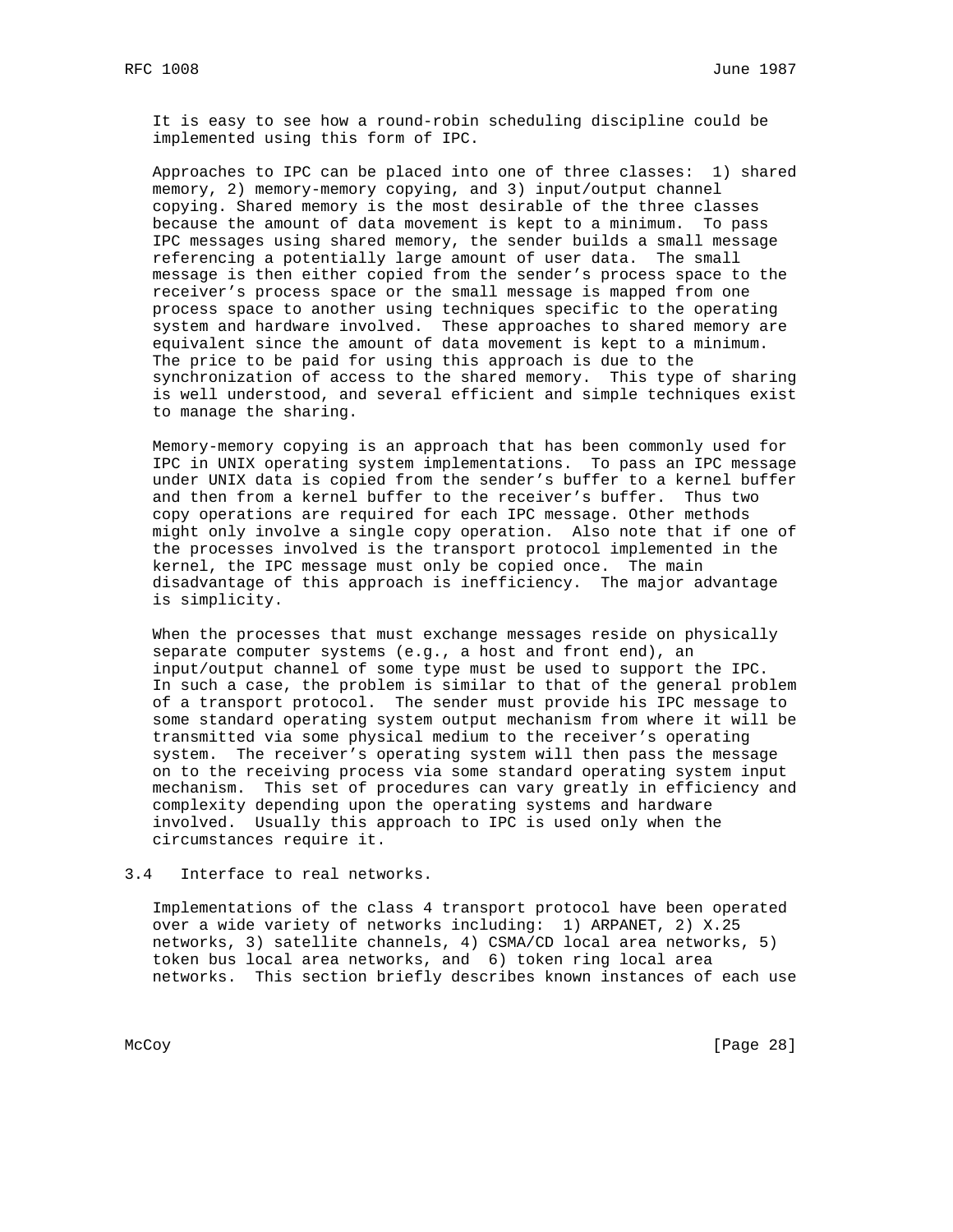of class 4 transport and provides some quantitative evaluation of the performance expectations for transport over each network type.

# 3.4.1 Issues.

 The interface of the transport entity to the network service in general will be realized in a different way from the user interface. The network service processor is often separate from the host CPU, connected to it by a bus, direct memory access (DMA), or other link. A typical way to access the network service is by means of a device driver. The transfer of data across the interface in this instance would be by buffer-copying. The use of double-buffering reduces some of the complexity of flow control, which is usually accomplished by examining the capacity of the target buffer. If the transport processor and the network processor are distinct and connected by a bus or external link, the network access may be more complicated since copying will take place across the bus or link rather than across the memory board. In any case, the network service primitives, as they appear in the formal description and IS 8073 must be carefully correlated to the actual access scheme, so that the semantics of the primitives is preserved. One way to do this is to create a library of routines, each of which corresponds to one of the service primitives. Each routine is responsible for sending the proper signal to the network interface unit, whether this communication is directly, as on a bus, or indirectly via a device driver. In the case of a connectionless network service, there is only one primitive, the N\_DATA\_request (or N\_UNIT\_DATA\_request), which has to be realized.

 In the formal description, flow control to the NSAP is controlled by by a Slave module, which exerts the "backpressure" on the TPM if its internal queue gets too long. Incoming flow, however, is controlled in much the same way as the flow to the transport user is controlled. The implementor is reminded that the formal description of the flow control is specified for completeness and not as an implementation guide. Thus, an implementation should depend upon actual interfaces in the operating environment to realize necessary functions.

### 3.4.2 Instances of operation.

### 3.4.2.1 ARPANET

 An early implementation of the class 4 transport protocol was developed by the NBS as a basis for conformance tests [NBS83]. This implementation was used over the ARPANET to communicate between NBS, BBN, and DCA. The early NBS implementation was executed on a PDP-11/70. A later revision of the NBS implementation has been moved to a VAX-11/750 and VAX-11/7;80. The Norwegian Telecommunication Administration (NTA) has implemented class 4 transport for the UNIX BSD 4.2 operating system to run on a VAX [NTA84]. A later NTA implementation runs on a Sun 2-120 workstation. The University of

McCoy [Page 29]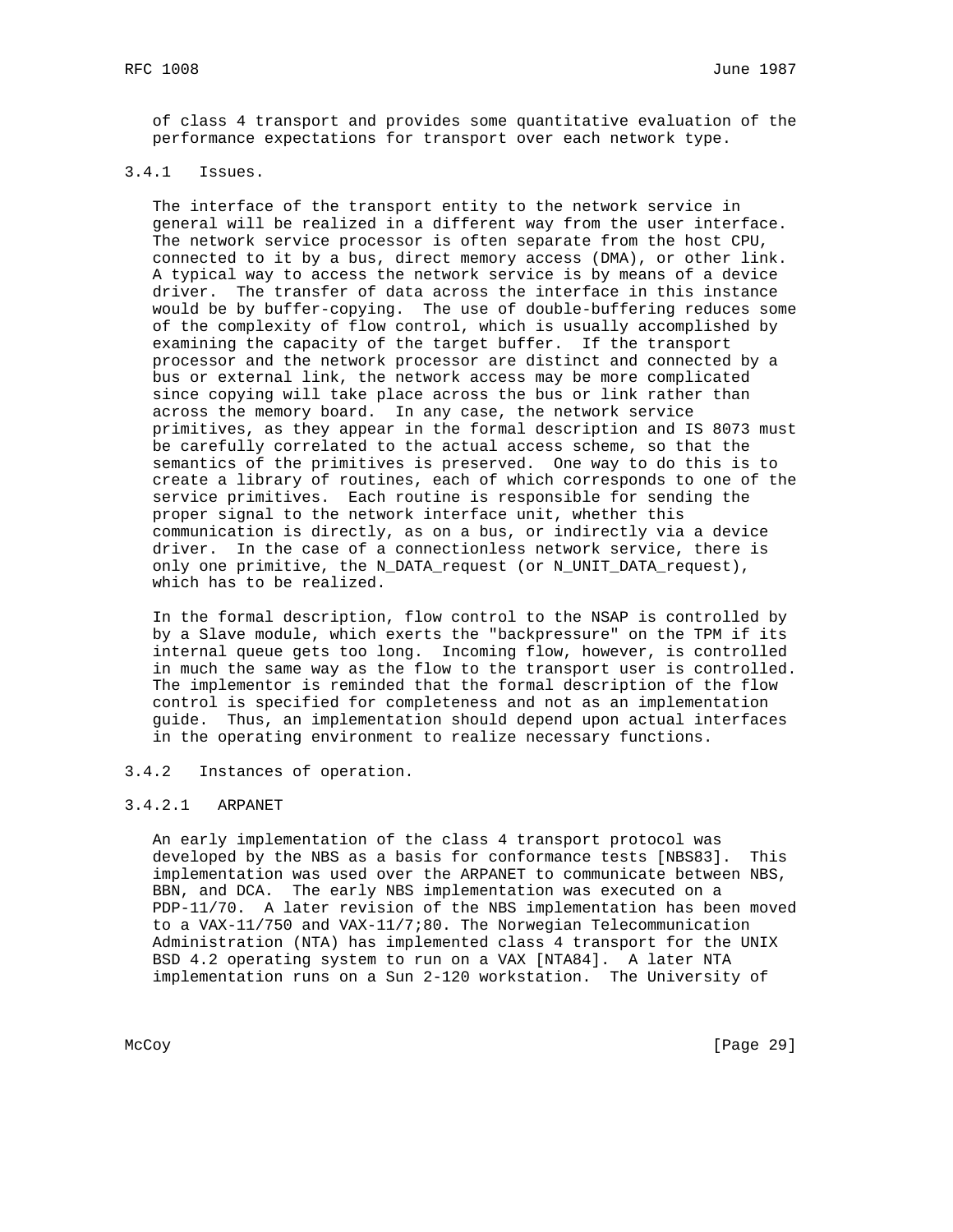Wisconsin has also implemented the class 4 transport protocol on a VAX-11/750 [BRI85]. The Wisconsin implementation is embedded in the BSD 4.2 UNIX kernel. For most of these implementations class 4 transport runs above the DOD IP and below DOD application protocols.

# 3.4.2.2 X.25 networks

 The NBS implementations have been used over Telenet, an X.25 public data network (PDN). The heaviest use has been testing of class 4 transport between the NBS and several remotely located vendors, in preparation for a demonstration at the 1984 National Computing Conference and the 1985 Autofact demonstration. Several approaches to implementation were seen in the vendors' systems, including ones similar to those discussed in Part 6.2. At the Autofact demonstration many vendors operated class 4 transport and the ISO internetwork protocol across an internetwork of CSMA/CD and token bus local networks and Accunet, an AT&T X.25 public data network.

### 3.4.2.3 Satellite channels.

 The COMSAT Laboratories have implemented class 4 transport for operation over point-to-point satellite channels with data rates up to 1.544 Mbps [CHO85]. This implementation has been used for experiments between the NBS and COMSAT. As a result of these experiments several improvements have been made to the class 4 transport specification within the international standards arena (both ISO and CCITT). The COMSAT implementation runs under a proprietary multiprocessing operating system known as COSMOS. The hardware base includes multiple Motorola 68010 CPUs with local memory and Multibus shared memory for data messages.

### 3.4.2.4 CSMA/CD networks.

 The CSMA/CD network as defined by the IEEE 802.3 standard is the most popular network over which the class 4 transport has been implemented. Implementations of transport over CSMA/CD networks have been demonstrated by: AT&T, Charles River Data Systems, Computervision, DEC, Hewlitt-Packard, ICL, Intel, Intergraph, NCR and SUN. Most of these were demonstrated at the 1984 National Computer Conference [MIL85b] and again at the 1985 Autofact Conference. Several of these vendors are now delivering products based on the demonstration software.

# 3.4.2.5 Token bus networks.

 Due to the establishment of class 4 transport as a mandatory protocol within the General Motor's manufacturing automation protocol (MAP), many implementations have been demonstrated operating over a token bus network as defined by the IEEE 802.4 standard. Most past implementations relied upon a Concord Data Systems token interface module (TIM) to gain access to the 5 Mbps broadband 802.4 service.

McCoy [Page 30]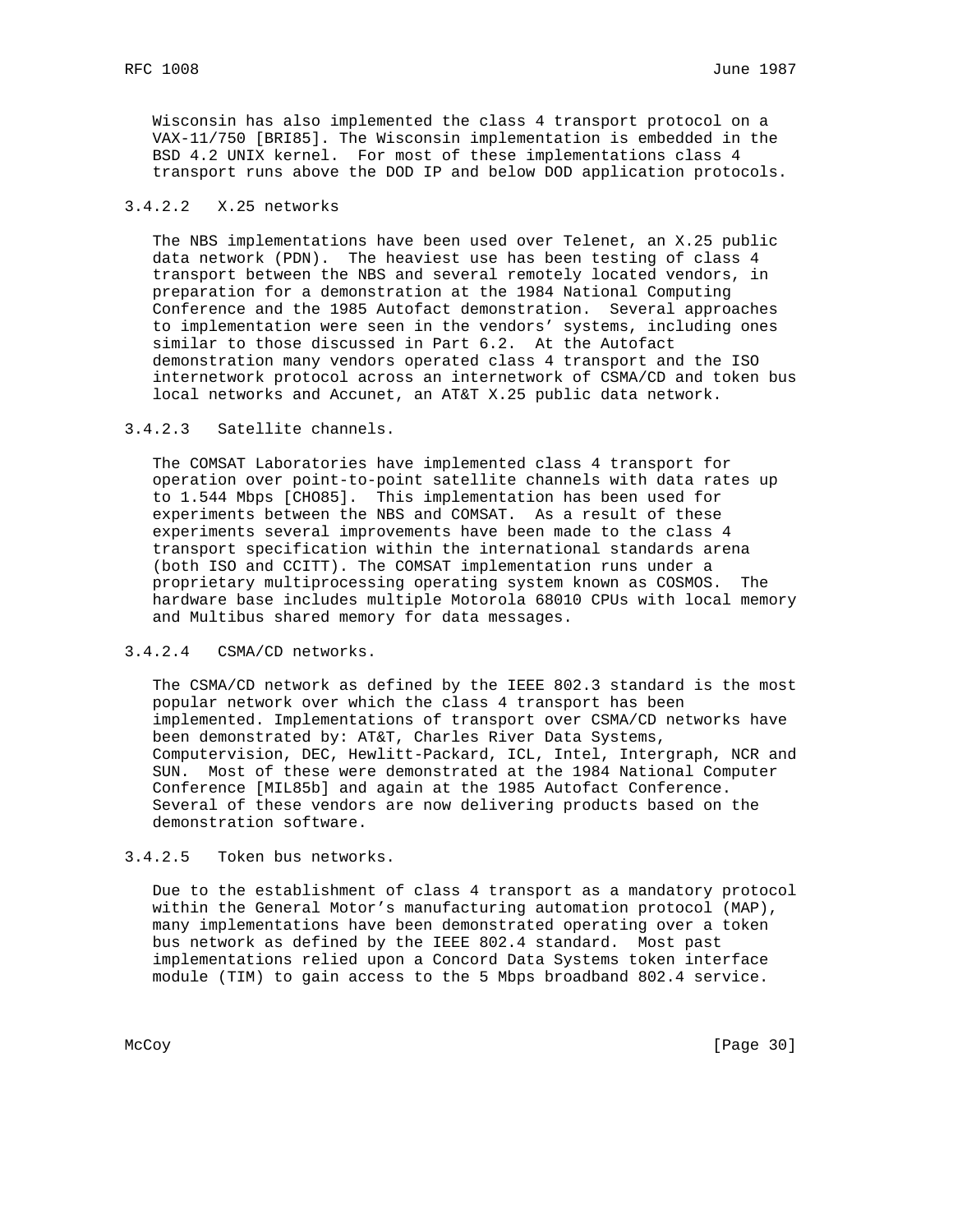Several vendors have recently announced boards supporting a 10 Mbps broadband 802.4 service. The newer boards plug directly into computer system buses while the TIM's are accessed across a high level data link control (HDLC) serial channel. Vendors demonstrating class 4 transport over IEEE 802.4 networks include Allen-Bradley, AT&T, DEC, Gould, Hewlett-Packard, Honeywell, IBM, Intel, Motorola, NCR and Siemens.

# 3.4.2.6 Token ring networks.

 The class 4 transport implementations by the University of Wisconsin and by the NTA run over a 10 Mbps token ring network in addition to ARPANET. The ring used is from Proteon rather than the recently finished IEEE 802.5 standard.

### 3.4.3 Performance expectations.

 Performance research regarding the class 4 transport protocol has been limited. Some work has been done at the University of Wisconsin, at NTA, at Intel, at COMSAT, and at the NBS. The material presented below draws from this limited body of research to provide an implementor with some quantitative feeling for the performance that can be expected from class 4 transport implementations using different network types. More detail is available from several published reports [NTA84, BRI85, INT85, MIL85b, COL85]. Some of the results reported derive from actual measurements while other results arise from simulation. This distinction is clearly noted.

# 3.4.3.1 Throughput.

 Several live experiments have been conducted to determine the throughput possible with implementations of class 4 transport. Achievable throughput depends upon many factors including: 1) CPU capabilities, 2) use or non-use of transport checksum, 3) IPC mechanism, 4) buffer management technique, 5) receiver resequencing, 6) network error properties, 7) transport flow control, 8) network congestion and 9) TPDU size. Some of these are specifically discussed elsewhere in this document. The reader must keep in mind these issues when interpreting the throughput measures presented here.

 The University of Wisconsin implemented class 4 transport in the UNIX kernel for a VAX-11/750 with the express purpose of measuring the achievable throughput. Throughputs observed over the ARPANET ranged between 10.4 Kbps and 14.4 Kbps. On an unloaded Proteon ring local network, observed throughput with checksum ranged between 280 Kbps and 560 Kbps. Without checksum, throughput ranged between 384 Kbps and 1 Mbps.

 The COMSAT Laboratories implemented class 4 transport under a proprietary multiprocessor operating system for a multiprocessor

McCoy [Page 31]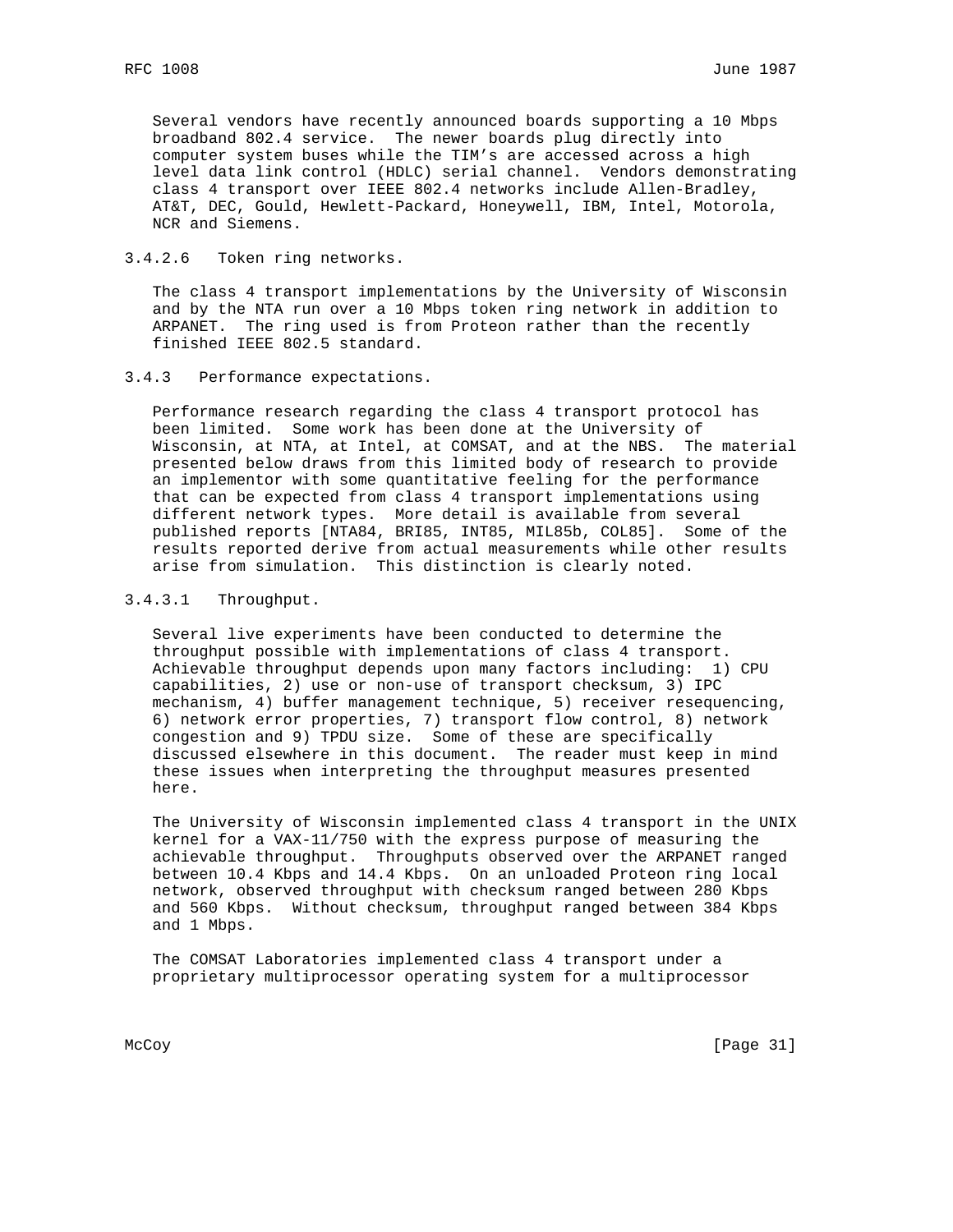68010 hardware architecture. The transport implementation executed on one 68010 while the traffic generator and link drivers executed on a second 68010. All user messages were created in a global shared memory and were copied only for transmission on the satellite link. Throughputs as high as 1.4 Mbps were observed without transport checksumming while up to 535 Kbps could be achieved when transport checksums were used. Note that when the 1.4 Mbps was achieved the transport CPU was idle 20% of the time (i.e., the 1.544 Mbps satellite link was the bottleneck). Thus, the transport implementation used here could probably achieve around 1.9 Mbps user throughput with the experiment parameters remaining unchanged. Higher throughputs are possible by increasing the TPDU size; however, larger messages stand an increased chance of damage during transmission.

 Intel has implemented a class 4 transport product for operation over a CSMA/CD local network (iNA-960 running on the iSBC 186/51 or iSXM 552). Intel has measured throughputs achieved with this combination and has published the results in a technical analysis comparing iNA-960 performance on the 186/51 with iNA-960 on the 552. The CPU used to run transport was a 6 MHz 80186. An 82586 co-processor was used to handle the medium access control. Throughputs measured ranged between 360 Kbps and 1.32 Mbps, depending on the parameter values used.

 Simulation of class 4 transport via a model developed at the NBS has been used to predict the performance of the COMSAT implementation and is now being used to predict the performance of a three processor architecture that includes an 8 MHz host connected to an 8 MHz front end over a system bus. The third processor provides medium access control for the specific local networks being modeled. Early model results predict throughputs over an unloaded CSMA/CD local network of up to 1.8 Mbps. The same system modeled over a token bus local network with the same transport parameters yields throughput estimates of up to 1.6 Mbps. The token bus technology, however, permits larger message sizes than CSMA/CD does. When TPDUs of 5120 bytes are used, throughput on the token bus network is predicted to reach 4.3 Mbps.

## 3.4.3.2 Delay.

 The one-way delay between sending transport user and receiving transport user is determined by a complex set of factors. Readers should also note that, in general, this is a difficult measure to make and little work has been done to date with respect to expected one-way delays with class 4 transport implementations. In this section a tutorial is given to explain the factors that determine the one-way delay to be expected by a transport user. Delay experiments performed by Intel are reported [INT85], as well as some simulation experiments conducted by the NBS [MIL85a].

McCoy [Page 32]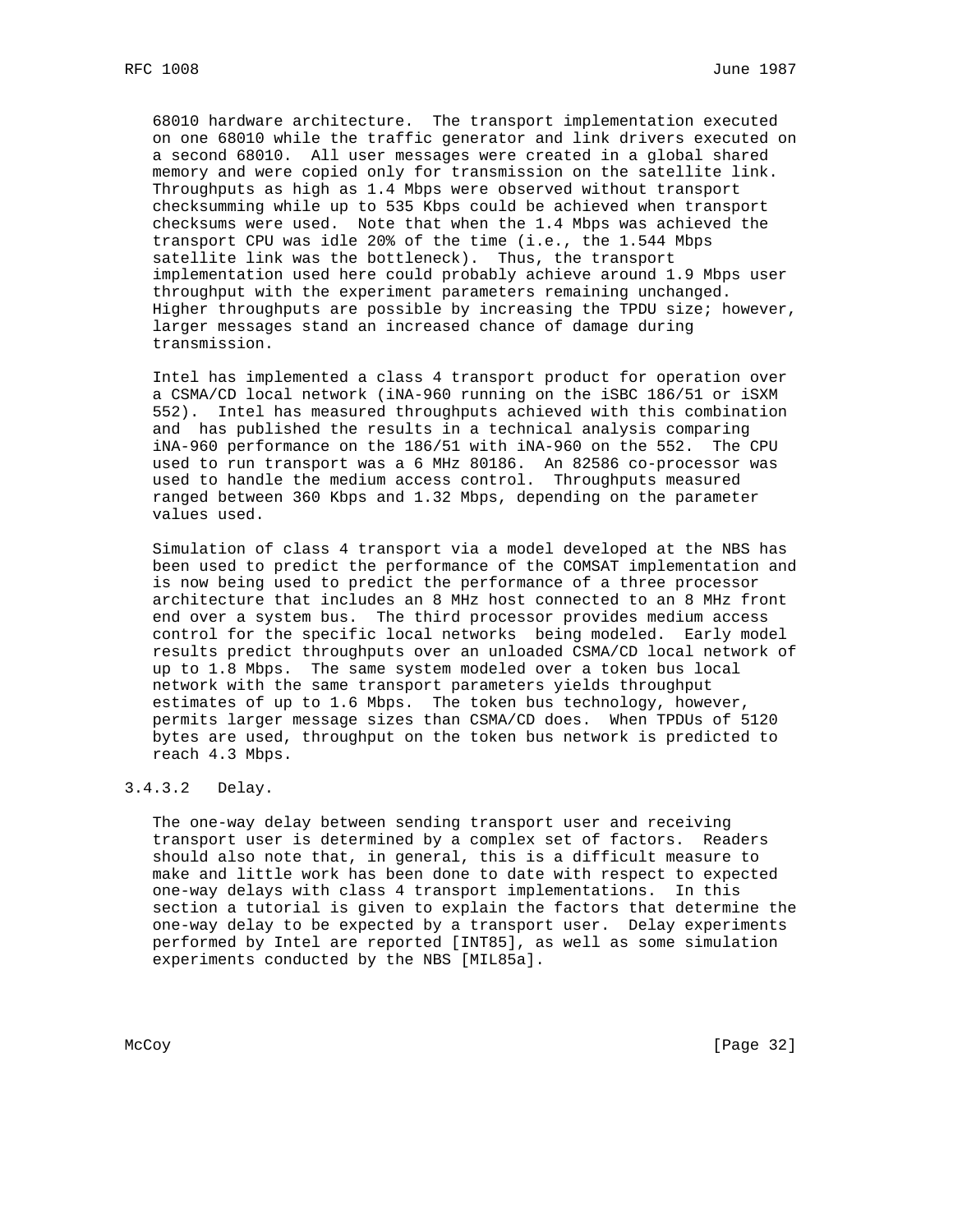The transport user can generally expect one-way delays to be determined by the following equation.

 $D = TS + ND + TR + [IS] + [IR]$  (1)

where:

[.] means the enclosed quantity may be 0 D is the one-way transport user delay, TS is the transport data send processing time, IS is the internet datagram send processing time, ND is the network delay, IR is the internet datagram receive processing time, and TR is the transport data receive processing time.

 Although no performance measurements are available for the ISO internetwork protocol (ISO IP), the ISO IP is so similar to the DOD IP that processing times associated with sending and receiving datagrams should be the about the same for both IPs. Thus, the IS and IR terms given above are ignored from this point on in the discussion. Note that many of these factors vary depending upon the application traffic pattern and loads seen by a transport implementation. In the following discussion, the transport traffic is assumed to be a single message.

 The value for TS depends upon the CPU used, the IPC mechanism, the use or non-use of checksum, the size of the user message and the size of TPDUs, the buffer management scheme in use, and the method chosen for timer management. Checksum processing times have been observed that include 3.9 us per octet for a VAX-11/750, 7.5 us per octet on a Motorola 68010, and 6 us per octet on an Intel 80186. The class 4 transport checksum algorithm has considerable effect on achievable performance. This is discussed further in Part 7. Typical values for TS, excluding the processing due to the checksum, are about 4 ms for CPUs such as the Motorola 68010 and the Intel 80186. For 1024 octet TPDUs, checksum calculation can increase the TS value to about 12 ms.

 The value of TR depends upon similar details as TS. An additional consideration is whether or not the receiver caches (buffers) out of order TPDUs. If so, the TR will be higher when no packets are lost (because of the overhead incurred by the resequencing logic). Also,

McCoy [Page 33]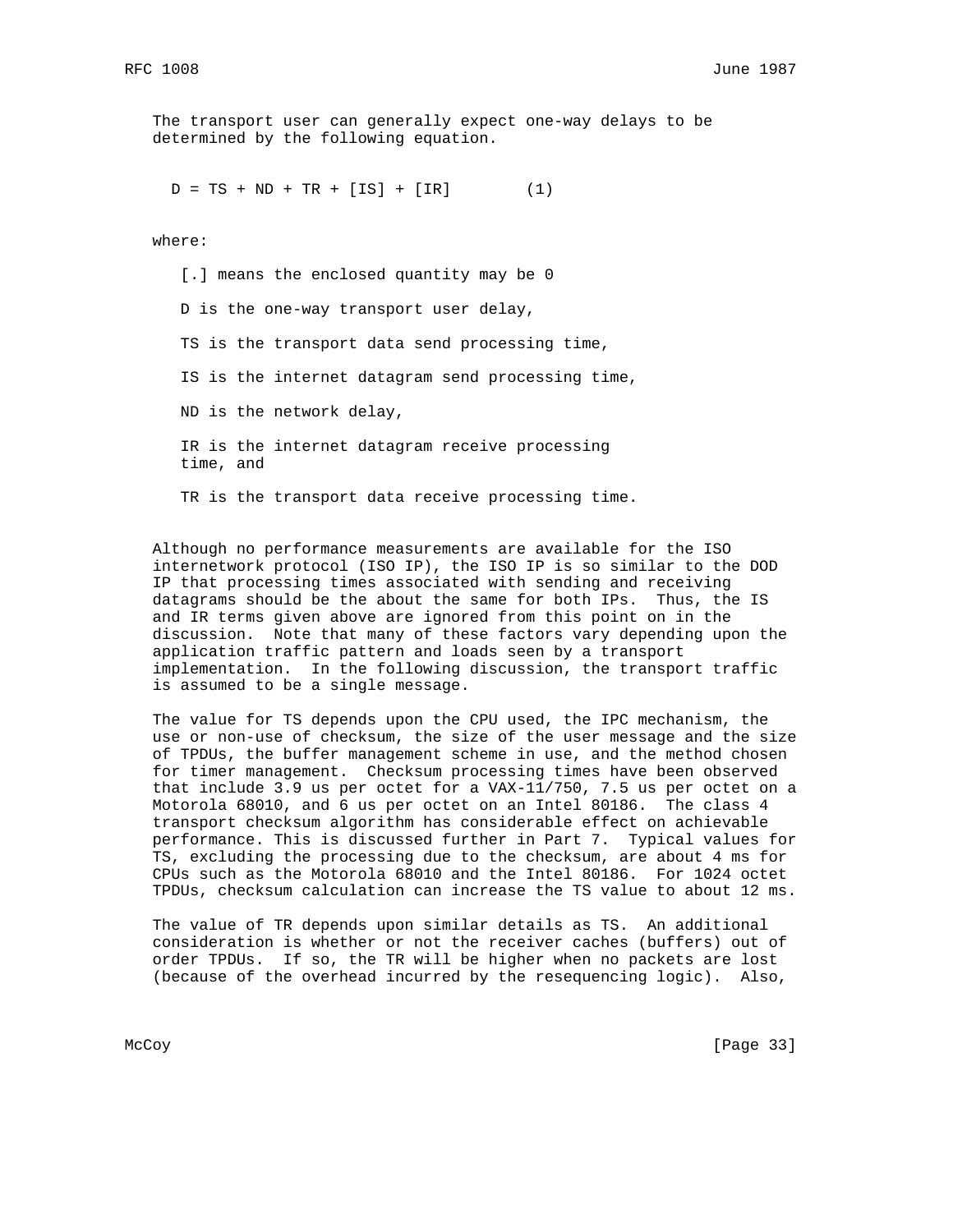when packets are lost, TR can appear to increase due to transport resequencing delay. When out of order packets are not cached, lost packets increase D because each unacknowledged packet must be retransmitted (and then only after a delay waiting for the retransmission timer to expire). These details are not taken into account in equation 1. Typical TR values that can be expected with non-caching implementations on Motorola 68010 and Intel 80186 CPUs are approximately 3 to 3.5 ms. When transport checksumming is used on these CPUs, TR becomes about 11 ms for 1024 byte TPDUs.

 The value of ND is highly variable, depending on the specific network technology in use and on the conditions in that network. In general, ND can be defined by the following equation.

 $ND = NQ + MA + TX + PD + TQ$  (2)

where:

- NQ is network queuing delay,
- MA is medium access delay,
- TX is message transmission time,
- PD is network propagation delay, and
- TQ is transport receive queuing delay.

Each term of the equation is discussed in the following paragraphs.

 Network queuing delay (NQ) is the time that a TPDU waits on a network transmit queue until that TPDU is the first in line for transmission. NQ depends on the size of the network transmit queue, the rate at which the queue is emptied, and the number of TPDUs already on the queue. The size of the transmit queue is usually an implementation parameter and is generally at least two messages. The rate at which the queue empties depends upon MA and TX (see the discussion below). The number of TPDUs already on the queue is determined by the traffic intensity (ratio of mean arrival rate to mean service rate). As an example, consider an 8 Kbps point-to-point link serving an eight message queue that contains 4 messages with an average size of 200 bytes per message. The next message to be placed into the transmit queue would experience an NQ of 800 ms (i.e., 4 messages times 200 ms). In this example, MA is zero. These basic facts permit the computation of NQ for particular environments. Note that if the network send queue is full, back pressure flow control will force TPDUs to queue in transport transmit buffers and cause TS to appear to increase by the amount of the transport queuing delay. This condition depends on application traffic patterns but is ignored for

McCoy [Page 34]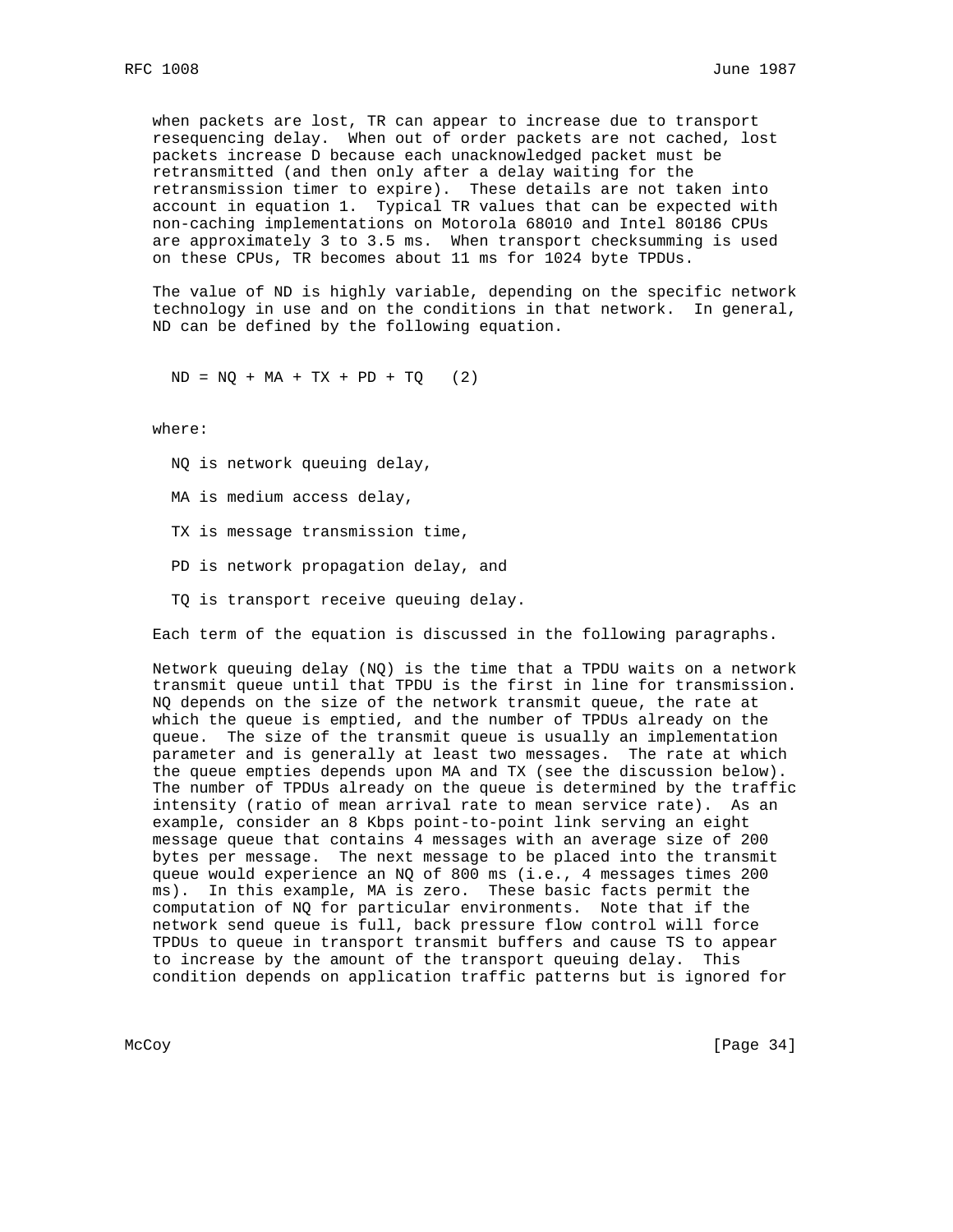the purpose of this discussion.

 The value of MA depends upon the network access method and on the network congestion or load. For a point-to-point link MA is zero. For CSMA/CD networks MA depends upon the load, the number of stations, the arrival pattern, and the propagation delay. For CSMA/CD networks MA has values that typically range from zero (no load) up to about 3 ms (80% loads). Note that the value of MA as seen by individual stations on a CSMA/CD network is predicted (by NBS simulation studies) to be as high as 27 ms under 70% loads. Thus, depending upon the traffic patterns, individual stations may see an average MA value that is much greater than the average MA value for the network as a whole. On token bus networks MA is determined by the token rotation time (TRT) which depends upon the load, the number of stations, the arrival pattern, the propagation delay, and the values of the token holding time and target rotation times at each station.

 For small networks of 12 stations with a propagation delay of 8 ns, NBS simulation studies predict TRT values of about 1 ms for zero load and 4.5 ms for 70% loads for 200 byte messages arriving with exponential arrival distribution. Traffic patterns also appear to be an important determinant of target rotation time. When a pair of stations performs a continuous file transfer, average TRT for the simulated network is predicted to be 3 ms for zero background load and 12.5 ms for 70% background load (total network load of 85%).

 The message size and the network transmission speed directly determine TX. Typical transmission speeds include 5 and 10 Mbps for standard local networks; 64 Kbps, 384 Kbps, or 1.544 Mbps for point-to-point satellite channels; and 9.6 Kbps or 56 Kbps for public data network access links.

 The properties of the network in use determine the values of PD. On an IEEE 802.3 network, PD is limited to 25.6 us. For IEEE 802.4 networks, the signal is propagated up-link to a head end and then down-link from the head end. Propagation delay in these networks depends on the distance of the source and destination stations from the head end and on the head end latency. Because the maximum network length is much greater than with IEEE 802.3 networks, the PD values can also be much greater. The IEEE 802.4 standard requires that a network provider give a value for the maximum transmission path delay. For satellite channels PD is typically between 280 and 330 ms. For the ARPANET, PD depends upon the number of hops that a message makes between source and destination nodes. The NBS and NTIA measured ARPANET PD average values of about 190 ms [NTI85]. In the ARPA internet system the PD is quite variable, depending on the number of internet gateway hops and the PD values of any intervening networks (possibly containing satellite channels). In experiments on an internetwork containing a a satellite link to Korea, it was determined by David Mills [RFC85] that internet PD values could range from 19 ms to 1500 ms. Thus, PD values ranging from 300 to 600 ms

McCoy [Page 35]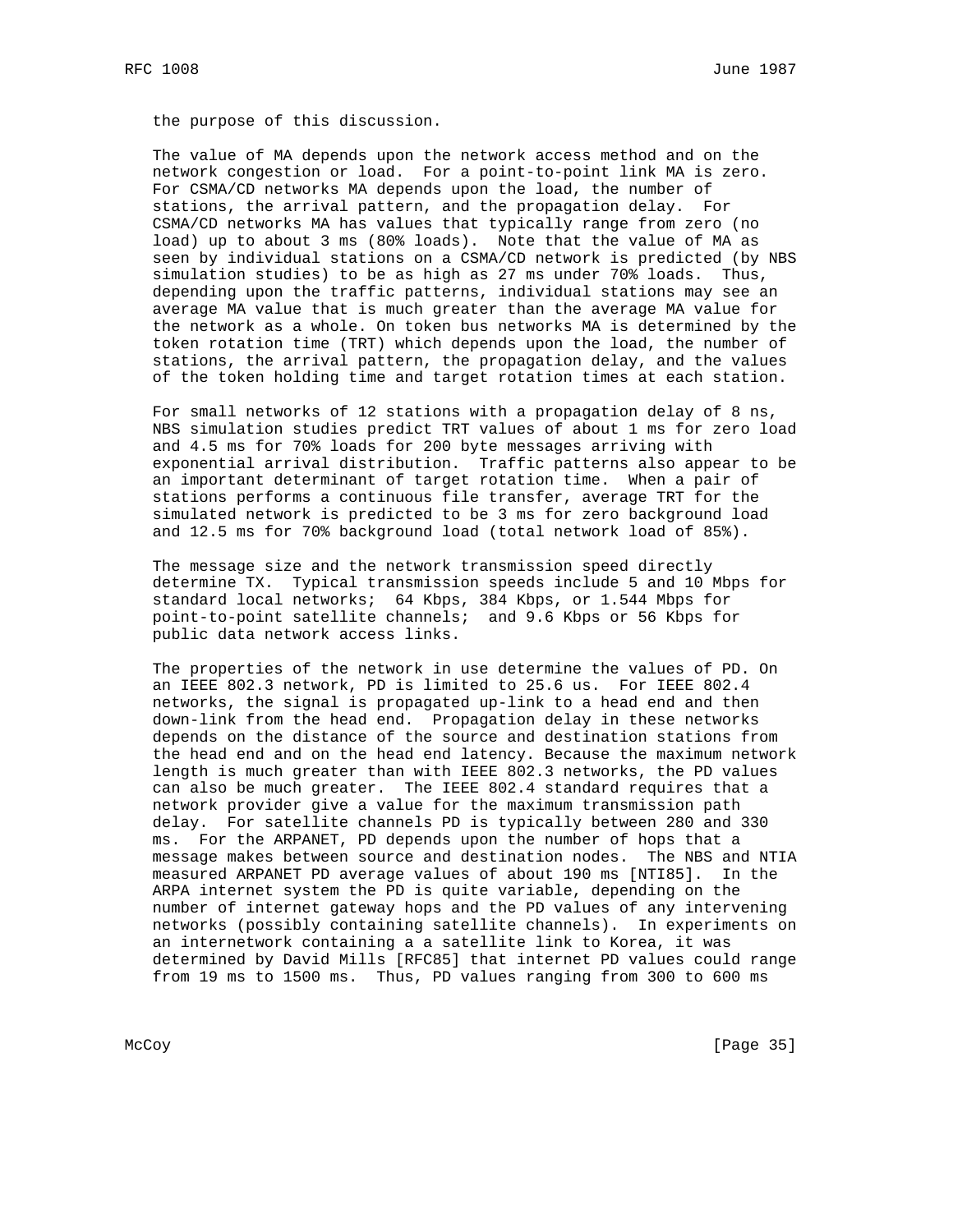can be considered as typical for ARPANET internetwork operation.

 The amount of time a TPDU waits in the network receive queue before being processed by the receiving transport is represented by TQ, similar to NQ in that the value of TQ depends upon the size of the queue, the number of TPDUs already in the queue, and the rate at which the queue is emptied by transport.

 Often the user delay D will be dominated by one of the components. On a satellite channel the principal component of D is PD, which implies that ND is a principal component by equation (2). On an unloaded LAN, TS and TR might contribute most to D. On a highly loaded LAN, MA may cause NQ to rise, again implying that ND is a major factor in determining D.

 Some one-way delay measures have been made by Intel for the iNA-960 product running on a 6 MHz 80186. For an unloaded 10 Mbps CSMA/CD network the Intel measures show delays as low as 22 ms. The NBS has done some simulations of class 4 transport over 10 Mbps CSMA/CD and token bus networks. These (unvalidated) predictions show one-way delays as low as 6 ms on unloaded LANs and as high as 372 ms on CSMA/CD LANs with 70% load.

### 3.4.3.3 Response time.

 Determination of transport user response time (i.e., two-way delay) depends upon many of the same factors discussed above for one-way delay. In fact, response time can be represented by equation 3 as shown below.

 $R = 2D + AS + AR$  (3)

where:

- R is transport user response time,
- D is one-way transport user delay,
- AS is acknowledgement send processing time, and
- AR is acknowledgement receive processing time.

 D has been explained above. AS and AR deal with the acknowledgement sent by transport in response to the TPDU that embodies the user request.

 AS is simply the amount of time that the receiving transport must spend to generate an AK TPDU. Typical times for this function are about 2 to 3 ms on processors such as the Motorola 68010 and the Intel 80186. Of course the actual time required depends upon factors such as those explained for TS above.

McCoy [Page 36]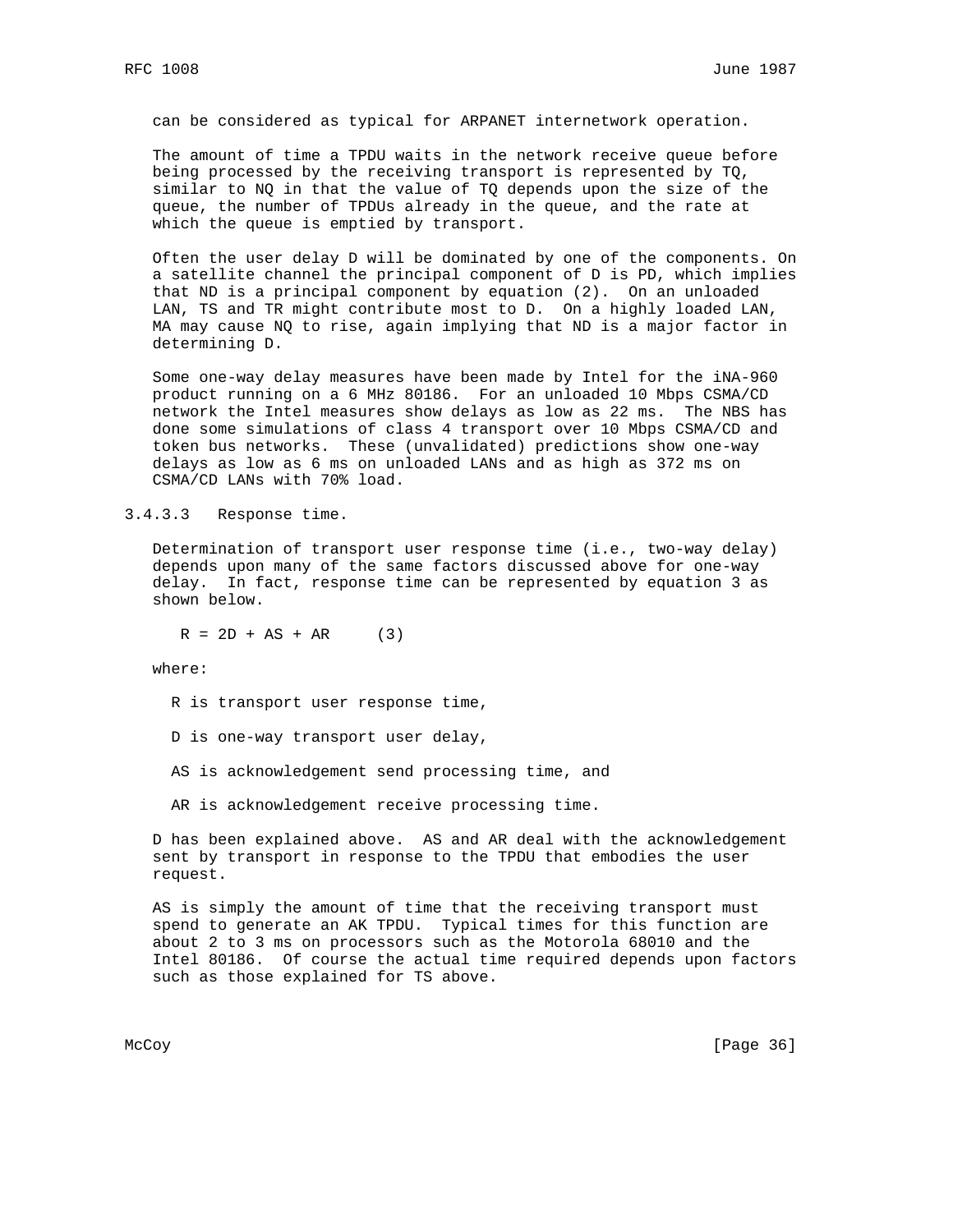The amount of time, AR, that the sending transport must spend to process a received AK TPDU. Determination of the actual time required depends upon factors previously described. Note that for AR and AS, processing when the checksum is included takes somewhat longer. However, AK TPDUs are usually between 10 and 20 octets in length and therefore the increased time due to checksum processing is much less than for DT TPDUs.

 No class 4 transport user response time measures are available; however, some simulations have been done at the NBS. These predictions are based upon implementation strategies that have been used by commercial vendors in building microprocessor-based class 4 transport products. Average response times of about 21 ms on an unloaded 10 Mbps token bus network, 25 ms with 70% loading, were predicted by the simulations. On a 10 Mbps CSMA/CD network, the simulations predict response times of about 17 ms for no load and 54 ms for a 70% load.

### 3.5 Error and status reporting.

 Although the abstract service definition for the transport protocol specifies a set of services to be offered, the actual set of services provided by an implementation need not be limited to these. In particular, local status and error information can be provided as a confirmed service (request/response) and as an asynchronous "interrupt" (indication). One use for this service is to allow users to query the transport entity about the status of their connections. An example of information that could be returned from the entity is:

- o connection state
- o current send sequence number
- o current receive and transmit credit windows
- o transport/network interface status
- o number of retransmissions
- o number of DTs and AKs sent and received
- o current timer values

 Another use for the local status and error reporting service is for administration purposes. Using the service, an administrator can gather information such as described above for each open connection. In addition, statistics concerning the transport entity as a whole can be obtained, such as number of transport connections open, average number of connections open over a given reporting period, buffer use statistics, and total number of retransmitted DT TPDUs. The administrator might also be given the authority to cancel connections, restart the entity, or manually set timer values.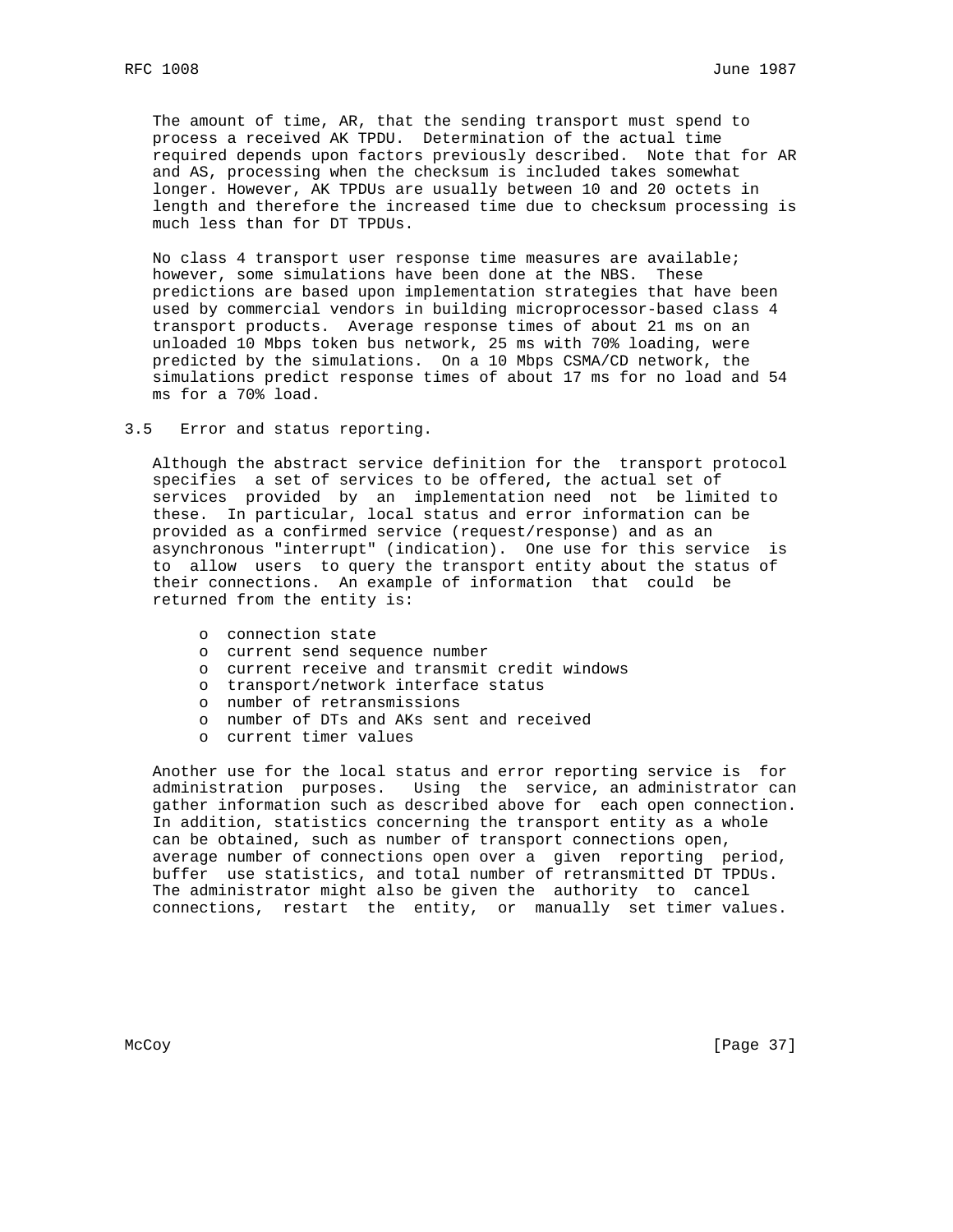#### 4 Entity resource management.

#### 4.1 CPU management.

 The formal description has implicit scheduling of TPM modules, due to the semantics of the Estelle structuring principles. However, the implementor should not depend on this scheduling to obtain optimal behavior, since, as stated in Part 1, the structures in the formal description were imposed for purposes other than operational efficiency.

 Whether by design or by default, every implementation of the transport protocol embodies some decision about allocating the CPU resource among transport connections. The resource may be monolithic, i.e. a single CPU, or it may be distributed, as in the example design given in Part 2.3. In the former, there are two simple techniques for apportioning CPU processing time among transport connections. The first of these, first-come/first-served, consists of the transport entity handling user service requests in the order in which they arrive. No attempt is made to prevent one transport connection from using an inordinate amount of the CPU.

 The second simple technique is round-robin scheduling of connections. Under this method, each transport connection is serviced in turn. For each connection, transport processes one user service request, if there is one present at the interface, before proceeding to the next connection.

 The quality of service parameters provided in the connection request can be used to provide a finer-grained strategy for managing the CPU. The CPU could be allocated to connections requiring low delay more often while those requiring high throughput would be served less often but for longer periods (i.e., several connections requiring high throughput might be serviced in a concurrent cluster).

 For example, in the service sequence below, let "T" represent m > 0 service requests, each requiring high throughput, let "D" represent one service request requiring low delay and let the suffix n = 1,2,3 represent a connection identifier, unique only within a particular service requirement type (T,D). Thus T1 represents a set of service requests for connection 1 of the service requirement type T, and D1 represents a service set (with one member) for connection 1 of service requirement type D.

 $D1$   $D2$   $D3$   $T1$   $D1$   $D2$   $D3$   $T2$   $D1$   $D2$   $D3$   $T1...$ 

 If m = 4 in this service sequence, then service set D1 will get worst-case service once every seventh service request processed. Service set T1 receives service on its four requests only once in

McCoy [Page 38]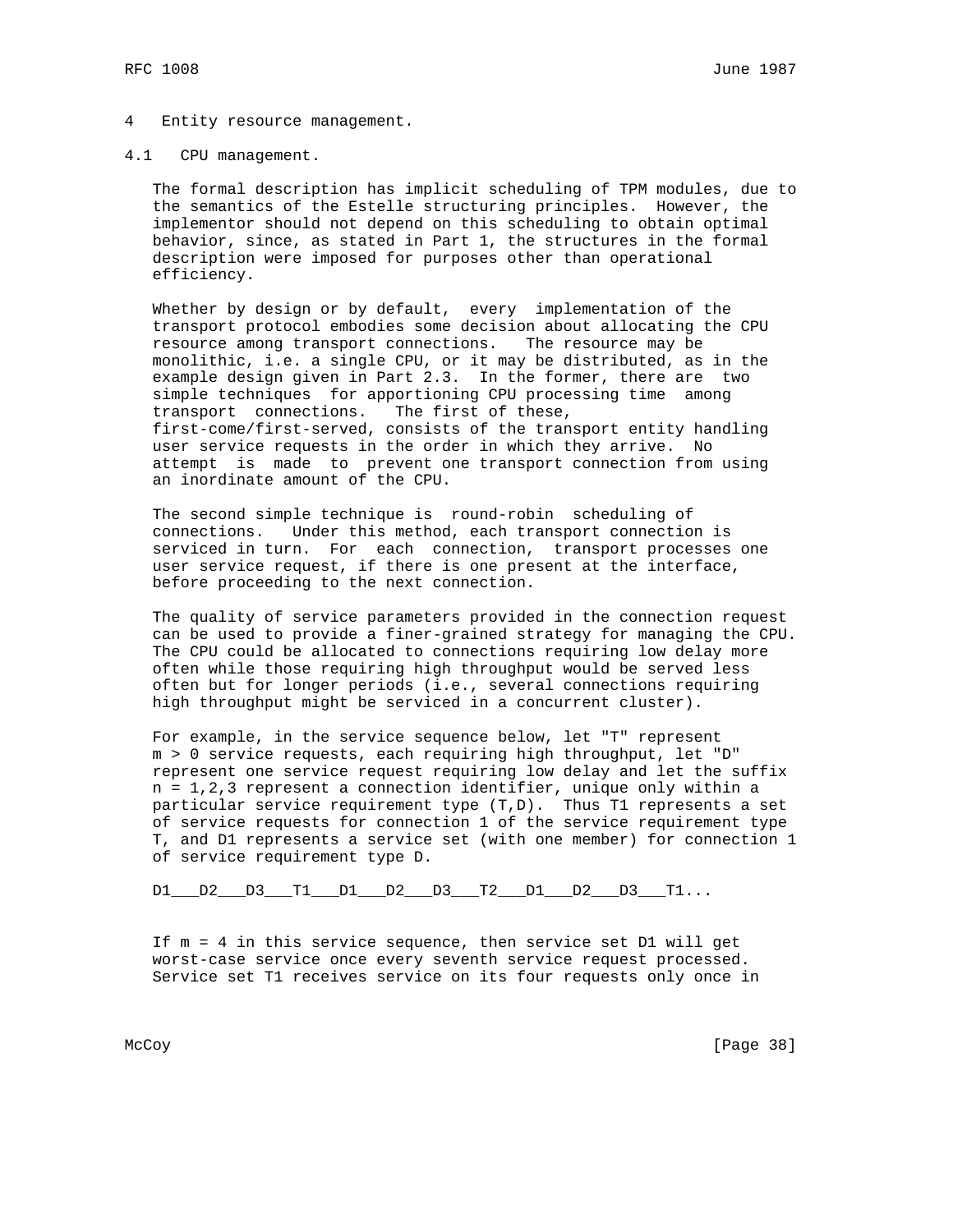fourteen requests processed.

| D1<br>. ጥ1 |                                  | D2 D3 T2 |   | . ጥ1 |
|------------|----------------------------------|----------|---|------|
|            |                                  |          |   |      |
| 3 requests | $\begin{array}{ccc} \end{array}$ |          | ۰ |      |

 This means that the CPU is allocated to T1 29% ( 4/14 ) of the available time, whereas D1 obtains service 14% ( 1/7 ) of the time, assuming processing requirements for all service requests to be equal. Now assume that, on average, there is a service request arriving for one out of three of the service requirement type D connections. The CPU is then allocated to the T type 40% ( 4/10 ) while the D type is allocated 10% ( 1/10 ).

# 4.2 Buffer management.

 Buffers are used as temporary storage areas for data on its way to or arriving from the network. Decisions must be made about buffer management in two areas. The first is the overall strategy for managing buffers in a multi-layered protocol environment. The second is specifically how to allocate buffers within the transport entity.

 In the formal description no details of buffer strategy are given, since such strategy depends so heavily on the implementation environment. Only a general mechanism is discussed in the formal description for allocating receive credit to a transport connection, without any expression as to how this resource is managed.

 Good buffer management should correlate to the traffic presented by the applications using the transport service. This traffic has implications as well for the performance of the protocol. At present, the relationship of buffer strategy to optimal service for a given traffic distribution is not well understood. Some work has been done, however, and the reader is referred to the work of Jeffery Spirn [SPI82, SPI83] and to the experiment plan for research by the NBS [HEA85] on the effect of application traffic patterns on the performance of Class 4 transport.

# 4.2.1 Overall buffer strategy.

 Three schemes for management of buffers in a multilayered environment are described here. These represent a spectrum of possibilities available to the implementor. The first of these is a strictly layered approach in which each entity in the protocol hierarchy, as a process, manages its own pool of buffers independently of entities at other layers. One advantage of this approach is simplicity; it is not necessary for an entity to coordinate buffer usage with a resource manager which is serving the needs of numerous protocol entities. Another advantage is modularity. The interface presented to entities in other layers is

McCoy [Page 39]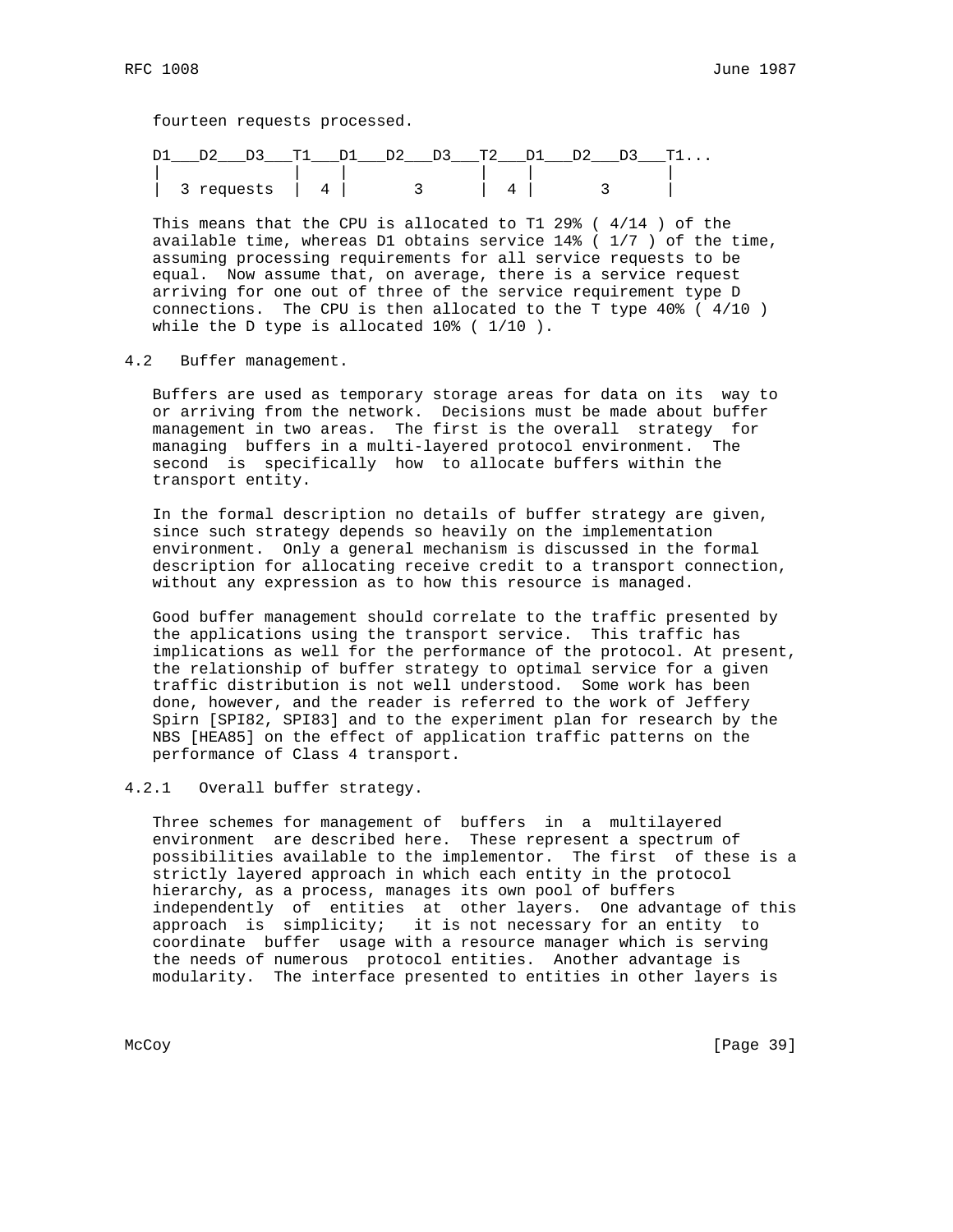well defined; protocol service requests and responses are passed between layers by value (copying) versus by reference (pointer copying). In particular, this is a strict interpretation of the OSI reference model, IS 7498 [ISO84b], and the protocol entities hide message details from each other, simplifying handling at the entity interfaces.

 The single disadvantage to a strictly layered scheme derives from the value-passing nature of the interface. Each time protocol data and control information is passed from one layer to another it must be copied from one layer's buffers to those of another layer. Copying between layers in a multi-layered environment is expensive and imposes a severe penalty on the performance of the communications system, as well as the computer system on which it is running as a whole.

 The second scheme for managing buffers among multiple protocol layers is buffer sharing. In this approach, buffers are a shared resource among multiple protocol entities; protocol data and control information contained in the buffers is exchanged by passing a buffer pointer, or reference, rather than the values as in the strictly layered approach described above. The advantage to passing buffers by reference is that only a small amount of information, the buffer pointer, is copied from layer to layer. The resulting performance is much better than that of the strictly layered approach.

 There are several requirements that must be met to implement buffer sharing. First, the host system architecture must allow memory sharing among protocol entities that are sharing the buffers. This can be achieved in a variety of ways: multiple protocol entities may be implemented as one process, all sharing the same process space (e.g., kernel space), or the host system architecture may allow processes to map portions of their address space to common buffer areas at some known location in physical memory.

 A buffer manager is another requirement for implementing shared buffers. The buffer manager has the responsibility of providing buffers to protocol entities when needed from a list of free buffers and recycling used buffers back into the free list. The pool may consist of one or more lists, depending on the level of control desired. For example, there could be separate lists of buffers for outgoing and incoming messages.

 The protocol entities must be implemented in such a way as to cooperate with the buffer manager. While this appears to be an obvious condition, it has important implications for the strategy used by implementors to develop the communications system. This cooperation can be described as follows: an entity at layer N requests and is allocated a buffer by the manager; each such buffer

McCoy [Page 40]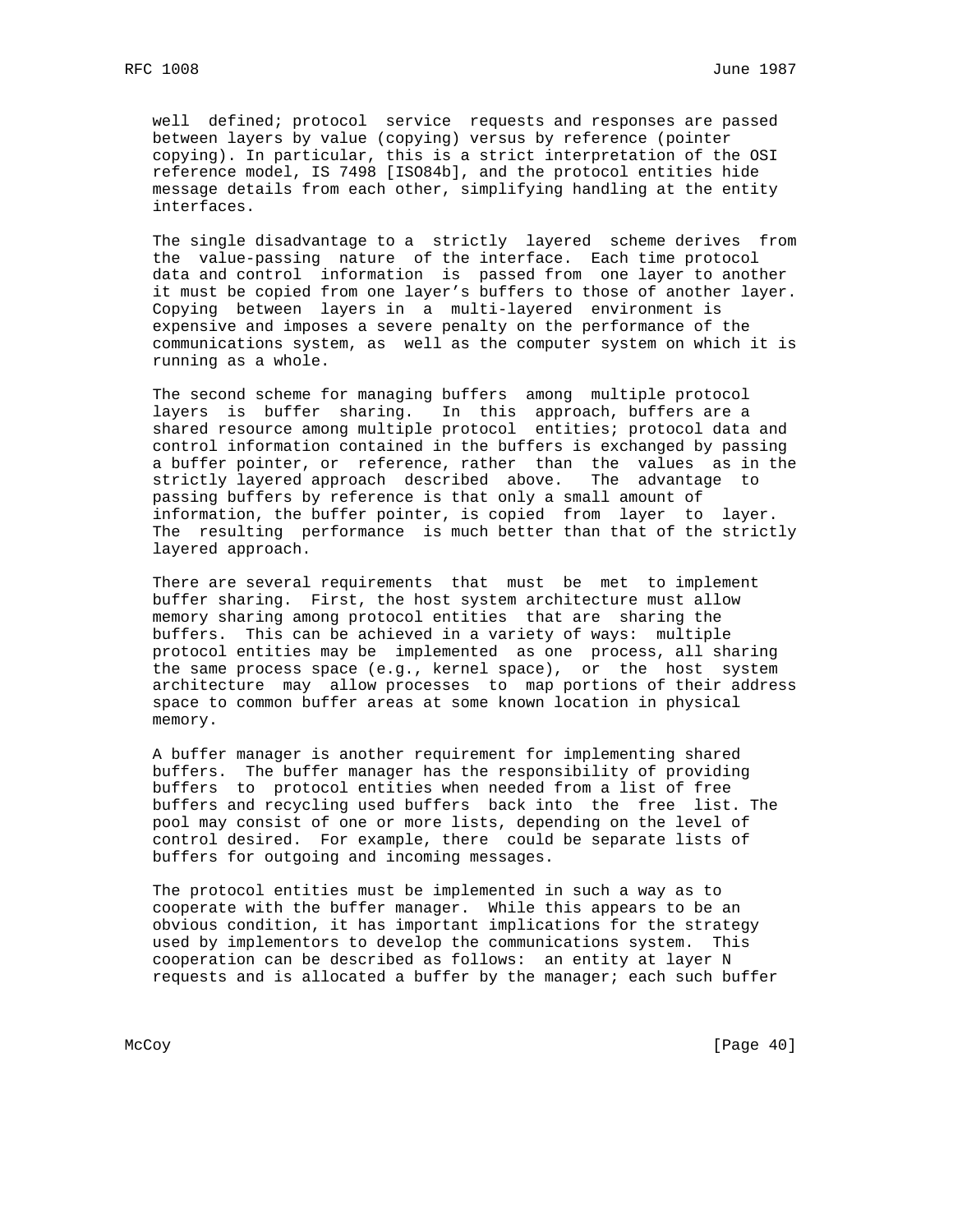is returned to the manager by some entity at layer N - k (outgoing data) or  $N + k$  (incoming data).

 Protocol entities also must be designed to cooperate with each other. As buffers are allocated and sent towards the network from higher layers, allowance must be made for protocol control information to be added at lower layers. This usually means allocating oversized buffers to allow space for headers to be prepended at lower layers. Similarly, as buffers move upward from the network, each protocol entity processes its headers before passing the buffer on. These manipulations can be handled by managing pointers into the buffer header space.

 In their pure forms, both strictly layered and shared buffer schemes are not practical. In the former, there is a performance penalty for copying buffers. On the other hand, it is not practical to implement buffers that are shared by entities in all layers of the protocol hierarchy: the lower protocol layers (OSI layers  $1 - 4$ ) have essentially static buffer requirements, whereas the upper protocol layers (OSI layers 5 - 7) tend to be dynamic in their buffer requirements. That is, several different applications may be running concurrently, with buffer requirements varying as the set of applications varies. However, at the transport layer, this latter variation is not visible and variations in buffer requirements will depend more on service quality considerations than on the specific nature of the applications being served. This suggests a hybrid scheme in which the entities in OSI layers 1 - 4 share buffers while the entities in each of the OSI layers 5 - 7 share in a buffer pool associated with each layer. This approach provides most of the efficiency of a pure shared buffer scheme and allows for simple, modular interfaces where they are most appropriate.

4.2.2 Buffer management in the transport entity.

 Buffers are allocated in the transport entity for two purposes: sending and receiving data. For sending data, the decision of how much buffer space to allocate is relatively simple; enough space should be allocated for outgoing data to hold the maximum number of data messages that the entity will have outstanding (i.e., sent but unacknowledged) at any time. The send buffer space is determined by one of two values, whichever is lower: the send credit received from the receiving transport entity, or a maximum value imposed by the local implementation, based on such factors as overall buffer capacity.

 The allocation of receive buffers is a more interesting problem because it is directly related to the credit value transmitted the peer transport entity in CR (or CC) and AK TPDUs. If the total credit offered to the peer entity exceeds the total available buffer space and credit reduction is not implemented, deadlock may occur, causing termination of one or more transport connections. For

McCoy [Page 41]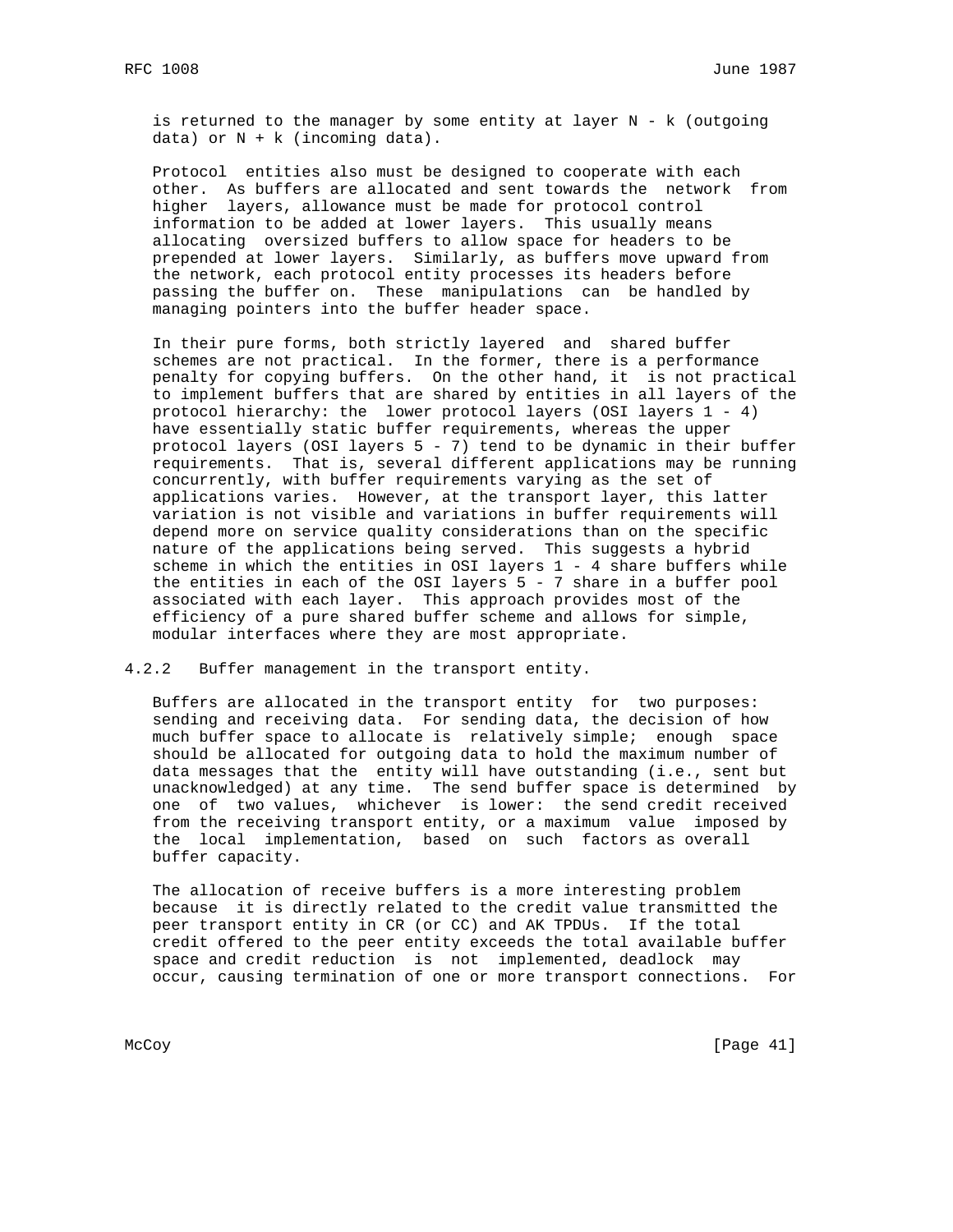the purposes of this discussion, offered credit is assumed to be equivalent to available buffer space.

 The simplest scheme for receive buffer allocation is allocation of a fixed amount per transport connection. This amount is allocated regardless of how the connection is to be used. This scheme is fair in that all connections are treated equally. The implementation approach in Part 2.3, in which each transport connection is handled by a physically separate processor, obviously could use this scheme, since the allocation would be in the form of memory chips assigned by the system designer when the system is built.

 A more flexible method of allocating receive buffer space is based on the connection quality of service (QOS) requested by the user. For instance, a QOS indicating high throughput would be given more send and receive buffer space than one a QOS indicating low delay. Similarly, connection priority can be used to determine send and receive buffer allocation, with important (i.e., high priority) connections allocated more buffer space.

 A slightly more complex scheme is to apportion send and receive buffer space using both QOS and priority. For each connection, QOS indicates a general category of operation (e.g., high throughput or low delay). Within the general category, priority determines the specific amount of buffer space allocated from a range of possible values. The general categories may well overlap, resulting, for example, in a high priority connection with low throughput requirements being allocated more buffer space than low priority connection requiring a high throughput.

5 Management of Transport service endpoints.

 As mentioned in Part 1.2.1.1, a transport entity needs some way of referencing a transport connection endpoint within the end system: a TCEP\_id. There are several factors influencing the management of TCEP\_ids:

- 1) IPC mechanism between the transport entity and the session entity (Part 3.3);
- 2) transport entity resources and resource management (Part 4);
- 3) number of distinct TSAPs supported by the entity (Part 1.2.2.1); and
- 4) user process rendezvous mechanism (the means by which session processes identify themselves to the transport entity, at a given TSAP, for association with a transport connection);

 The IPC mechanism and the user process rendezvous mechanism have more direct influence than the other two factors on how the TCEP\_id

McCoy [Page 42]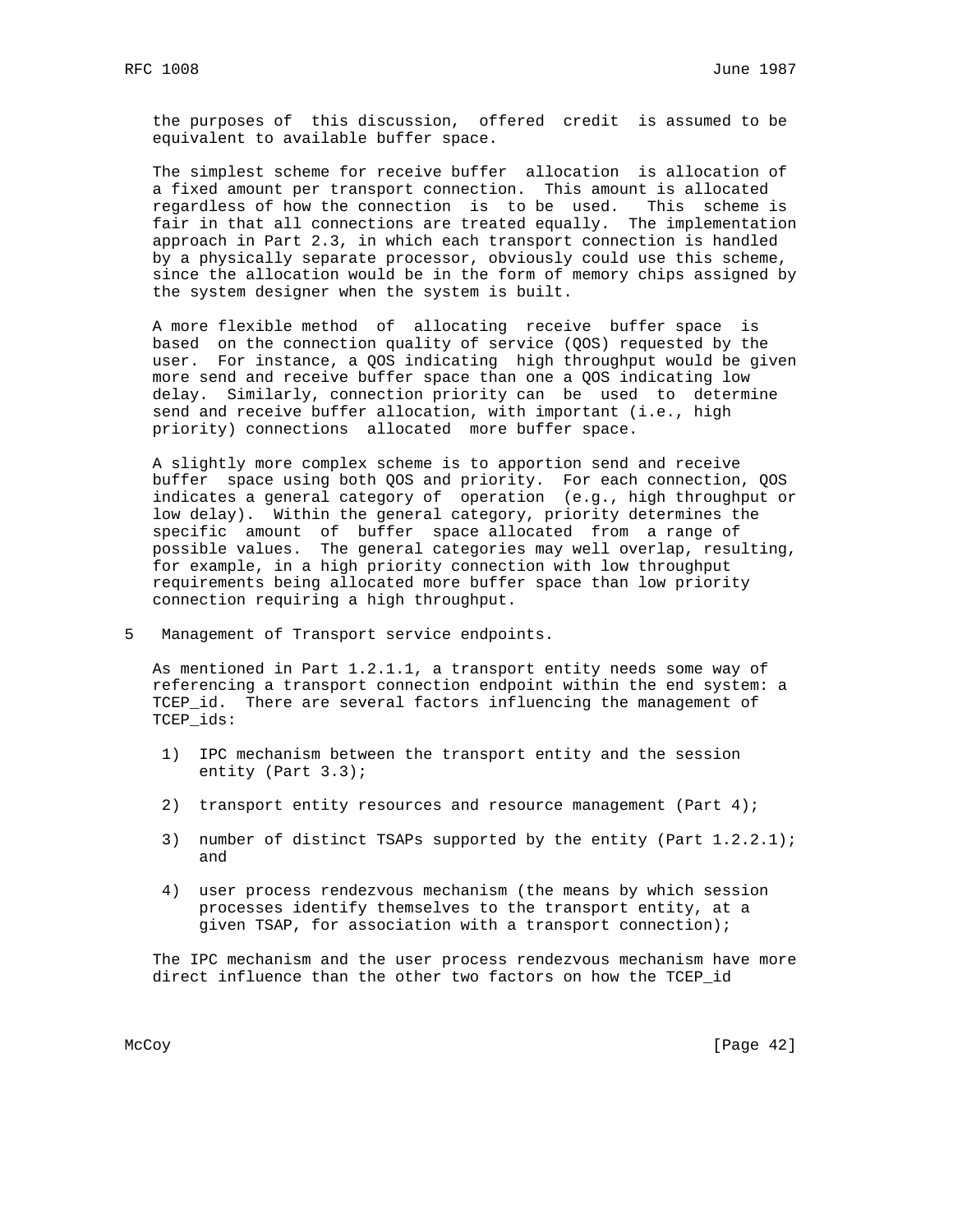management is implemented.

 The number of TCEP\_ids available should reflect the resources that are available to the transport entity, since each TCEP\_id in use represents a potential transport connection. The formal description assumes that there is a function in the TPE which can decide, on the basis of current resource availability, whether or not to issue a TCEP\_id for any connection request received. If the TCEP\_id is issued, then resources are allocated for the connection endpoint. However, there is a somewhat different problem for the users of transport. Here, the transport entity must somehow inform the session entity as to the TCEP\_ids available at a given TSAP.

 In the formal description, a T-CONNECT-request is permitted to enter at any TSAP/TCEP\_id. A function in the TPE considers whether or not resources are availble to support the requested connection. There is also a function which checks to see if a TSAP/TCEP\_id is busy by seeing if there is a TPM allocated to it. But this function is not useful to the session entity which does not have access to the transport entity's operations. This description of the procedure is clearly too loose for an implementation.

 One solution to this problem is to provide a new (abstract) service, T-REGISTER, locally, at the interface between transport and session.

| Primitives |            | Parameters                                                   |  |  |
|------------|------------|--------------------------------------------------------------|--|--|
| T-REGISTER | request    | identifier<br>Session process                                |  |  |
| T-REGISTER | indication | Transport endpoint identifier,<br>Session process identifier |  |  |
| T-REGISTER | refusal    | identifier<br>Session process                                |  |  |

This service is used as follows:

 1) A session process is identified to the transport entity by a T-REGISTER-request event. If a TCEP\_id is available, the transport entity selects a TCEP\_id and places it into a table corresponding to the TSAP at which the T-REGISTER-request event occurred, along with the session process identifier. The TCEP\_id and the session process identifier are then transmitted to the session entity by means of the T-REGISTER indication event. If no TCEP\_id is available, then a T- REGISTER-refusal event carrying the session process identifier is returned. At any time that an assigned TCEP\_id is not associated with an active transport connection process (allocated TPM), the transport entity can issue a T-REGISTER-

McCoy [Page 43]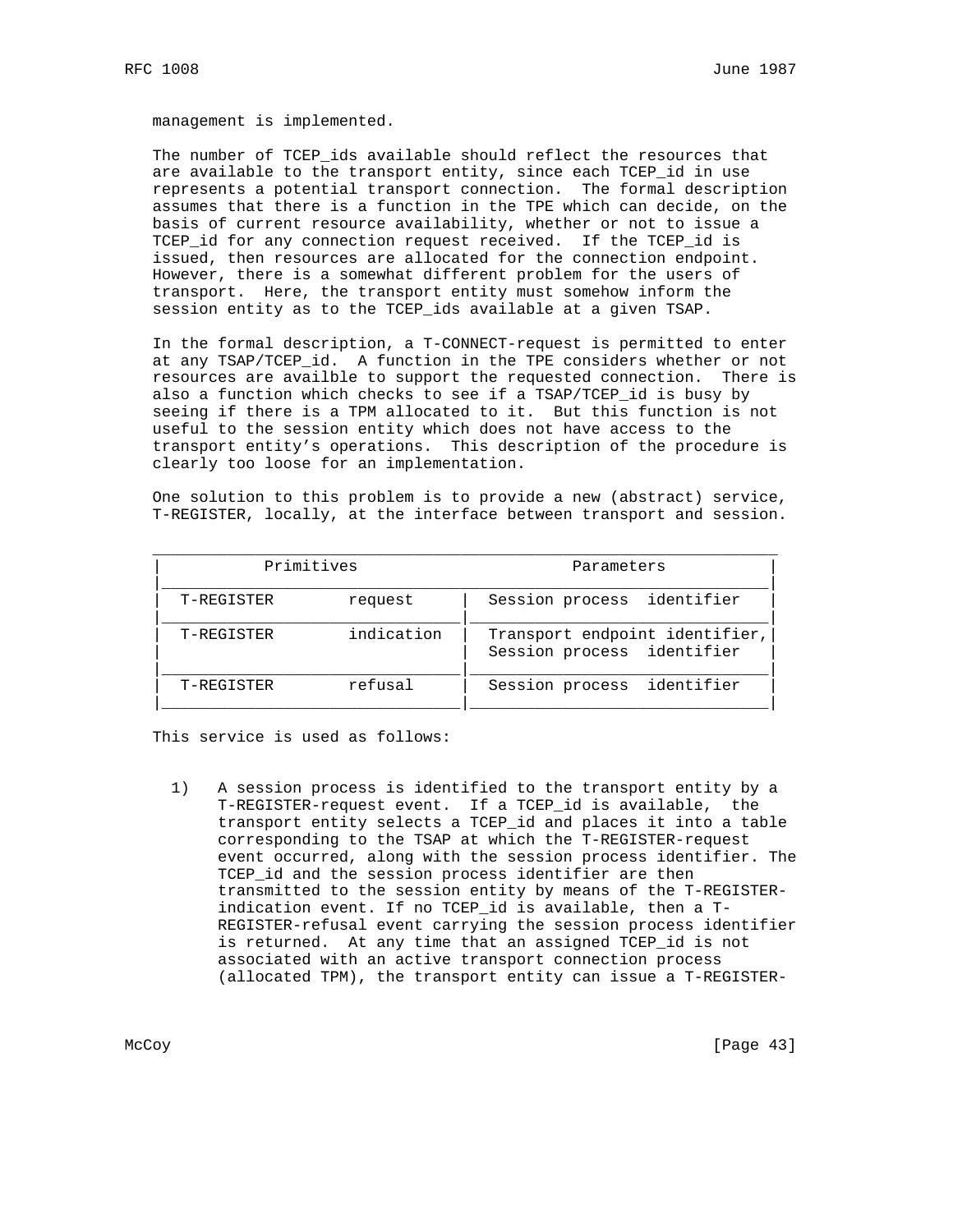refusal to the session entity to indicate, for example, that resources are no longer available to support a connection, since TC resources are not allocated at registration time.

- 2) If the session entity is to initiate the transport connection, it issues a T-CONNECT-request with the TCEP\_id as a parameter. (Note that this procedure is at a slight variance to the procedure in N3756, which specifies no such parameter, due to the requirement of alignment of the formal description with the service description of transport and the definition of the session protocol.) If the session entity is expecting a connection request from a remote peer at this TSAP, then the transport does nothing with the TCEP\_id until a CR TPDU addressed to the TSAP arrives. When such a CR TPDU arrives, the transport entity issues a T-CONNECT-indication to the session entity with a TCEP\_id as a parameter. As a management aid, the table entry for the TCEP\_id can be marked "busy" when the TCEP\_id is associated with an allocated TPM.
- 3) If a CR TPDU is received and no TCEP\_id is in the table for the TSAP addressed, then the transport selects a TCEP\_id, includes it as a parameter in the T-CONNECT-indication sent to the session entity, and places it in the table. The T- CONNECT-response returned by the session entity will carry the TCEP\_id and the session process identifier. If the session process identifier is already in the table, the new one is discarded; otherwise it is placed into the table. This procedure is also followed if the table has entries but they are all marked busy or are empty. If the table is full and all entries ar marked busy, then the transport entity transmits a DR TPDU to the peer transport entity to indicate that the connection cannot be made. Note that the transport entity can disable a TSAP by marking all its table entries busy.

 The realization of the T-REGISTER service will depend on the IPC mechanisms available between the transport and session entities. The problem of user process rendezvous is solved in general by the T- REGISTER service, which is based on a solution proposed by Michael Chernik of the NBS [CHK85].

- 6 Management of Network service endpoints in Transport.
- 6.1 Endpoint identification.

 The identification of endpoints at an NSAP is different from that for the TSAP. The nature of the services at distinct TSAPs is fundamentally the same, although the quality could vary, as a local

McCoy [Page 44]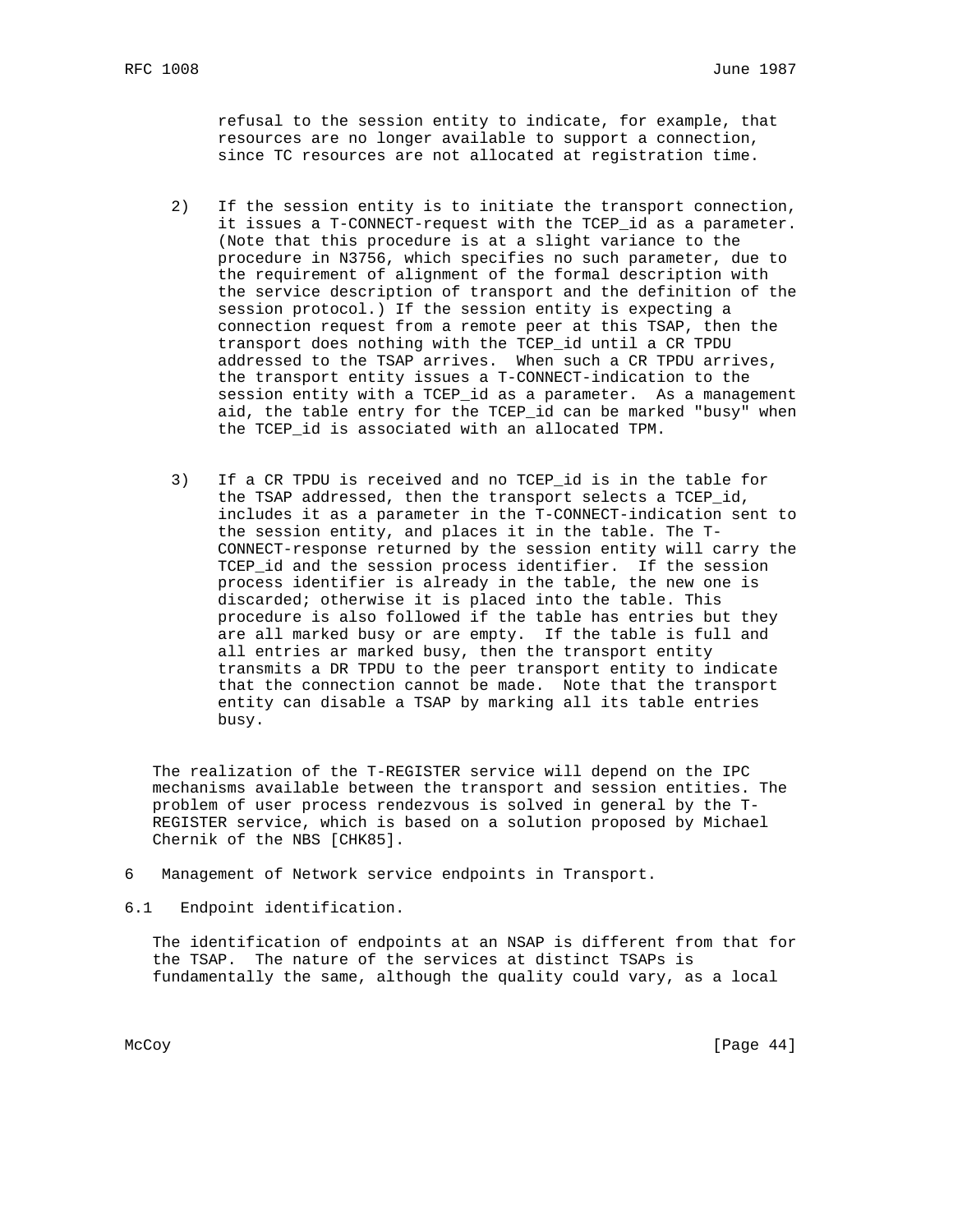choice. However, it is possible for distinct NSAPs to represent access to essentially different network services. For example, one NSAP may provide access to a connectionless network service by means of an internetwork protocol. Another NSAP may provide access to a connection-oriented service, for use in communicating on a local subnetwork. It is also possible to have several distinct NSAPs on the same subnetwork, each of which provides some service features of local interest that distinguishes it from the other NSAPs.

 A transport entity accessing an X.25 service could use the logical channel numbers for the virtual circuits as NCEP\_ids. An NSAP providing access only to a permanent virtual circuit would need only a single NCEP id to multiplex the transport connections. Similarly, a CSMA/CD network would need only a single NCEP\_id, although the network is connectionless.

6.2 Management issues.

 The Class 4 transport protocol has been succesfully operated over both connectionless and connection-oriented network services. In both modes of operation there exists some information about the network service that a transport implementation could make use of to enhance performance. For example, knowledge of expected delay to a destination would permit optimal selection of retransmission timer value for a connection instance. The information that transport implementations could use and the mechanisms for obtaining and managing that information are, as a group, not well understood. Projects are underway within ISO committees to address the management of OSI as an architecture and the management of the transport layer as a layer.

 For operation of the Class 4 transport protocol over connection-oriented network service several issues must be addressed including:

- a. When should a new network connection be opened to support a transport connection (versus multiplexing)?
- b. When a network connection is no longer being used by any transport connection, should the network connection be closed or remain open awaiting a new transport connection?
- c. When a network connection is aborted, how should the peer transport entities that were using the connection cooperate to re-establish it? If splitting is not to be used, how can this re-establishment be achieved such that one and only one network connection results?

 The Class 4 transport specification permits a transport entity to multiplex several transport connections (TCs) over a single network

McCoy [Page 45]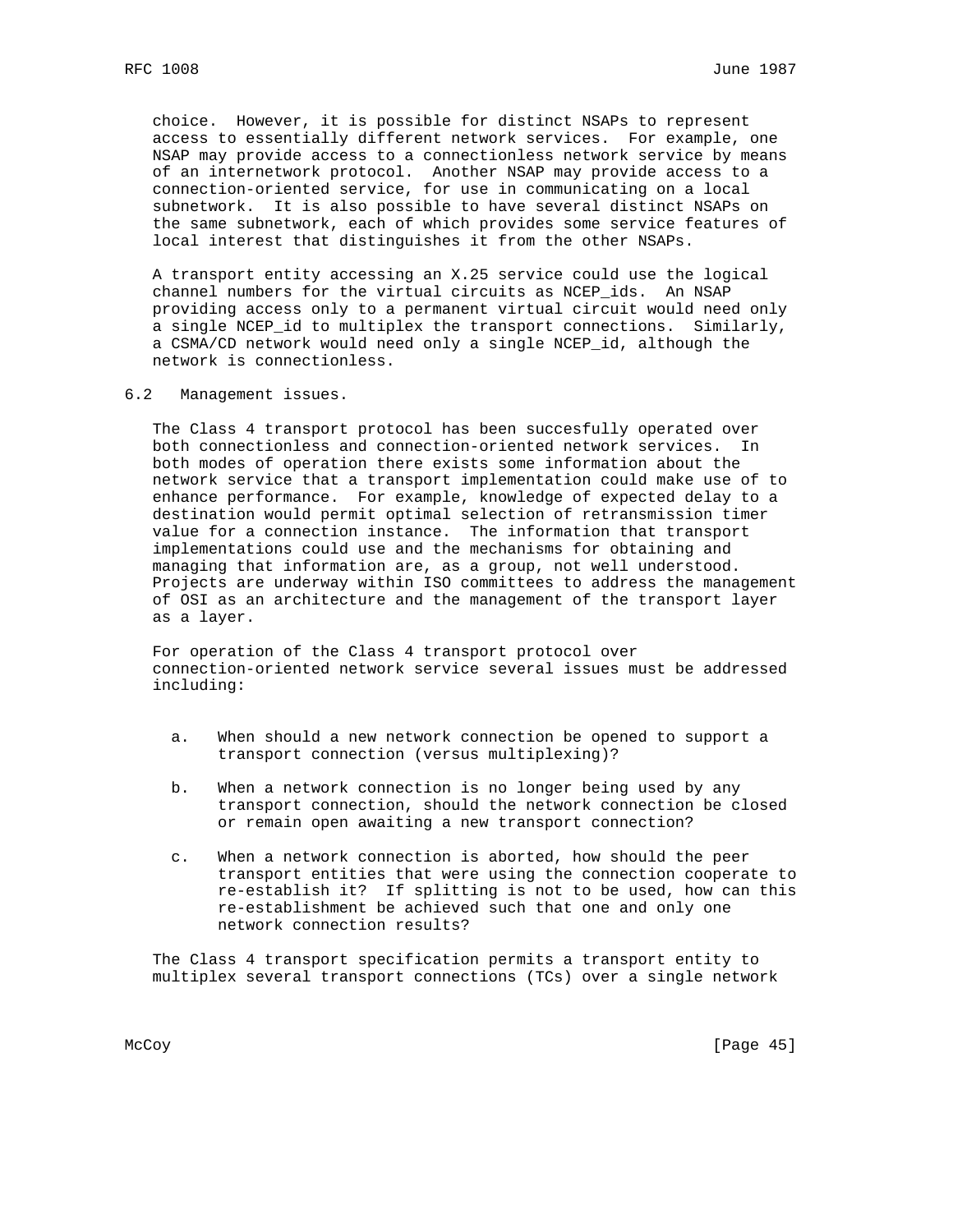connection (NC) and to split a single TC across several NCs. The implementor must decide whether to support these options and, if so, how. Even when the implementor decides never to initiate splitting or multiplexing the transport entity must be prepared to accept this behavior from other transport implementations. When multiplexing is used TPDUs from multiple TCs can be concatenated into a single network service data unit (NSDU). Therefore, damage to an NSDU may effect several TCs. In general, Class 2 connections should not be multiplexed with Class 4 connections. The reason for this is that if the error rate on the network connection is high enough that the error recovery capability of Class 4 is needed, then it is too high for Class 2 operation. The deciding criterion is the tolerance of the user for frequent disconnection and data errors.

Several issues in splitting must be considered:

- 1) maximum number of NCs that can be assigned to a given TC;
- 2) minimum number of NCs required by a TC to maintain the "quality of service" expected (default of 1);
- 3) when to split;
- 4) inactivity control;
- 5) assignment of received TPDU to TC; and
- 6) notification to TC of NC status (assigned, dissociated, etc ).

 All of these except 3) are covered in the formal description. The methods used in the formal description need not be used explicitly, but they suggest approaches to implementation.

 To support the possibility of multiplexing and splitting the implementor must provide a common function below the TC state machines that maps a set of TCs to a set of NCs. The formal description provides a general means of doing this, requiring mainly implementation environment details to complete the mechanism. Decisions about when network connections are to be opened or closed can be made locally using local decision criteria. Factors that may effect the decision include costs of establishing an NC, costs of maintaining an open NC with little traffic flowing, and estimates of the probability of data flow between the source node and known destinations. Management of this type is feasible when a priori knowledge exists but is very difficult when a need exists to adapt to dynamic traffic patterns and/or fluctuating network charging mechanisms.

 To handle the issue of re-establishment of the NC after failure, the ISO has proposed an addendum N3279 [ISO85c] to the basic transport standard describing a network connection management subprotocol

McCoy [Page 46]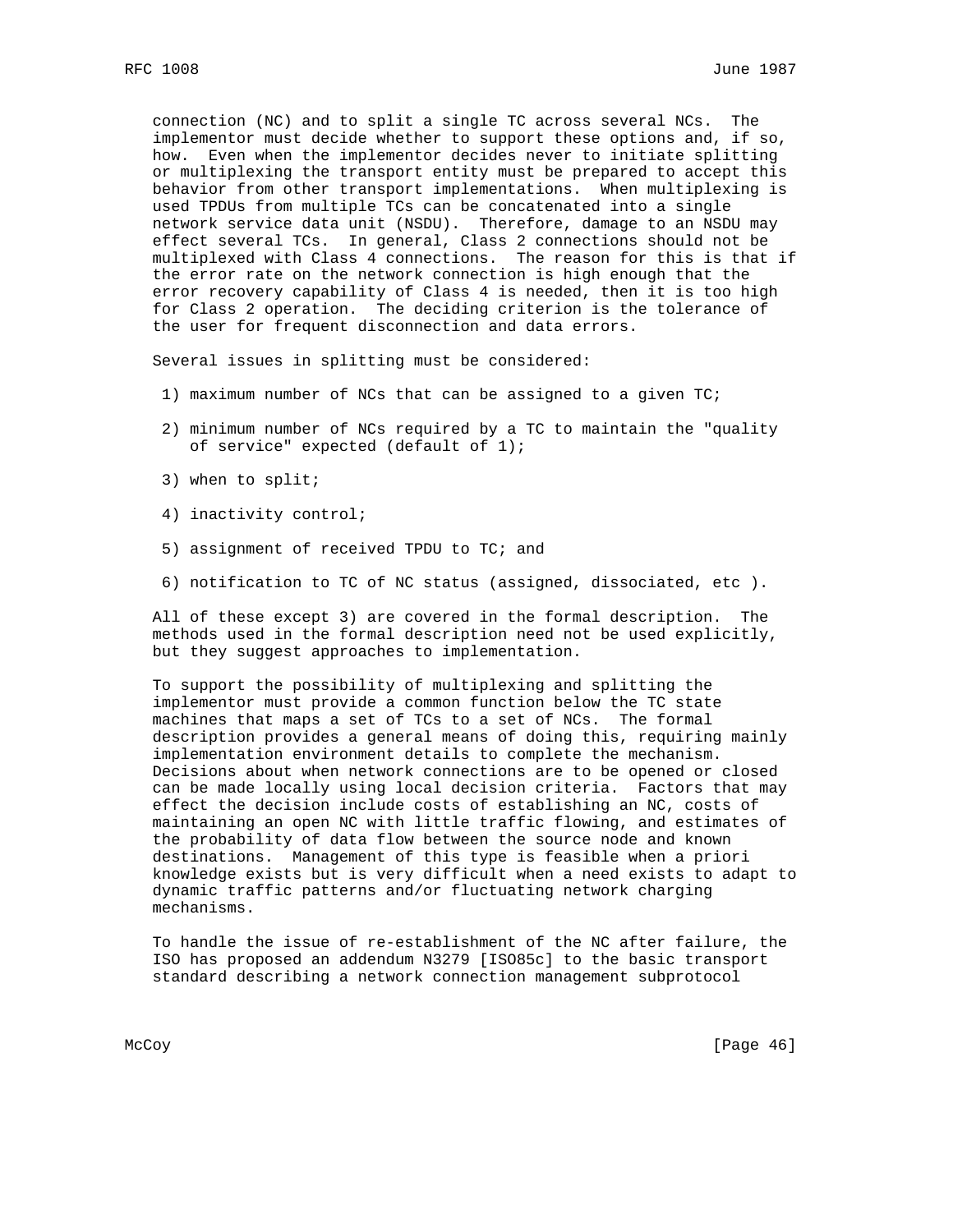(NCMS) to be used in conjunction with the transport protocol.

- 7 Enhanced checksum algorithm.
- 7.1 Effect of checksum on transport performance.

 Performance experiments with Class 4 transport at the NBS have revealed that straightforward implementation of the Fletcher checksum using the algorithm recommended in the ISO transport standard leads to severe reduction of transport throughput. Early modeling indicated throughput drops of as much as 66% when using the checksum. Work by Anastase Nakassis [NAK85] of the NBS led to several improved implementations. The performance degradation due to checksum is now in the range of 40-55%, when using the improved implementations.

 It is possible that transport may be used over a network that does not provide error detection. In such a case the transport checksum is necessary to ensure data integrity. In many instances, the underlying subnetwork provides some error checking mechanism. The HDLC frame check sequence as used by X.25, IEEE 802.3 and 802.4 rely on a 32 bit cyclic redundancy check and satellite link hardware frequently provides the HDLC frame check sequence. However, these are all link or physical layer error detection mechanisms which operate only point-to-point and not end-to-end as the transport checksum does. Some links provide error recovery while other links simply discard damaged messages. If adequate error recovery is provided, then the transport checksum is extra overhead, since transport will detect when the link mechanism has discarded a message and will retransmit the message. Even when the IP fragments the TPDU, the receiving IP will discover a hole in the reassembly buffer and discard the partially assembled datagram (i.e., TPDU). Transport will detect this missing TPDU and recover by means of the retransmission mechanism.

# 7.2 Enhanced algorithm.

 The Fletcher checksum algorithm given in an annex to IS 8073 is not part of the standard, and is included in the annex as a suggestion to implementors. This was done so that as improvements or new algorithms came along, they could be incorporated without the necessity to change the standard.

 Nakassis has provided three ways of coding the algorithm, shown below, to provide implementors with insight rather than universally transportable code. One version uses a high order language (C). A second version uses C and VAX assembler, while a third uses only VAX assembler. In all the versions, the constant MODX appears. This represents the maximum number of sums that can be taken without experiencing overflow. This constant depends on the processor's word size and the arithmetic mode, as follows:

McCoy [Page 47]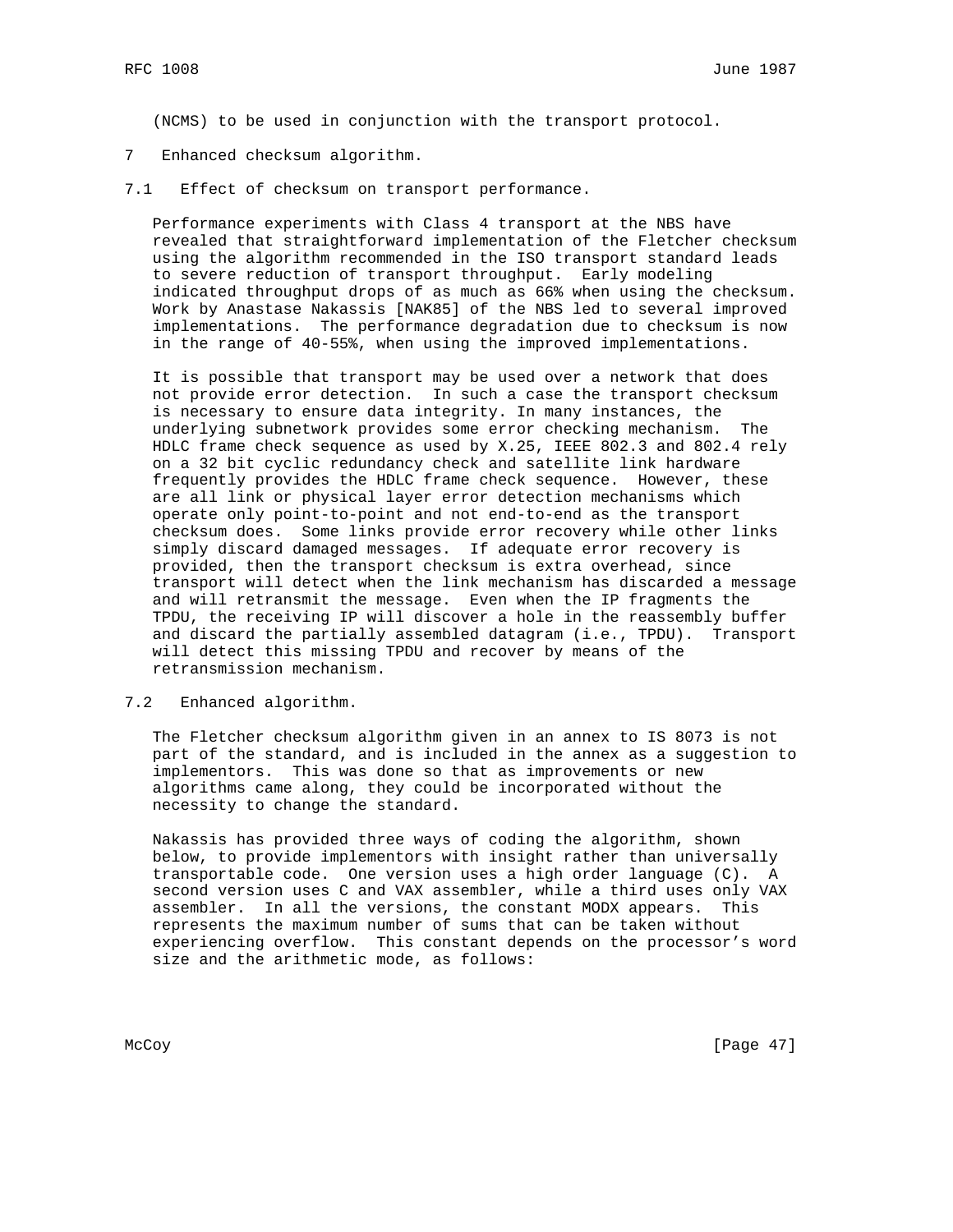Choose n such that  $(n+1)*(254 + 255*n/2) \le 2**N - 1$ 

 where N is the number of usable bits for signed (unsigned) arithmetic. Nakassis shows [NAK85] that it is sufficient to take

 $n \leq sqrt( 2*(2**N - 1)/255 )$ 

and that  $n = sqrt( 2*(2**N - 1)/255 ) - 2$  generally yields usable values. The constant MODX then is taken to be n.

Some typical values for MODX are given in the following table.

| MODX | ARITHMETIC |
|------|------------|
| 14   | signed     |
| 21   | unsigned   |
| 4102 | signed     |
| 5802 | unsigned   |
|      |            |

 This constant is used to reduce the number of times mod 255 addition is invoked, by way of speeding up the algorithm.

 It should be noted that it is also possible to implement the checksum in separate hardware. However, because of the placement of the checksum within the TPDU header rather than at the end of the TPDU, implementing this with registers and an adder will require significant associated logic to access and process each octet of the TPDU and to move the checksum octets in to the proper positions in the TPDU. An alternative to designing this supporting logic is to use a fast, microcoded 8-bit CPU to handle this access and the computation. Although there is some speed penalty over separate logic, savings may be realized through a reduced chip count and development time.

7.2.1 C language algorithm.

#define MODX 4102

 encodecc( mess,len,k ) unsigned char mess[] ;  $\quad$  /\* the TPDU to be checksummed \*/ int len, k; /\* position of first checksum octet as an offset from mess[0] \*/

McCoy [Page 48]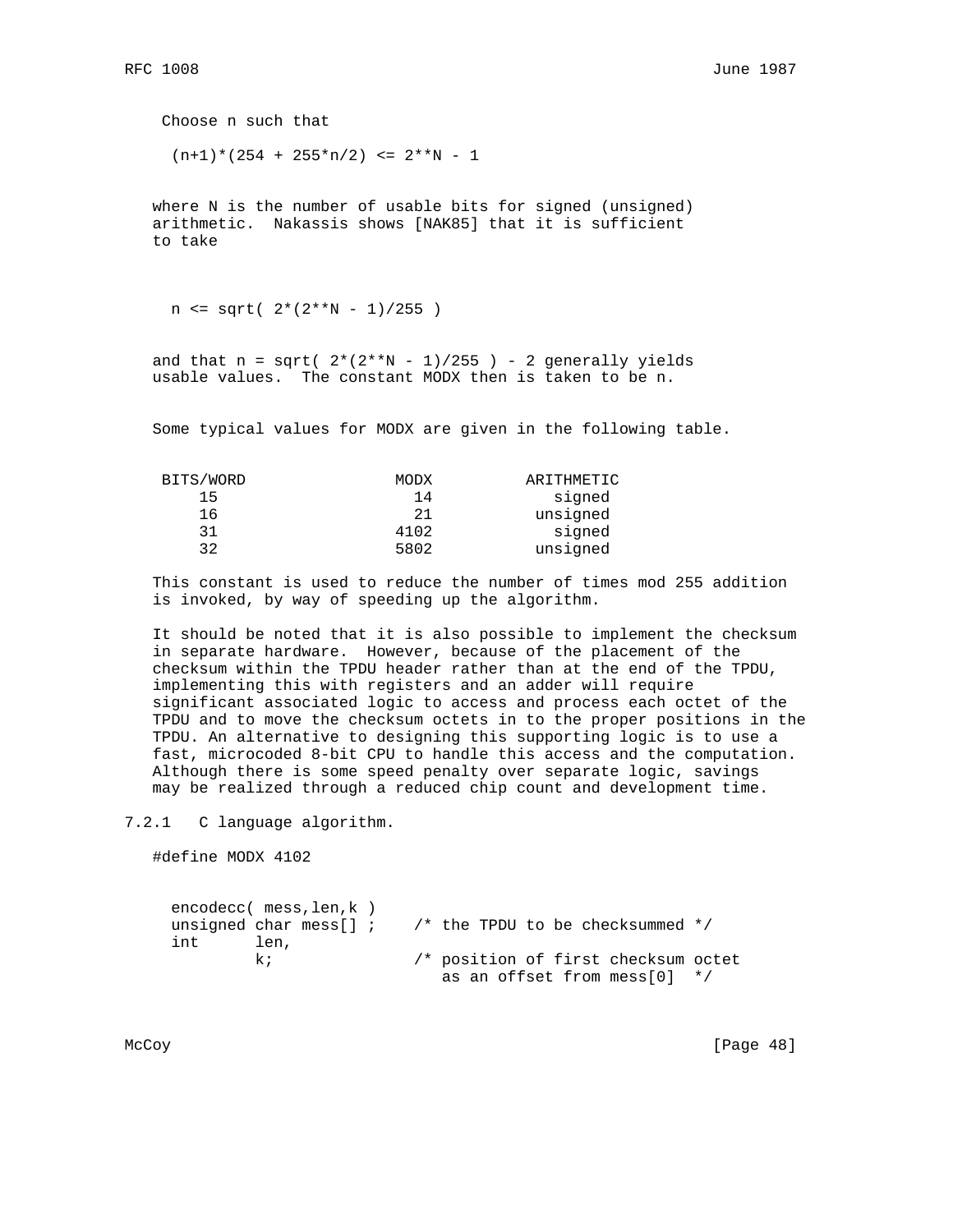```
 { int ip,
            iq,
            ir,
           c0, c1;
       unsigned char *p,*p1,*p2,*p3 ;
      p = \text{mess} ; p3 = \text{mess} + \text{len} ;
      if ( k > 0) { mess[k-1] = 0x00 ; mess[k] = 0x00 ; }
             /* insert zeros for checksum octets */
       c0 = 0 ; c1 = 0 ; p1 = \text{mess} ;
      while (p1 < p3) /* outer sum accumulation loop */
\{p2 = p1 + MODX; if (p2 > p3) p2 = p3;
       for (p = p1 : p < p2 : p++) /* inner sum accumulation loop */
        \{ c0 = c0 + (*p) : c1 = c1 + c0 : }
        c0 = c0%255 ; c1 = c1%255 ; p1 = p2 ;
            /* adjust accumulated sums to mod 255 */
 }
       ip = (cl \ll 8) + c0 ; /* concatenate c1 and c0 */
       if (k > 0) { /* compute and insert checksum octets */
        iq = ((len-k)*c0 - c1)*255; if (iq \le 0) iq = iq + 255;
        mess[k-1] = iq;
        ir = (510 - c0 - iq);
        if (ir > 255) ir = ir - 255 ; mess[k] = ir ;
        }
       return(ip) ;
      }
7.2.2 C/assembler algorithm.
    #include <math>
     encodecm(mess,len,k)
     unsigned char *mess ;
      int len,k ;
\{ int i,ip,c0,c1 ;
      if (k > 0) { mess[k-1] = 0x00 ; mess[k] = 0x00 ; }
        ip = optm1(mess,len,&c0,&c1) ;
       if (k > 0)
       \{ i = ( (len-k)*c0 - c1)*255 ; if (i <= 0) i = i + 255 ;mess[k-1] = i ;
         i = (510 - c0 - i); if (i > 255); i = i - 255;
```
McCoy [Page 49]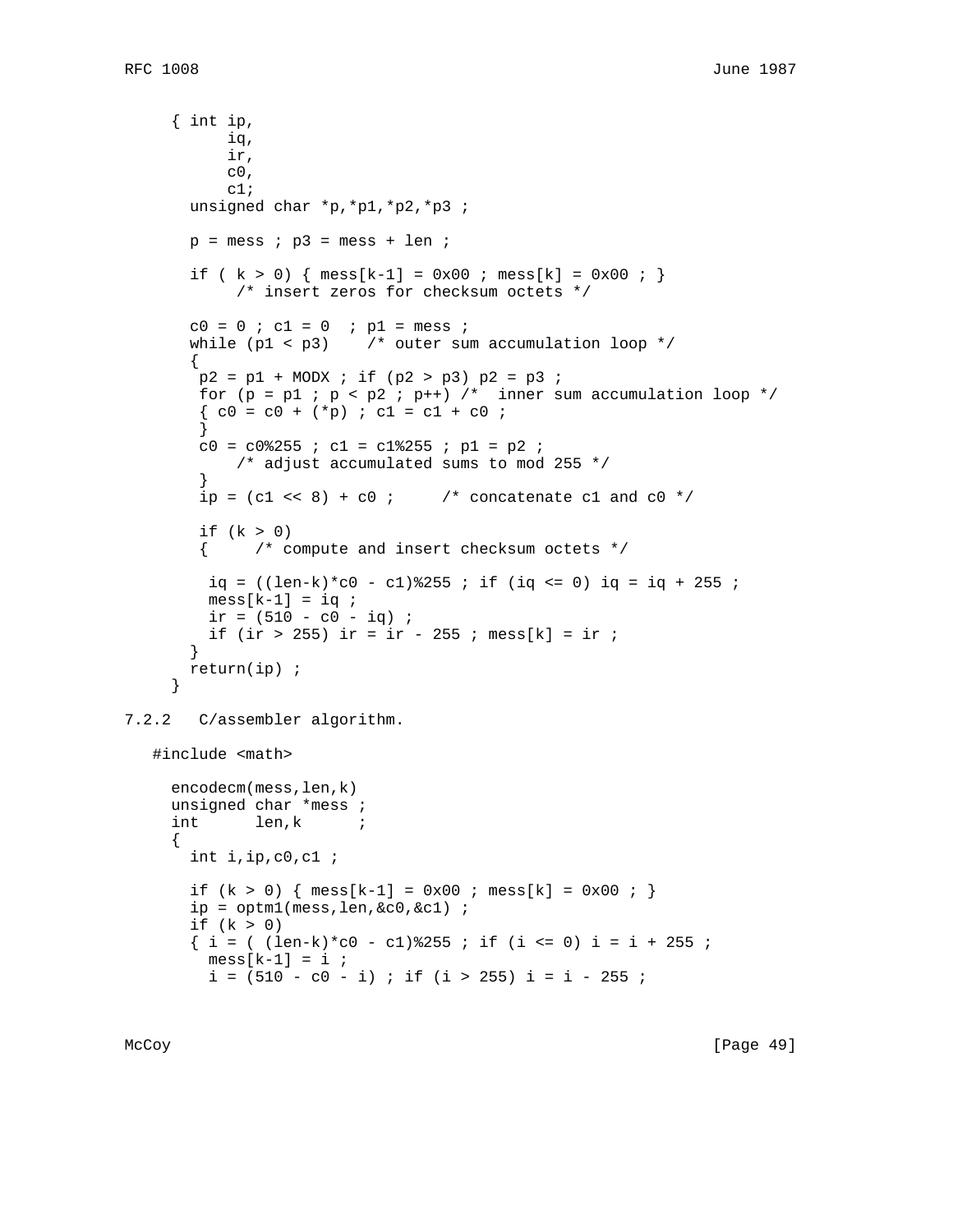```
mess[k] = i ;
 }
      return(ip) ;
    }
    ; calling sequence optm(message,length,&c0,&c1) where
    ; message is an array of bytes
    ; length is the length of the array
    ; &c0 and &c1 are the addresses of the counters to hold the
    ; remainder of; the first and second order partial sums
    ; mod(255).
          .ENTRY optm1,^M<r2,r3,r4,r5,r6,r7,r8,r9,r10,r11>
         movl 4(ap),r8 ; r8---> message
         movl 8(ap), r9 ; r9=length
clrq r4 ; r5=r4=0
 clrq r6 ; r7=r6=0
 clrl r3 ; clear high order bytes of r3
 movl #255,r10 ; r10 holds the value 255
 movl #4102,r11 ; r11= MODX
xloop: movl r11,r7 ; if r7=MODX
         cmpl r9, r7 ; is r9 >= r7 ?
         bgeq yloop \cdot ; if yes, go and execute the inner
                           ; loop MODX times.
        movl r9, r7 ; otherwise set r7, the inner loop
                           ; counter,
  yloop: movb (r8)+r3 ;
         addl2 r3, r4 ; sum1=sum1+byte
 addl2 r4,r6 ; sum2=sum2+sum1
sobgtr r7, yloop : while r7>0 return to iloop
                       ; for mod 255 addition
    ediv r10,r6,r0,r6 ; r6=remainder
    ediv r10, r4, r0, r4 ;
    subl2 r11, r9 ; adjust r9
    bgtr xloop : go for another loop if necessary
 movl r4,@12(ap) ; first argument
movl r6,@16(ap) ; second argument
 ashl #8,r6,r0 ;
     addl2 r4,r0 ;
```
7.2.3 Assembler algorithm.

ret

buff0: .blkb 3 ; allocate 3 bytes so that aloop is ; optimally aligned ; macro implementation of Fletcher's algorithm. ; calling sequence ip=encodemm(message,length,k) where ; message is an array of bytes ; length is the length of the array ; k is the location of the check octets if >0, ; an indication not to encode if 0. ;

McCoy [Page 50]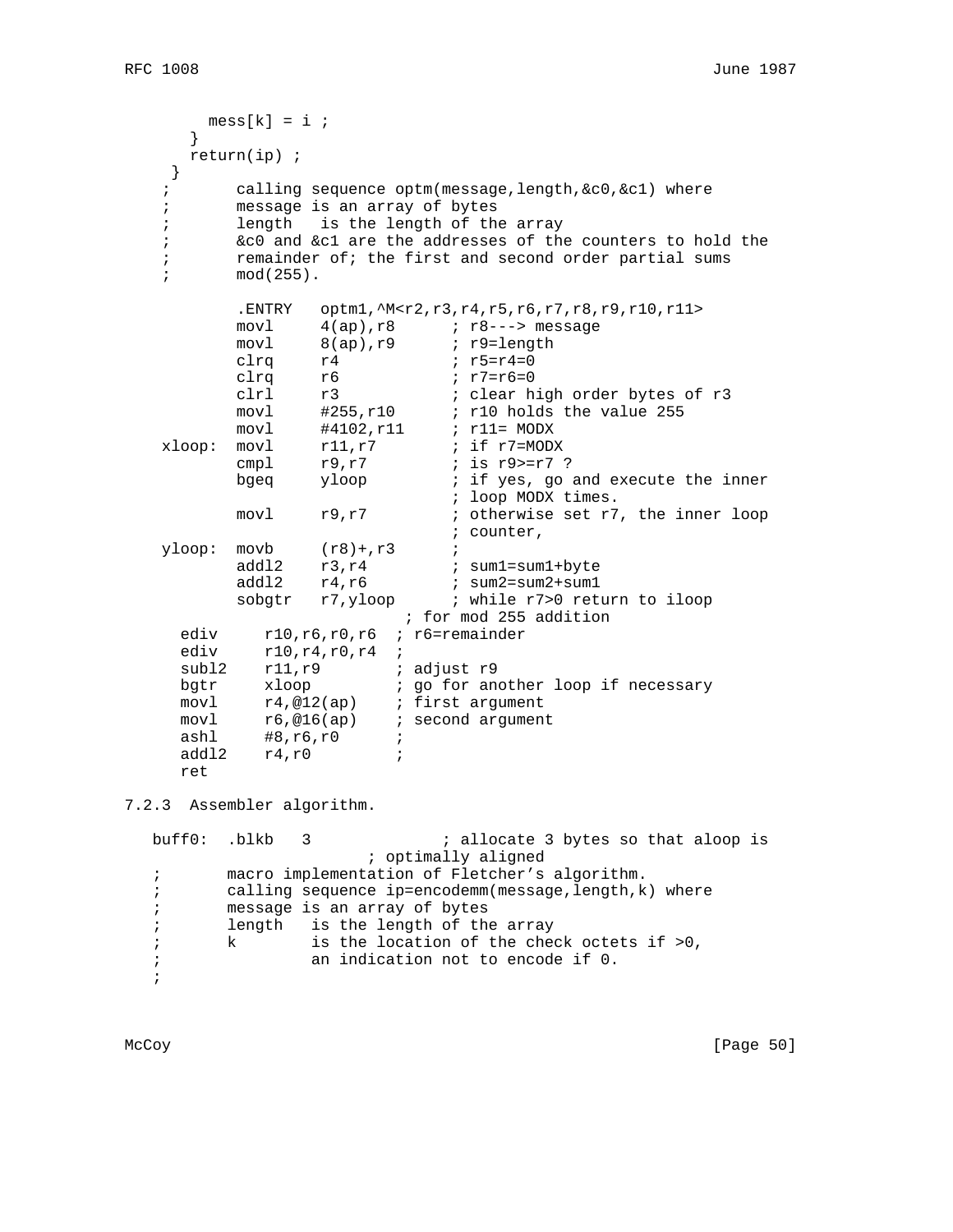| movl   | $4(ap)$ , $r8$                  |            | $: r8--->$ message                                           |
|--------|---------------------------------|------------|--------------------------------------------------------------|
| movl   | $8(ap)$ , r $9$                 |            | ; r9=length                                                  |
| clrq   | r4                              |            | ; $r5 = r4 = 0$                                              |
| clrq   | r6                              |            | ; $r7 = r6 = 0$                                              |
| clrl   | r3                              |            | ; clear high order bytes of r3                               |
| movl   | #255,r10                        |            | ; r10 holds the value 255                                    |
| movl   | $12(ap)$ , $r2$                 |            | $ir2=k$                                                      |
| bleq   | bloop                           |            | ; if r2 <= 0, we do not encode                               |
| subl3  | r2, r9, r11                     |            | $i$ set r11=L-k                                              |
| addl2  | r8, r2                          |            | $: r2---$ > octet $k+1$                                      |
| clrb   | (r2)                            |            | ; clear check octet k+1                                      |
| clrb   | $-(r2)$                         |            | ; clear check octet k, r2---> octet k.                       |
| bloop: | movw                            |            | #4102, $r7$ ; set $r7$ (inner loop counter) = to MODX        |
| cmp1   | r9,r7                           |            | ; if r9>=MODX, then go directly to adjust r9                 |
| bgeq   | aloop                           |            | ; and execute the inner loop MODX times.                     |
| movl   | r9,r7                           |            | ; otherwise set r7, the inner loop counter,                  |
|        |                                 |            | ; equal to r9, the number of the                             |
|        |                                 |            | ; unprocessed characters                                     |
| aloop: | $movb$ $(r8) + r3$              |            | $\ddot{i}$                                                   |
| addl2  | r3, r4                          |            | $:$ $c0 = c0 + b$ yte                                        |
| addl2  | r4, r6                          |            | $: sum2 = sum2 + sum1$                                       |
| sobgtr |                                 |            | r7, aloop : while r7>0 return to iloop                       |
|        |                                 |            | ; for mod 255 addition                                       |
| ediv   | r10, r6, r0, r6                 |            | ; r6=remainder                                               |
| ediv   | r10, r4, r0, r4                 | $\ddot{ }$ |                                                              |
| subl2  | #4102,r9                        | $\ddot{i}$ |                                                              |
| bgtr   | bloop                           |            | ; go for another loop if necessary                           |
| ashl   | #8,r6,r0                        |            | $: r0 = 256*r6$                                              |
| addl2  | $r4$ ,r $0$                     |            | $: r0 = 256*r6 + r4$                                         |
| cmp1   | r2,r7                           |            | ; since r7=0, we are checking if r2 is                       |
| bleq   | exit                            |            | ; zero or less: if yes we bypass                             |
|        |                                 |            | ; the encoding.                                              |
| movl   | r6, r8                          |            | $: r8 = c1$                                                  |
| mull3  | $r11, r4, r6$ ; $r6 = (L-k)*c0$ |            |                                                              |
| ediv   |                                 |            | $r10, r6, r7, r6$ ; $r6 = (L-k)*c0 \mod(255)$                |
| subl2  | r8,r6                           |            | $: r6 = ((L-k)*c0)*255 -c1$ and if negative,                 |
| bgtr   | byte1                           |            | ; we must                                                    |
| add12  | r10,r6                          |            | $:$ add 255                                                  |
| bytel: | movb                            |            | $r6$ , $(r2)$ + ; save the octet and let $r2---$ octet $k+1$ |
| addl2  | r6, r4                          |            | $: r4 = r4 + r6 = (x + c0)$                                  |
| subl3  | r4, r10, r4                     |            | $: r4=255-(x+c0)$                                            |
| bgtr   | byte2                           |            | ; if $>0$ r4=octet $(k+1)$                                   |
| add12  | r10,r4                          |            | $r4 = 255 + r4$                                              |
| byte2: | movb<br>$r4$ , $(r2)$           |            | ; save y in octet k+1                                        |
| exit:  | ret                             |            |                                                              |

8 Parameter selection.

8.1 Connection control.

Expressions for timer values used to control the general transport

McCoy [Page 51]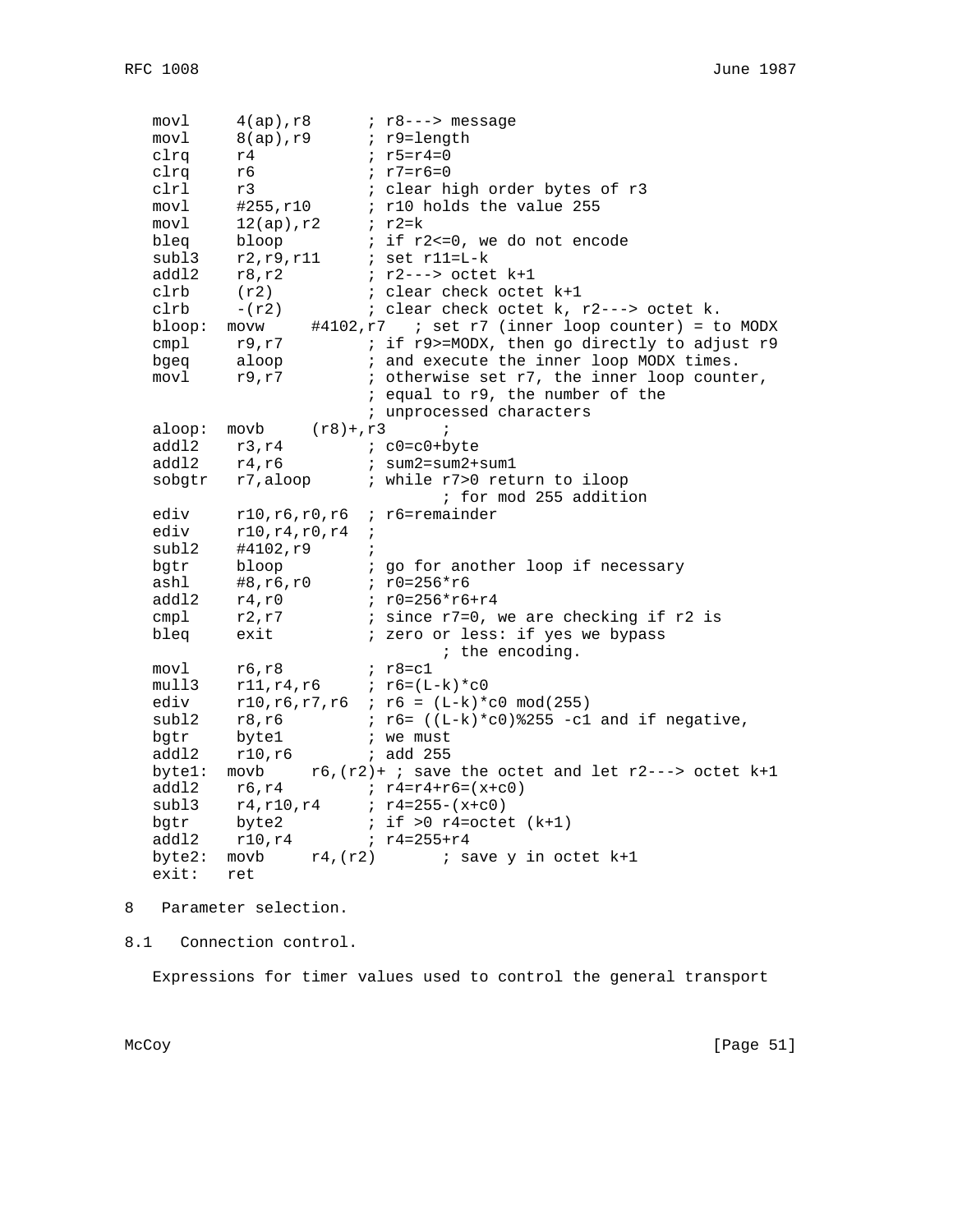connection behavior are given in IS 8073. However, values for the specific factors in the expressions are not given and the expressions are only estimates. The derivation of timer values from these expressions is not mandatory in the standard. The timer value expressions in IS 8073 are for a connection-oriented network service and may not apply to a connectionless network service.

 The following symbols are used to denote factors contributing to timer values, throughout the remainder of this Part.

Elr = expected maximum transit delay, local to remote

- Erl = expected maximum transit delay, remote to local
- Ar = time needed by remote entity to generate an acknowledgement
- Al = time needed by local entity to generate an acknowledgement
- x = local processing time for an incoming TPDU
- Mlr = maximum NSDU lifetime, local to remote
- Mrl = maximum NSDU lifetime, remote to local
- T1 = bound for maximum time local entity will wait for acknowledgement before retransmitting a TPDU
- R = bound for maximum local entity will continue to transmit a TPDU that requires acknowledgment
- N = bound for maximum number of times local entity will transmit a TPDU requiring acknowledgement
- L = bound for the maximum time between the transmission of a TPDU and the receipt of any acknowledgment relating to it.
- I = bound for the time after which an entity will initiate procedures to terminate a transport connection if a TPDU is not received from the peer entity
- W = bound for the maximum time an entity will wait before transmitting up-to-date window information

 These symbols and their definitions correspond to those given in Clause 12 of IS 8073.

8.1.1 Give-up timer.

 The give-up timer determines the amount of time the transport entity will continue to await an acknowledgement (or other appropriate reply) of a transmitted message after the message

McCoy [Page 52]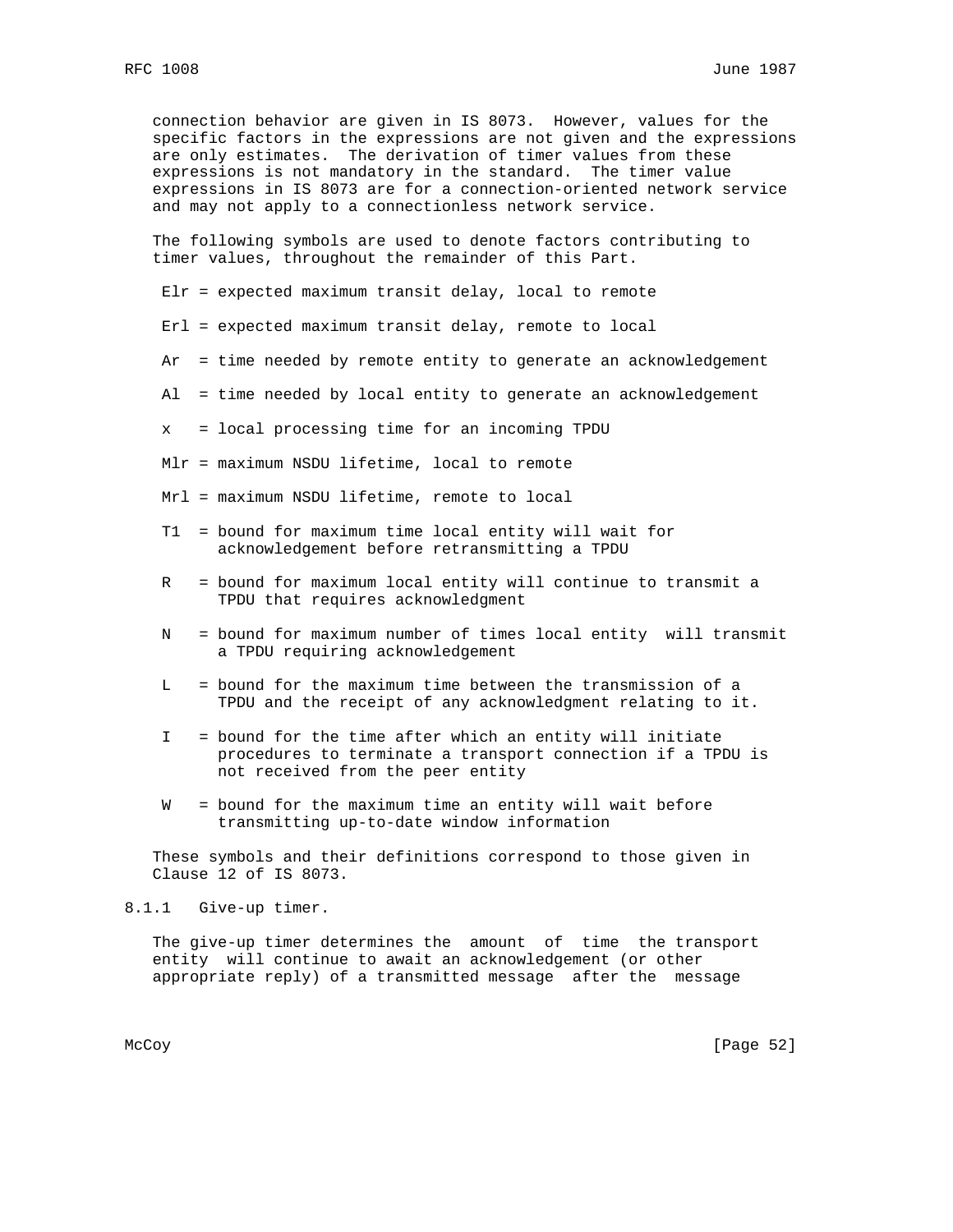has been retransmitted the maximum number of times. The recommendation given in IS 8073 for values of this timer is expressed by

T1 + W + Mrl, for DT and ED TPDUs

T1 + Mrl, for CR, CC, and DR TPDUs,

where

 $T1 = E1r + Er1 + Ar + x.$ 

 However, it should be noted that Ar will not be known for either the CR or the CC TPDU, and that Elr and Erl may vary considerably due to routing in some conectionless network services. In Part 8.3.1, the determination of values for T1 is discussed in more detail. Values for Mrl generally are relatively fixed for a given network service. Since Mrl is usually much larger than expected values of T1, a rule-of-thumb for the give-up timer value is  $2*MT + AI + x$  for the CR, CC and DR TPDUs and 2\*Mrl + W for DT and ED TPDUs.

8.1.2 Inactivity timer.

 This timer measures the maximum time period during which a transport connection can be inactive, i.e., the maximum time an entity can wait without receiving incoming messages. A usable value for the inactivity timer is

 $I = 2*(max(T1, W) * N).$ 

 This accounts for the possibility that the remote peer is using a window timer value different from that of the local peer. Note that an inactivity timer is important for operation over connectionless network services, since the periodic receipt of AK TPDUs is the only way that the local entity can be certain that its peer is still functioning.

#### 8.1.3 Window timer.

 The window timer has two purposes. It is used to assure that the remote peer entity periodically receives the current state of the local entity's flow control, and it ensures that the remote peer entity is aware that the local entity is still functioning. The first purpose is necessary to place an upper bound on the time necessary to resynchronize the flow control should an AK TPDU which notifies the remote peer of increases in credit be lost. The second purpose is necessary to prevent the inactivity timer of the remote peerfrom expiring. The value for the window timer, W, depends on several factors, among which are the transit delay, the acknowledgement strategy, and the probability of TPDU loss in the network. Generally, W should satisfy the following condition:

McCoy [Page 53]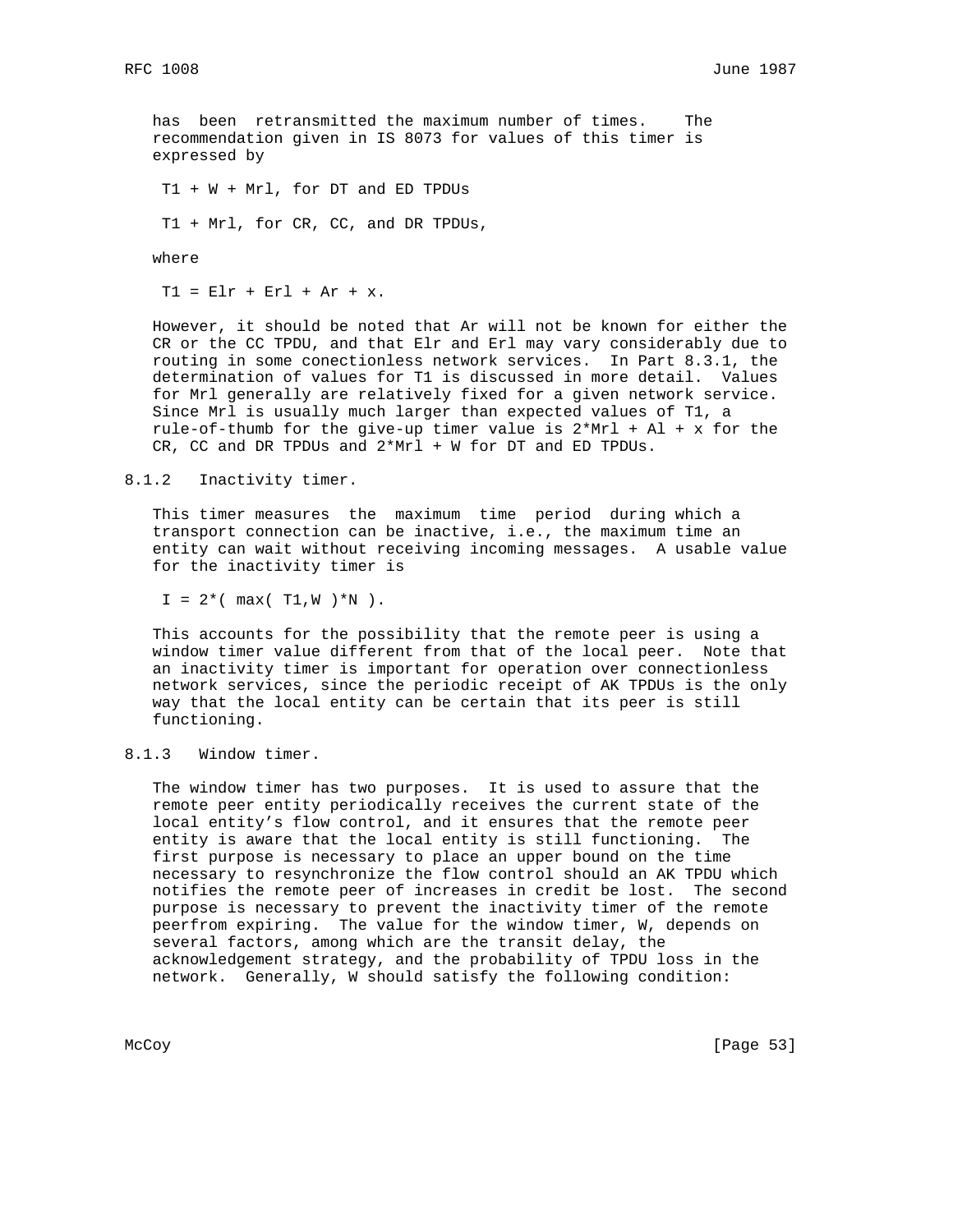$W > C^*(Erl + x)$ 

 where C is the maximum amount of credit offered. The rationale for this condition is that the right-hand side represents the maximum time for receiving the entire window. The protocol requires that all data received be acknowledged when the upper edge of the window is seen as a sequence number in a received DT TPDU. Since the window timer is reset each time an AK TPDU is transmitted, there is usually no need to set the timer to any less than the value on the right-hand side of the condition. An exception is when both C and the maximum TPDU size are large, and Erl is large.

 When the probability that a TPDU will be lost is small, the value of W can be quite large, on the order of several minutes. However, this increases the delay the peer entity will experience in detecting the deactivation of the local transport entity. Thus, the value of W should be given some consideration in terms of how soon the peer entity needs to detect inactivity. This could be done by placing such information into a quality of service record associated with the peer's address.

 When the expected network error rate is high, it may be necessary to reduce the value of W to ensure that AK TPDUs are being received by the remote entity, especially when both entities are quiescent for some period of time.

8.1.4 Reference timer.

 The reference timer measures the time period during which a source reference must not be reassigned to another transport connection, in order that spurious duplicate messages not interfere with a new connection. The value for this timer given in IS 8073 is

 $L = MLr + Mrl + R + Ar$ 

where

 $R = T1*N + z$ 

 in which z is a small tolerance quantity to allow for factors internal to the entity. The use of L as a bound, however, must be considered carefully. In some cases, L may be very large, and not realistic as an upper or a lower bound. Such cases may be encountered on routes over several catenated networks where R is set high to provide adequate recovery from TPDU loss. In other cases L may be very small, as when transmission is carried out over a LAN and R is set small due to low probability of TPDU loss. When L is computed to be very small, the reference need not be timed out at all, since the probability of interference is zero. On the other hand, if L is computed to be very large a smaller value can be used.

McCoy [Page 54]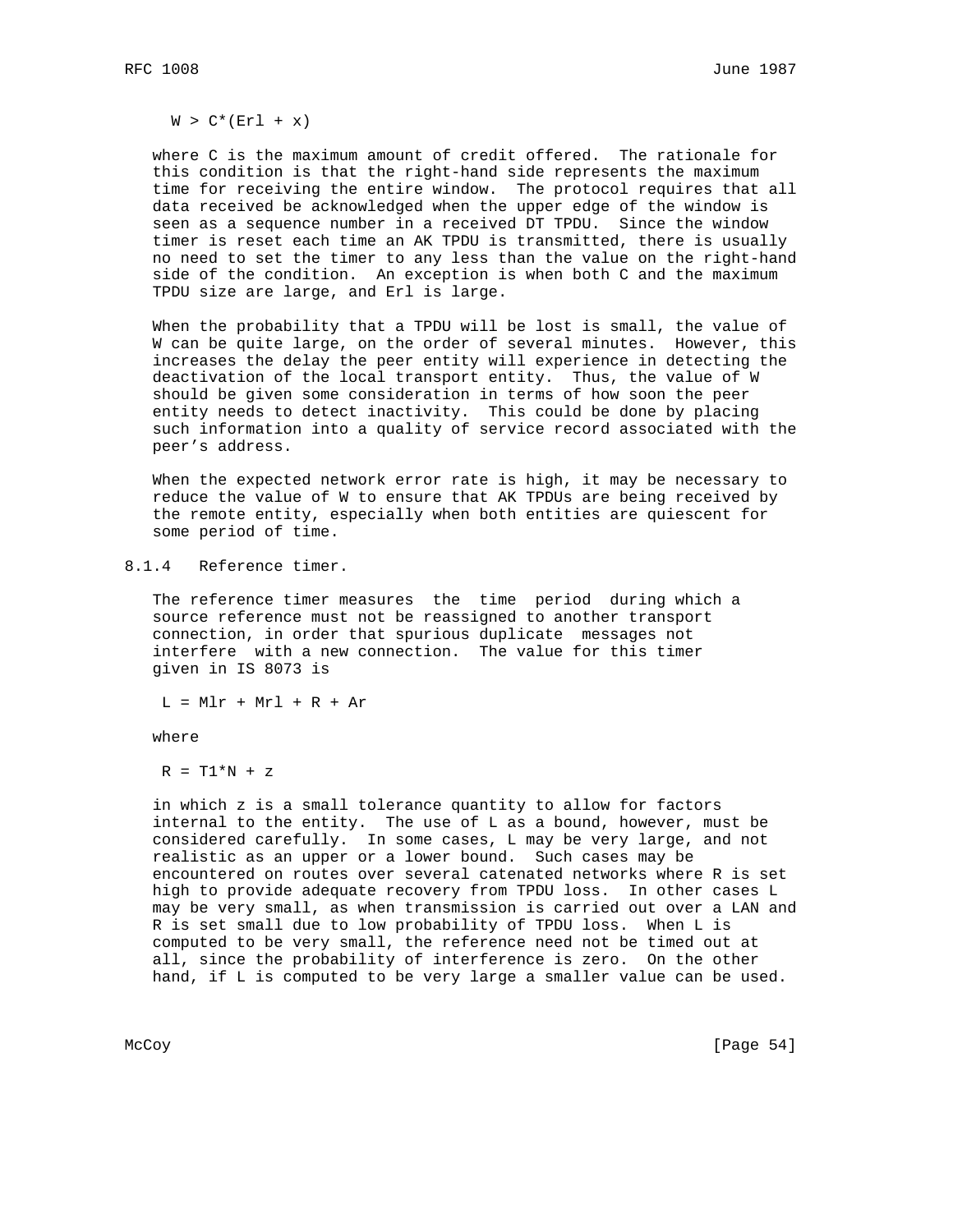One choice for the value might be

 $L = min( R, (Mrl + Mlr)/2 )$ 

 If the reference number assigned to a new connection by an entity is monotonically incremented for each new connection through the entire available reference space (maximum  $2**16 - 1$ ), the timer is not critical: the sequence space is large enough that it is likely that there will be no spurious messages in the network by the time reference numbers are reused.

# 8.2 Flow control.

 The peer-to-peer flow control mechanism in the transport protocol determines the upper bound on the pace of data exchange that occurs on transport connections. The transport entity at each end of a connection offers a credit to its peer representing the number of data messages it is currently willing to accept. All received data messages are acknowledged, with the acknowledgement message containing the current receive credit information. The three credit allocation schemes discussed below present a diverse set of examples of how one might derive receive credit values.

8.2.1 Pessimistic credit allocation.

 Pessimistic credit allocation is perhaps the simplest form of flow control. It is similar in concept to X-on/X-off control. In this method, the receiver always offers a credit of one TPDU. When the DT TPDU is received, the receiver responds with an AK TPDU carrying a credit of zero. When the DT TPDU has been processed by the receiving entity, an additional AK TPDU carrying a credit of one will be sent. The advantage to this approach is that the data exchange is very tightly controlled by the receiving entity. The disadvantages are: 1) the exchange is slow, every data message requiring at least the time of two round trips to complete the transfer transfer, and 2) the ratio of acknowledgement to data messages sent is 2:1. While not recommeneded, this scheme illustrates one extreme method of credit allocation.

#### 8.2.2 Optimistic credit allocation.

 At the other extreme from pessimistic credit allocation is optimistic credit allocation, in which the receiver offers more credit than it has buffers. This scheme has two dangers. First, if the receiving user is not accepting data at a fast enough rate, the receiving transport's buffers will become filled. Since the credit offered was optimistic, the sending entity will continue to transmit data, which must be dropped by the receiving entity for lack of buffers. Eventually, the sender may reach the maximum number of retransmissions and terminate the connection.

McCoy [Page 55]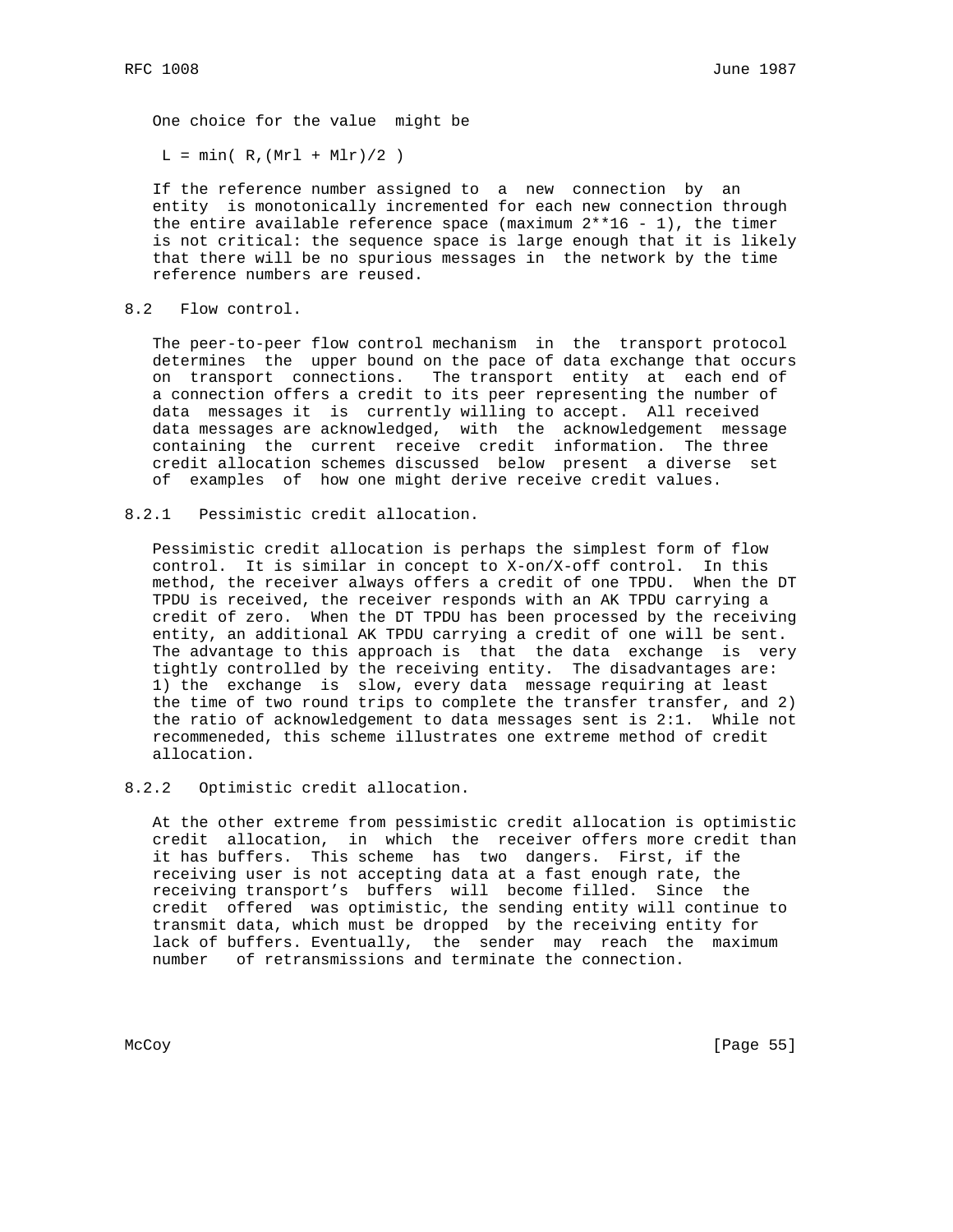The second danger in using optimistic flow control is that the sending entity may transmit faster than the receiving entity can consume. This could result from the sender being implemented on a faster machine or being a more efficient implementation. The resultant behavior is essentially the same as described above: receive buffer saturation, dropped data messages, and connection termination.

 The two dangers cited above can be ameliorated by implementing the credit reduction scheme as specified in the protocol. However, optimistic credit allocation works well only in limited circumstances. In most situations it is inappropriate and inefficient even when using credit reduction. Rather than seeking to avoid congestion, optimistic allocation causes it, in most cases, and credit reduction simply allows one to recover from congestion once it has happened. Note that optimistic credit allocation combined with caching out-of-sequence messages requires a sophisticated buffer management scheme to avoid reasssembly deadlock and subsequent loss of the transport connection.

### 8.2.3 Buffer-based credit allocation.

 Basing the receive credit offered on the actual availability of receive buffers is a better method for achieving flow control. Indeed, with few exceptions, the implementations that have been studied used this method. It continuous flow of data and eliminating the need for the credit-restoring acknowledgements. Since only available buffer space is offered, the dangers of optimistic credit allocation are also avoided.

 The amount of buffer space needed to maintain a continuous bulk data transfer, which represents the maximum buffer requirement, is dependent on round trip delay and network speed. Generally, one would want the buffer space, and hence the credit, large enough to allow the sender to send continuously, so that incremental credit updates arrive just prior to the sending entity exhausting the available credit. One example is a single-hop satellite link operating at 1.544 Mbits/sec. One report [COL85] indicates that the buffer requirement necessary for continuous flow is approximately 120 Kbytes. For 10 Mbits/sec. IEEE 802.3 and 802.4 LANs, the figure is on the order of 10K to 15K bytes [BRI85, INT85, MIL85].

 An interesting modification to the buffer-based credit allocation scheme is suggested by R.K. Jain [JAI85]. Whereas the approach described above is based strictly on the available buffer space, Jain suggests a scheme in which credit is reduced voluntarily by the sending entity when network congestion is detected. Congestion is implied by the occurrence of retransmissions. The sending entity, recognizing retransmissions, reduces the local value of credit to one, slowly raising it to the actual receive credit allocation as error-free transmissions continue to occur. This

McCoy [Page 56]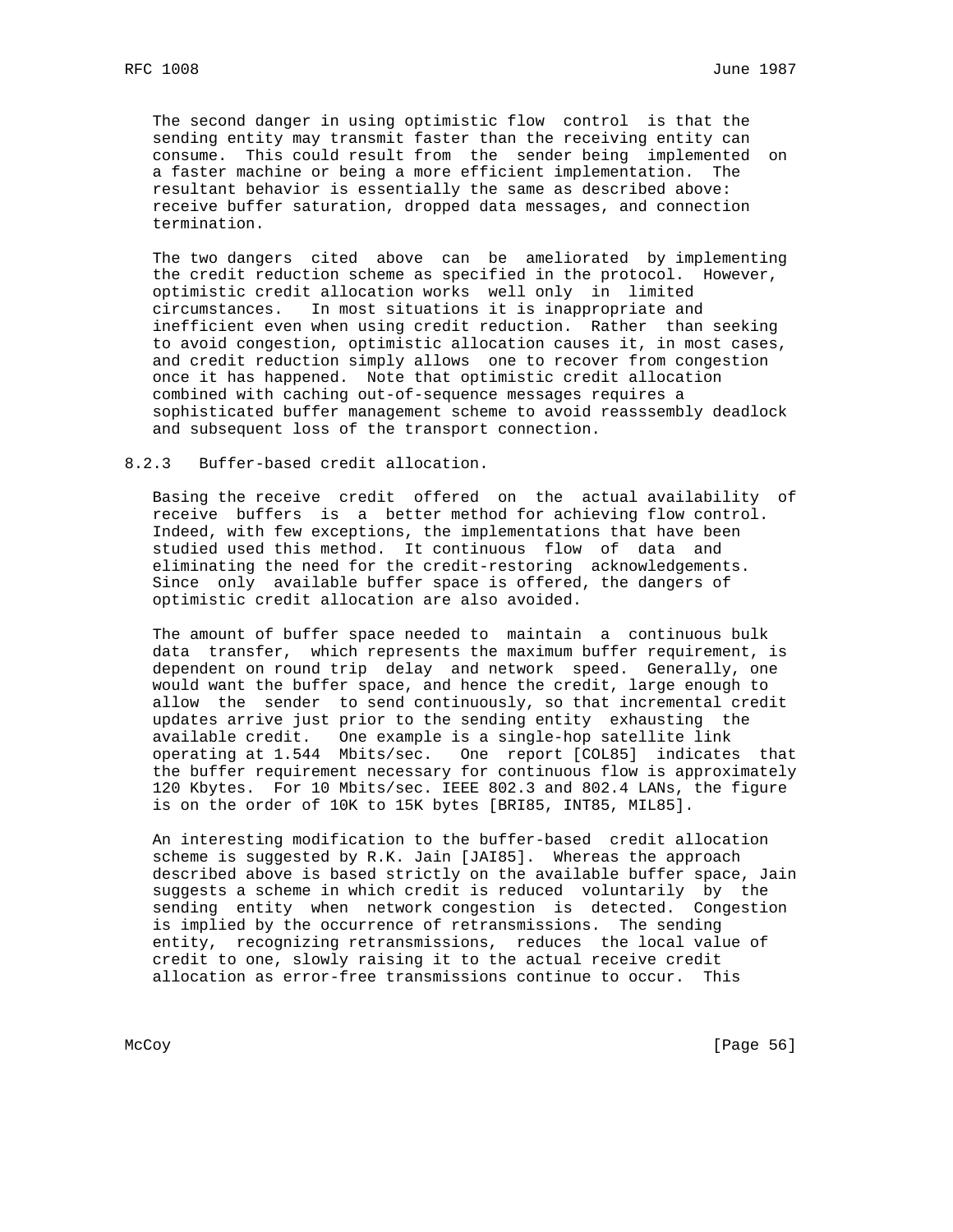technique can overcome various types of network congestion occurring when a fast sender overruns a slow receiver when no link level flow control is available.

8.2.4 Acknowledgement policies.

 It is useful first to review the four uses of the acknowledgement message in Class 4 transport. An acknowledgement message:

- 1) confirms correct receipt of data messages,
- 2) contains a credit allocation, indicating how many data messages the entity is willing to receive from the correspondent entity,
- 3) may optionally contain fields which confirm receipt of critical acknowledgement messages, known as flow control confirmation (FCC), and
- 4) is sent upon expiration of the window timer to maintain a minimum level of traffic on an otherwise quiescent connection.

 In choosing an acknowledgement strategy, the first and third uses mentioned above, data confirmation and FCC, are the most relevant; the second, credit allocation, is determined according to the flow control strategy chosen, and the fourth, the window acknowledgement, is only mentioned briefly in the discussion on flow control confirmation.

8.2.4.1 Acknowledgement of data.

 The primary purpose of the acknowledgement message is to confirm correct receipt of data messages. There are several choices that the implementor must make when designing a specific implementation. Which choice to make is based largely on the operating environment (e.g., network error characteristics). The issues to be decided upon are discussed in the sections below.

8.2.4.1.1 Misordered data messages.

 Data messages received out of order due to network misordering or loss can be cached or discarded. There is no single determinant that guides the implementor to one or the other choice. Rather, there are a number of issues to be considered.

 One issue is the importance of maintaining a low delay as perceived by the user. If transport data messages are lost or damaged in transit, the absence of a positive acknowledgement will trigger a retransmission at the sending entity. When the retransmitted data message arrives at the receiving transport, it can be delivered

McCoy [Page 57]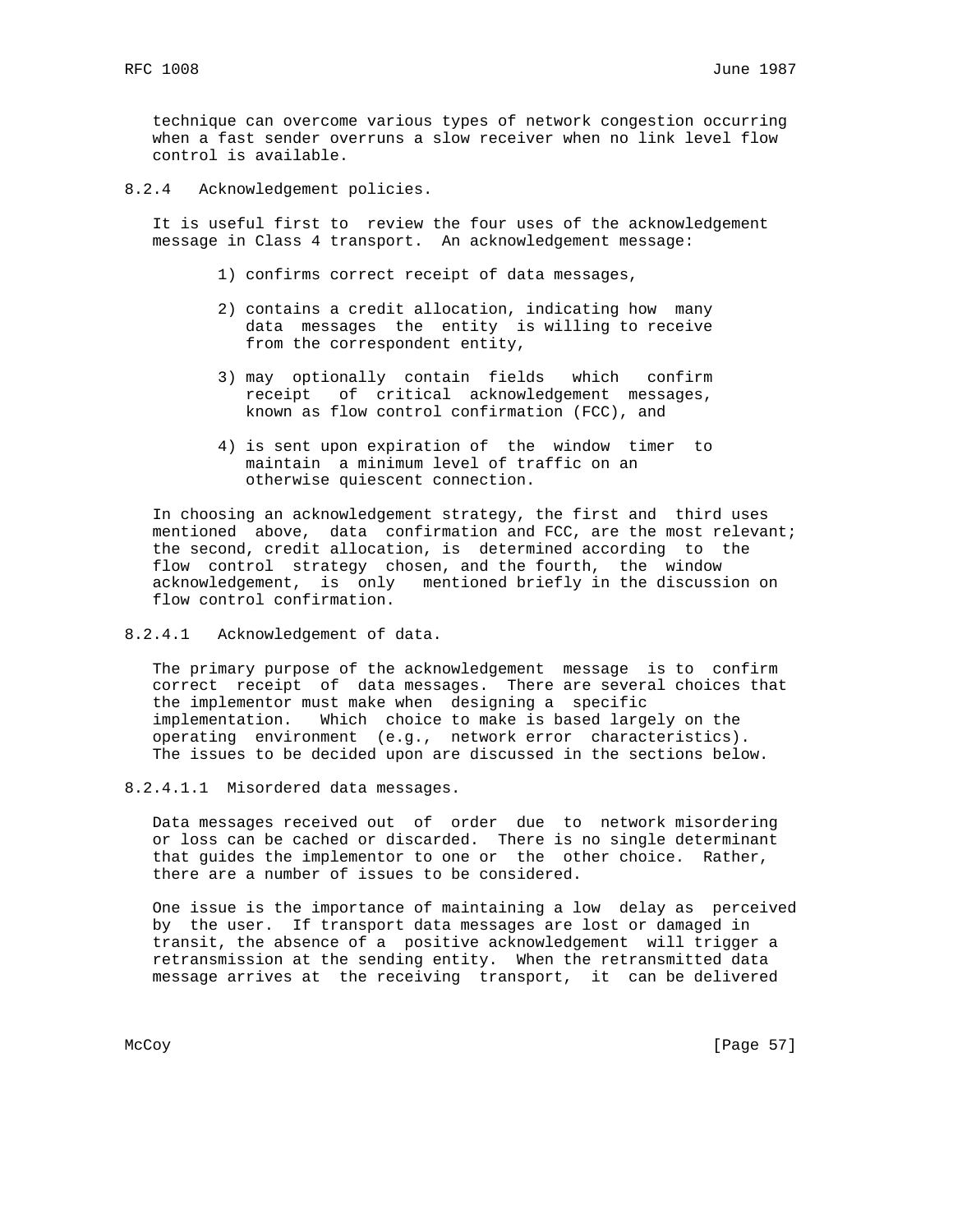to the user. If subsequent data messages had been cached, they could be delivered to the user at the same time. The delay between the sending and receiving users would, on average, be shorter than if messages subsequent to a lost message were dependent on retransmission for recovery.

 A second factor that influences the caching choice is the cost of transmission. If transmission costs are high, it is more economical to cache misordered data, in conjunction with the use of selective acknowledgement (described below), to avoid retransmissions.

 There are two resources that are conserved by not caching misordered data: design and implementation time for the transport entity and CPU processing time during execution. Savings in both categories accrue because a non-caching implementation is simpler in its buffer management. Data TPDUs are discarded rather than being reordered. This avoids the overhead of managing the gaps in the received data sequence space, searching of sequenced message lists, and inserting retransmitted data messages into the lists.

8.2.4.1.2 Nth acknowledgement.

 In general, an acknowledgement message is sent after receipt of every N data messages on a connection. If N is small compared to the credit offered, then a finer granularity of buffer control is afforded to the data sender's buffer management function. Data messages are confirmed in small groups, allowing buffers to be reused sooner than if N were larger. The cost of having N small is twofold. First, more acknowledgement messages must be generated by one transport entity and processed by another, consuming some of the CPU resource at both ends of a connection. Second, the acknowledgement messages consume transmission bandwidth, which may be expensive or limited.

 For larger N, buffer management is less efficient because the granularity with which buffers are controlled is N times the maximum TPDU size. For example, when data messages are transmitted to a receiving entity employing this strategy with large N, N data messages must be sent before an acknowledgement is returned (although the window timer causes the acknowledgement to be sent eventually regardless of N). If the minimum credit allocation for continuous operation is actually a fraction of N, a credit of N must still be offered, and N receive buffers reserved, to achieve a continuous flow of data messages. Thus, more receive buffers are used than are actually needed. (Alternatively, if one relies on the timer, which must be adjusted to the receipt time for N and will not expire until some time after the fraction of N has been sent, there may be idle time.)

The choice of values for N depends on several factors. First, if the

McCoy [Page 58]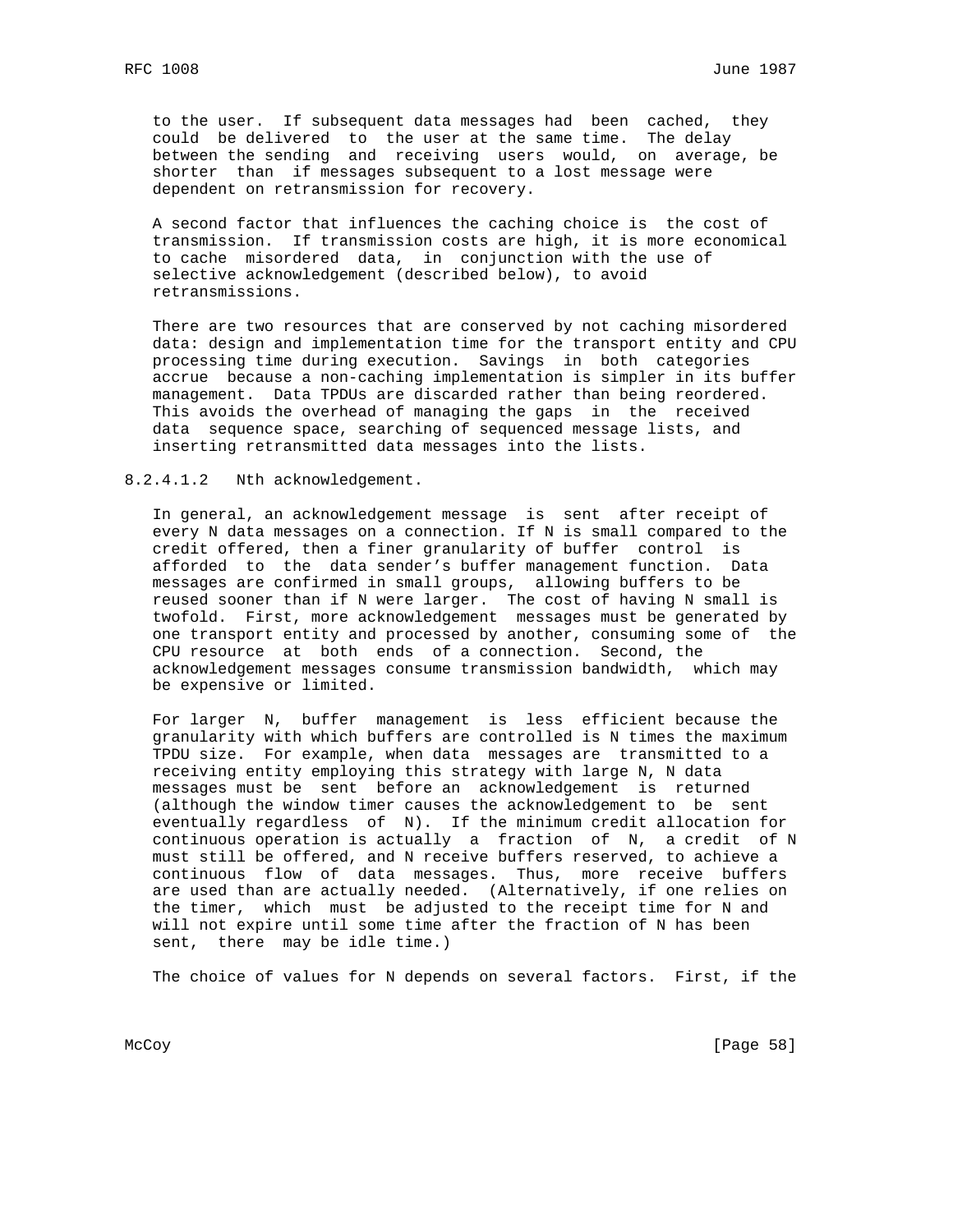rate at which DT TDPUs are arriving is relatively low, then there is not much justification for using a value for N that exceeds 2. On the other hand, if the DT TPDU arrival rates is high or the TPDU's arrive in large groups (e.g., in a frame from a satellite link), then it may be reasonable to use a larger value for N, simply to avoid the overhead of generating and sending the acknowledgements while procesing the DT TPDUs. Second, the value of N should be related to the maximum credit to be offered. Letting C be the maximum credit to be offered, one should choose  $N < C/2$ , since the receipt of C TPDUs without acknowledging will provoke sending one in any case. However, since the extended formats option for transport provides max C =  $2*16 - 1$ , a choice of N =  $2**15 - 2$  is likely to cause some of the sender's retransmission timers to expire. Since the retransmitted TPDU's will arrive out of sequence, they will provoke the sending of AK TPDU's. Thus, not much is gained by using an N large. A better choice is  $N = log C$  (base 2). Third, the value of should be related to the maximum TPDU size used on the connection and the overall buffer management. For example, the buffer management may be tied to the largest TPDU that any connection will use, with each connection managing the actual way in which the negotiated TPDU size relates to this buffer size. In such case, if a connection has negotiated a maximum TPDU size of 128 octets and the buffers are 2048 octets, it may provide better management to partially fill a buffer before acknowledging. If the example connection has two buffers and has based offered credit on this, then one choice for N could be 2\*log( 2048/128 ) = 8. This would mean that an AK TPDU would be sent when a buffer is half filled ( 2048/128 = 16 ), and a double buffering scheme used to manage the use of the two buffers. the use of the t There are two studies which indicate that, in many cases, 2 is a good choice for N [COL85, BRI85]. The increased granularity in buffer management is reasonably small when compared to the credit allocation, which ranges from 8K to 120K octets in the studies cited. The benefit is that the number of acknowledgements generated (and consumed) is cut approximately in half.

8.2.4.1.3 Selective acknowledgement.

 Selective acknowledgement is an option that allows misordered data messages to be confirmed even in the presence of gaps in the received message sequence. (Note that selective acknowledgement is only meaningul whe caching out-of-orderdata messags.) The advantage to using this mechanism is hat i grealy reduces the number of unnecessary retransmissions, thus saving both computing time and transmission bandwidth [COL85] (see the discussion in Part 8.2.4.1.1 for more details).

8.2.4.2 Flow control confirmation and fast retransmission.

 Flow control confirmation (FCC) is a mechanism of the transport protocol whereby acknowledgement messages containing critical flow control information are confirmed. The critical acknowledgement

McCoy [Page 59]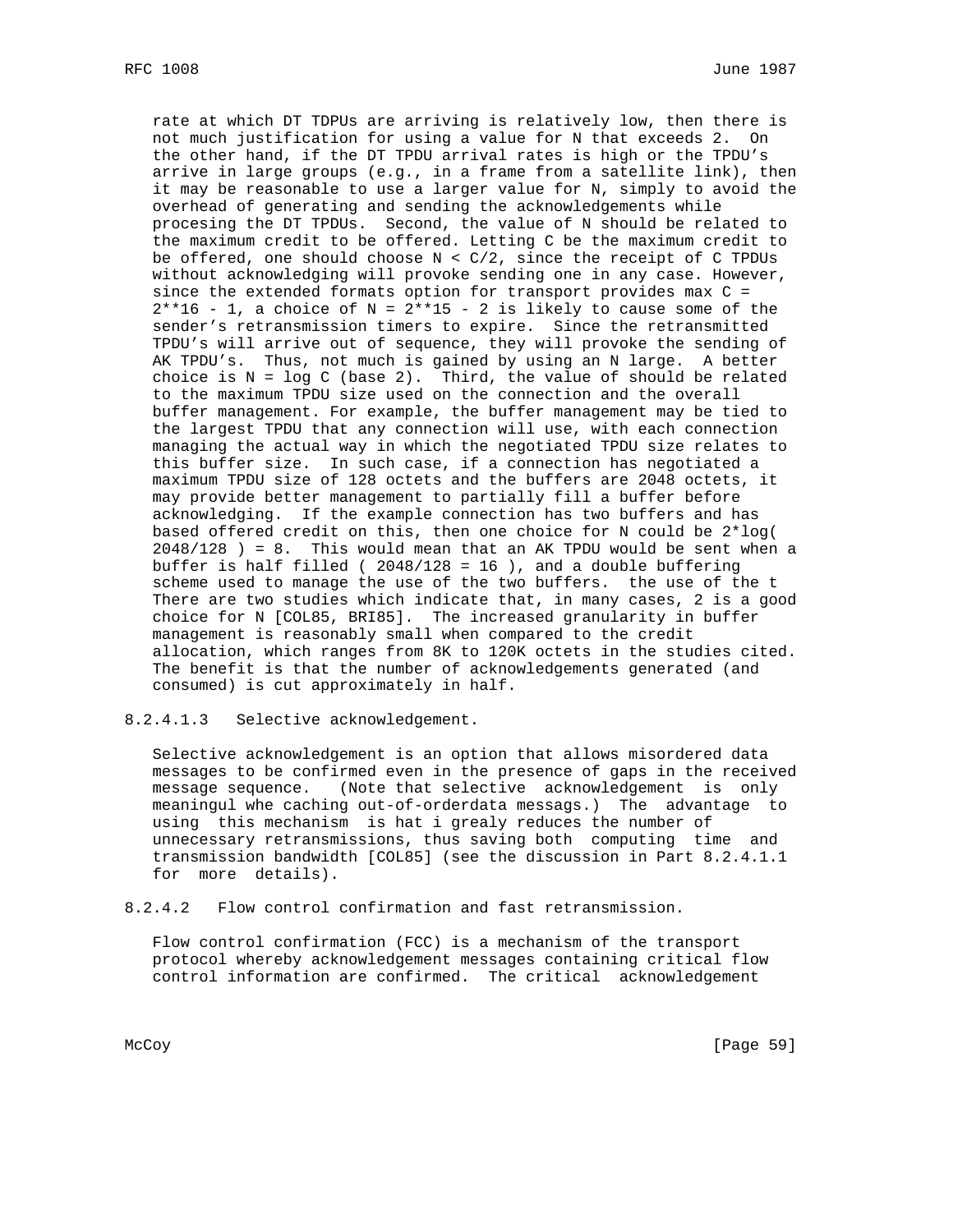messages are those that open a closed flow control window and certain ones that occur subsequent to a credit reduction. In principle, if these critical messages are lost, proper resynchroniztion of the flow control relies on the window timer, which is generally of relatively long duration. In order to reduce delay in resynchronizing the flow control, the receiving entity can repeatedly send, within short intervals, AK TPDUs carrying a request for confirmation of the flow control state, a procedure known as "fast" retransmission (of the acknowledgement). If the sender responds with an AK TPDU carrying an FCC parameter, fast retransmission is halted. If no AK TPDU carrying the FCC parameter is received, the fast transmission halts after having reached a maximum number of retransmissions, and the window timer resumes control of AK TPDU transmission. It should be noted that FCC is an optional mechanism of transport and the data sender is not required to respond to a request for confirmation of the flow control state wih an AK TPDU carrying the FCC parameter.

 Some considerations for deciding whether or not to use FCC and fast retransmisson procedures are as follows:

- 1) likelihood of credit reduction on a given transport connection;
- 2) probability of TPDU loss;
- 3) expected window timer period;
- 4) window size; and
- 5) acknowledgement strategy.

 At this time, there is no reported experience with using FCC and fast retransmission. Thus, it is not known whether or not the procedures produce sufficient reduction of resynchronization delay to warrant implementing them.

 When implementing fast retransmission, it is suggested that the timer used for the window timer be employed as the fast timer, since the window is disabled during fast retransmission in any case. This will avoid having to manage another timer. The formal description expressed the fast retransmission timer as a separate timer for clarity.

8.2.4.3 Concatenation of acknowledgement and data.

 When full duplex communication is being operated by two transport entities, data and acknowledgement TPDUs from each one of the entities travel in the same direction. The transport protocol permits concatenating AK TPDUs in the same NSDU as a DT TPDU. The advantage of using this feaure in an implementation is that fewer NSDUs will be transmitted, and, consequently, fewer total octets will

McCoy [Page 60]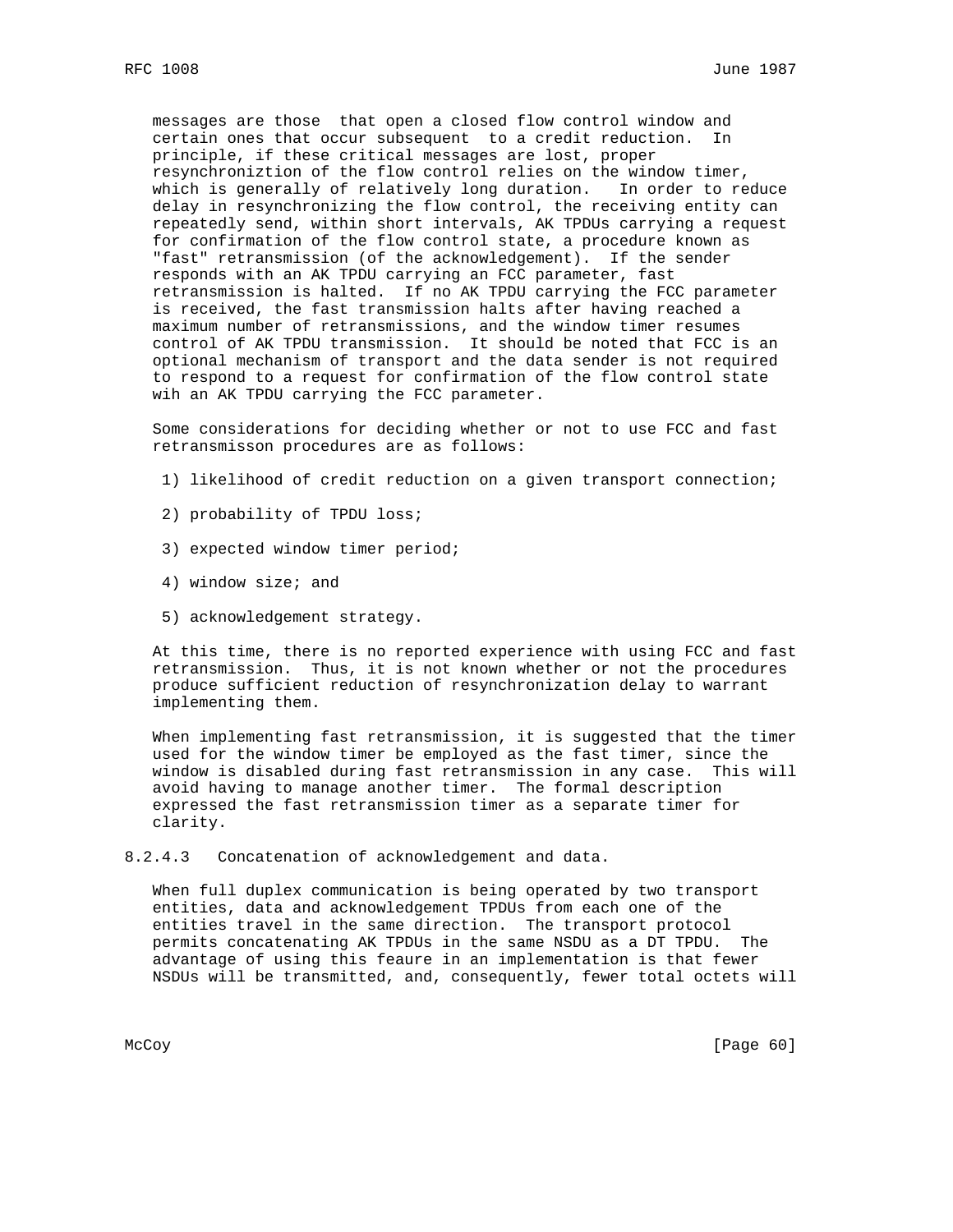be sent, due to the reduced number of network headers transmitted. However, when operating over the IP, this advantage may not necessarily be recognized, due to the possible fragmentation of the NSDU by the IP. A careful analysis of the treatment of the NSDU in internetwork environments should be done to determine whether or not concatenation of TPDUs is of sufficient benefit to justify its use in that situation.

# 8.2.5 Retransmission policies.

 There are primarily two retransmission policies that can be employed in a transport implementation. In the first of these, a separate retransmission timer is initiated for each data message sent by the transport entity. At first glance, this approach appears to be simple and straightforward to implement. The deficiency of this scheme is that it is inefficient. This derives from two sources. First, for each data message transmitted, a timer must be initiated and cancelled, which consumes a significant amount of CPU processing time [BRI85]. Second, as the list of outstanding timers grows, management of the list also becomes increasingly expensive. There are techniques which make list management more efficient, such as a list per connection and hashing, but implementing a policy of one retransmission timer per transport connection is a superior choice.

 The second retransmission policy, implementing one retransmission timer for each transport conenction, avoids some of the inefficiencies cited above: the list of outstanding timers is shorter by approximately an order of magnitude. However, if the entity receiving the data is generating an acknowledgement for every data message, the timer must still be cancelled and restarted for each data/acknowledgement message pair (this is an additional impetus for implementing an Nth acknowledgement policy with N=2).

 The rules governing the single timer per connection scheme are listed below.

- 1) If a data message is transmitted and the retransmission timer for the connection is not already running, the timer is started.
	- 2) If an acknowledgement for previously unacknowledged data is received, the retransmission timer is restarted.
	- 3) If an acknowledgement message is received for the last outstanding data message on the connection then the timer is cancelled.
	- 4) If the retransmission timer expires, one or more unacknowledged data messages are retransmitted, beginning with the one sent earliest. (Two

McCoy [Page 61]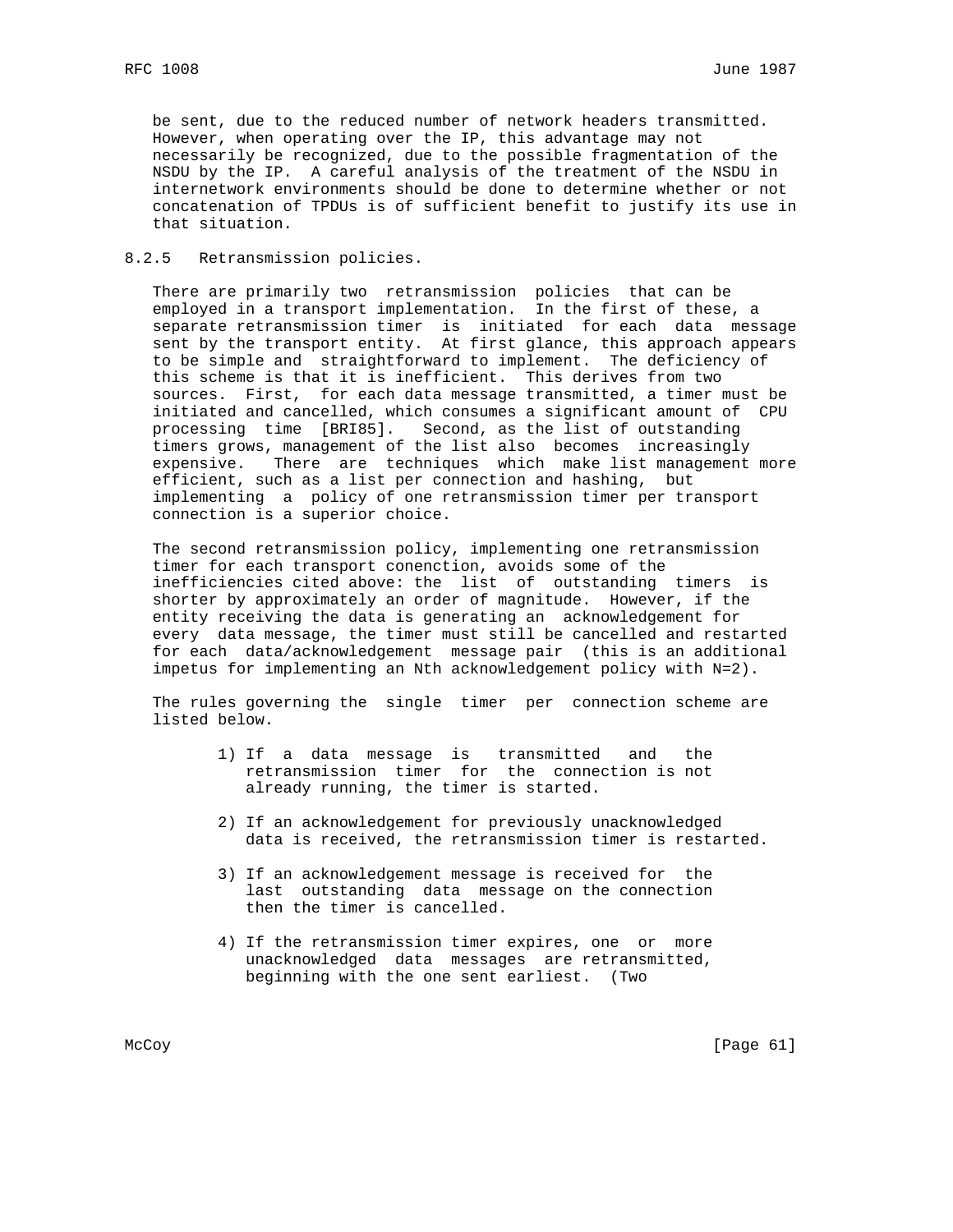reports [HEA85, BRI85] suggest that the number to retransmit is one.)

8.3 Protocol control.

8.3.1 Retransmission timer values.

8.3.1.1 Data retransmission timer.

 The value for the reference timer may have a significant impact on the performance of the transport protocol [COL85]. However, determining the proper value to use is sometimes difficult. According to IS 8073, the value for the timer is computed using the transit delays, Erl and Elr, the acknowledgement delay, Ar, and the local TPDU processing time, x:

T1 = Erl + Elr + Ar + x

 The difficulty in arriving at a good retransmission timer value is directly related to the variability of these factors Of the two, Erl and Elr are the most susceptible to variation, and therefore have the most impact on determining a good timer value. The following paragraphs discuss methods for choosing retransmission timer values that are appropriate in several network environments.

 In a single-hop satellite environment, network delay (Erl or Elr) has small variance because of the constant propagation delay of about 270 ms., which overshadows the other components of network delay. Consequently, a fixed retransmission timer provides good performance. For example, for a 64K bit/sec. link speed and network queue size of four, 650 ms. provides good performance [COL85].

 Local area networks also have constant propagation delay. However, propagation delay is a relatively unimportant factor in total network delay for a local area network. Medium access delay and queuing delay are the significant components of network delay, and  $(Ar + x)$  also plays a significant role in determining an appropriate retransmission timer. From the discussion presented in Part 3.4.3.2 typical numbers for  $(Rr + x)$  are on the order of 5 - 6.5 ms and for Erl or Elr, 5 - 35 ms. Consequently, a reasonable value for the retransmission timer is 100 ms. This value works well for local area networks, according to one cited report [INT85] and simulation work performed at the NBS.

 For better performance in an environment with long propagation delays and significant variance, such as an internetwork an adaptive algorithm is preferred, such as the one suggested value for TCP/IP [ISI81]. As analyzed by Jain [JAI85], the algorithm uses an exponential averaging scheme to derive a round trip delay estimate:

 $D(i) = b * D(i-1) + (1-b) * S(i)$ 

McCoy [Page 62]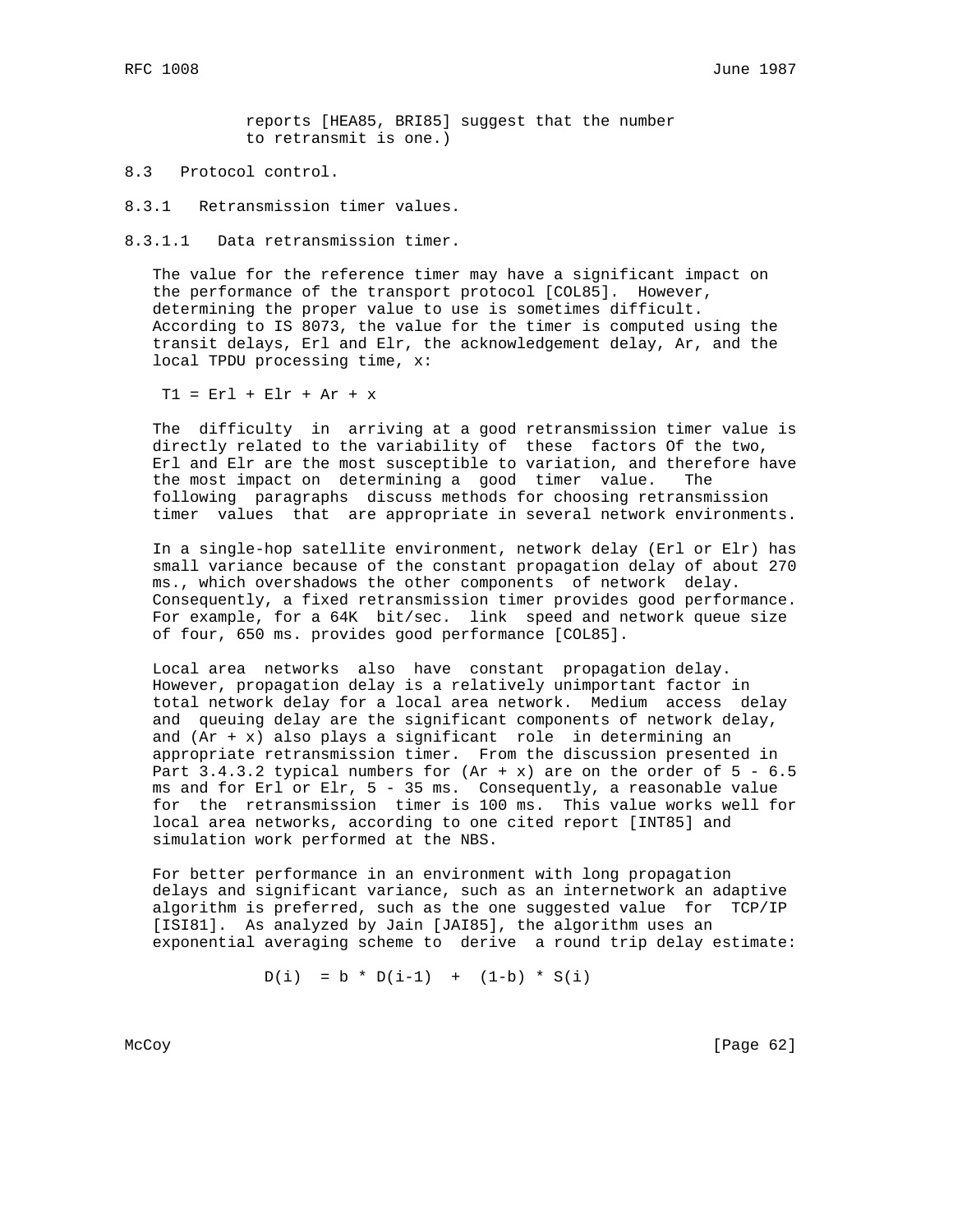where  $D(i)$  is the update of the delay estimate,  $S(i)$  is the sample round trip time measured between transmission of a given packet and receipt of its acknowledgement, and b is a weighting factor between 0 and 1, usually 0.5. The retransmission timer is expressed as some multiplier, k, of D. Small values of k cause quick detection of lost packets, but result in a higher number of false timeouts and, therefore, unnecessary retransmissions. In addition, the retransmission timer should be increased arbitrarily for each case of multiple transmissions; an exponential increase is suggested, such that

$$
D(i) = c * D(i-1)
$$

where c is a dimensionless parameter greater than one.

 The remaining parameter for the adaptive algorithm is the initial delay estimate, D(0). It is preferable to choose a slightly larger value than needed, so that unnecessary retransmissions do not occur at the beginning. One possibility is to measure the round trip delay during connection establishment. In any case, the timer converges except under conditions of sustained congestion.

8.3.1.2 Expedited data retransmission timer.

 The timer which governs retransmission of expedited data should be set using the normal data retransmission timer value.

8.3.1.3 Connect-request/confirm retransmission timer.

 Connect request and confirm messages are subject to Erl + Elr, total network delay, plus processing time at the receiving transport entity, if these values are known. If an accurate estimate of the round trip time is not known, two views can be espoused in choosing the value for this timer. First, since this timer governs connection establishment, it is desirable to minimize delay and so a small value can be chosen, possibly resulting in unnecessary retransmissions. Alternatively, a larger value can be used, reducing the possibility of unnecessary retransmissions, but resulting in longer delay in connection establishment should the connect request or confirm message be lost. The choice between these two views is dictated largely by local requirements.

8.3.1.4 Disconnect-request retransmission timer.

 The timer which governs retransmission of the disconnect request message should be set from the normal data retransmission timer value.

8.3.1.5 Fast retransmission timer.

The fast retransmission timer causes critical acknowledgement

McCoy [Page 63]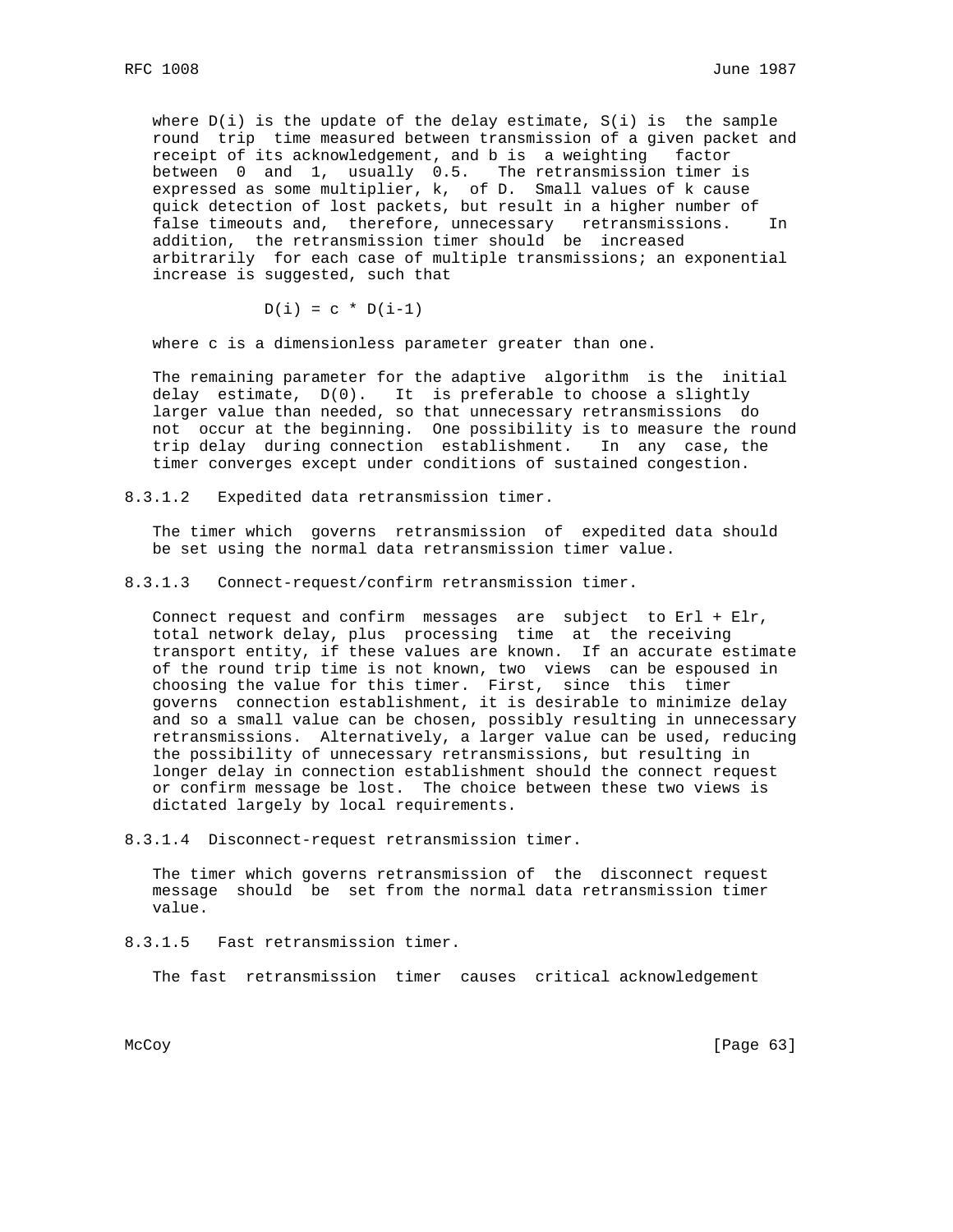messages to be retransmitted avoiding delay in resynchronizing credit. This timer should be set to approximately Erl + Elr.

8.3.2 Maximum number of retransmissions.

 This transport parameter determines the maximum number of times a data message will be retransmitted. A typical value is eight. If monitoring of network service is performed then this value can be adjusted according to observed error rates. As a high error rate implies a high probability of TPDU loss, when it is desirable to continue sending despite the decline in quality of service, the number of TPDU retransmissions (N) should be increased and the retransmission interval (T1) reduced.

8.4 Selection of maximum Transport Protocol data unit size.

 The choice of maximum size for TPDUs in negotiation proposals depends on the application to be served and the service quality of the supporting network. In general, an application which produces large TSDUs should use as large TPDUs as can be negotiated, to reduce the overhead due to a large number of small TPDUs. An application which produces small TSDUs should not be affected by the choice of a large maximum TPDU size, since a TPDU need not be filled to the maximum size to be sent. Consequently, applications such as file transfers would need larger TPDUs while terminals would not. On a high bandwidth network service, large TPDUs give better channel utilization than do smaller ones. However, when error rates are high, the likelihood for a given TPDU to be damaged is correlated to the size and the frequency of the TPDUs. Thus, smaller TPDU size in the condition of high error rates will yield a smaller probability that any particular TPDU will be lost.

 The implementor must choose whether or not to apply a uniform maximum TPDU size to all connections. If the network service is uniform in service quality, then the selection of a uniform maximum can simplify the implementation. However, if the network quality is not uniform and it is desirable to optimize the service provided to the transport user as much as possible, then it may be better to determine the maximum size on an individual connection basis. This can be done at the time of the network service access if the characteristics of the subnetwork are known.

 NOTE: The maximum TPDU size is important in the calculation of the flow control credit, which is in numbers of TPDUs offered. If buffer space is granted on an octet base, then credit must be granted as buffer space divided by maximum TPDU size. Use of a smaller TPDU size can be equivalent to optimistic credit allocation and can lead to the expected problems, if proper analysis of the management is not done.

McCoy [Page 64]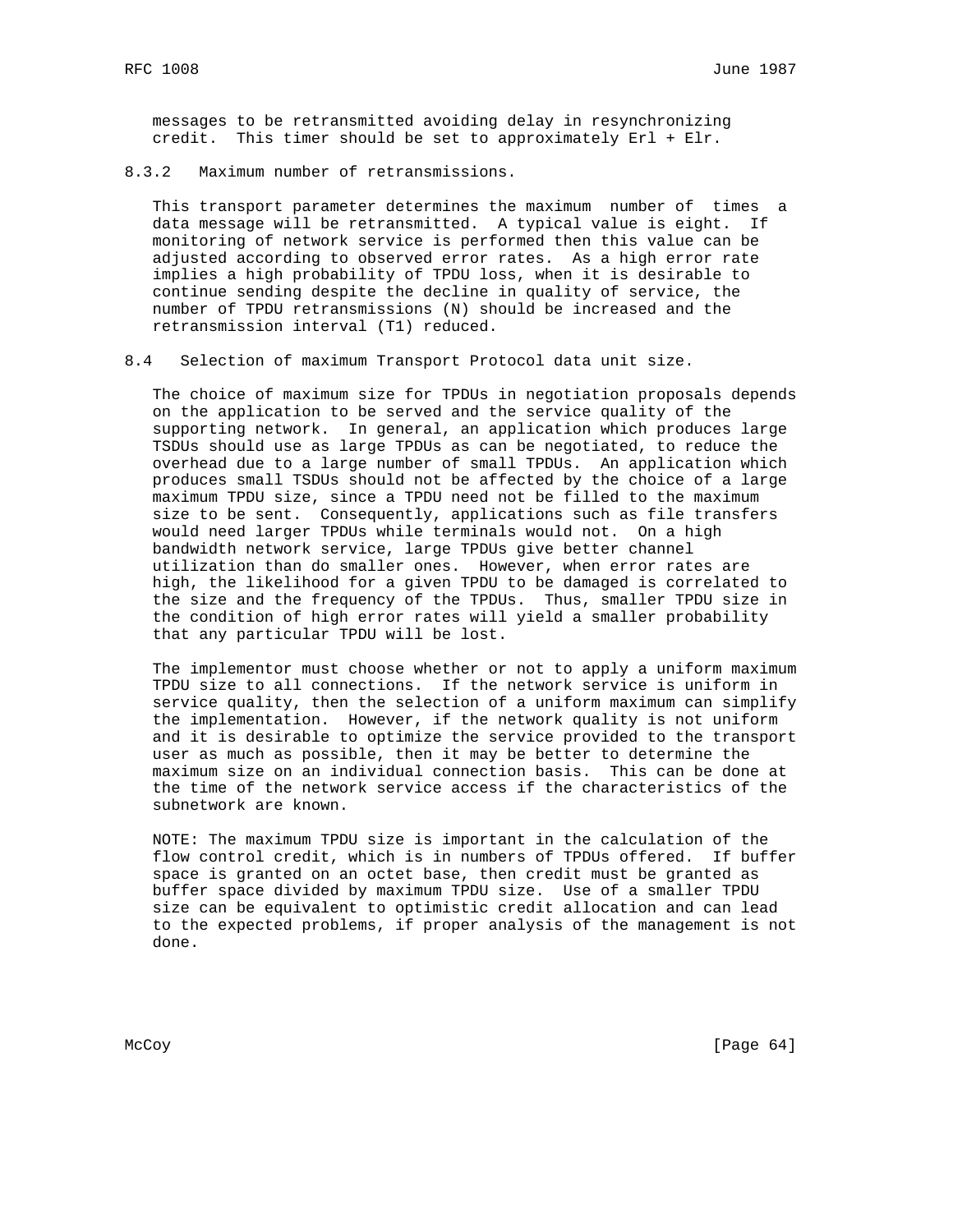# 9 Special options.

 Special options may be obtained by taking advantage of the manner in which IS 8073 and N3756 have been written. It must be emphasized that these options in no way violate the intentions of the standards bodies that produced the standards. Flexibility was deliberately written into the standards to ensure that they do not constrain applicability to a wide variety of situations.

## 9.1 Negotiations.

 The negotiation procedures in IS 8073 have deliberate ambiguities in them to permit flexibility of usage within closed groups of communicants (the standard defines explicitly only the behavior among open communicants). A closed group of communicants in an open system is one which, by reason of organization, security or other special needs, carries on certain communication among its members which is not of interest or not accessible to other open system members. Examples of some closed groups within DOD might be: an Air Force Command, such as the SAC; a Navy base or an Army post; a ship; Defense Intelligence; Joint Chiefs of Staff. Use of this characteristic does not constitute standard behavior, but it does not violate conformance to the standard, since the effects of such usage are not visible to non-members of the closed group. Using the procedures in this way permits options not provided by the standard. Such options might permit,for example, carrying special protection codes on protocol data units or for identifying DT TPDUs as carrying a particular kind of message.

 Standard negotiation procedures state that any parameter in a received CR TPDU that is not defined by the standard shall be ignored. This defines only the behavior that is to be exhibited between two open systems. It does not say that an implementation which recognizes such non-standard parameters shall not be operated in networks supporting open systems interconnection. Further, any other type TPDU containing non-standard parameters is to be treated as a protocol error when received. The presumption here is that the non-standard parameter is not recognized, since it has not been defined. Now consider the following example:

 Entity A sends Entity B a CR TPDU containing a non-standard parameter.

 Entity B has been implemented to recognize the non-standard parameter and to interpret its presence to mean that Entity A will be sending DT TPDUs to Entity B with a special protection identifier parameter included.

 Entity B sends a CC TPDU containing the non-standard parameter to indicate to Entity A that it has received and understood the parameter, and is prepared to receive the specially marked DT TPDUs

McCoy [Page 65]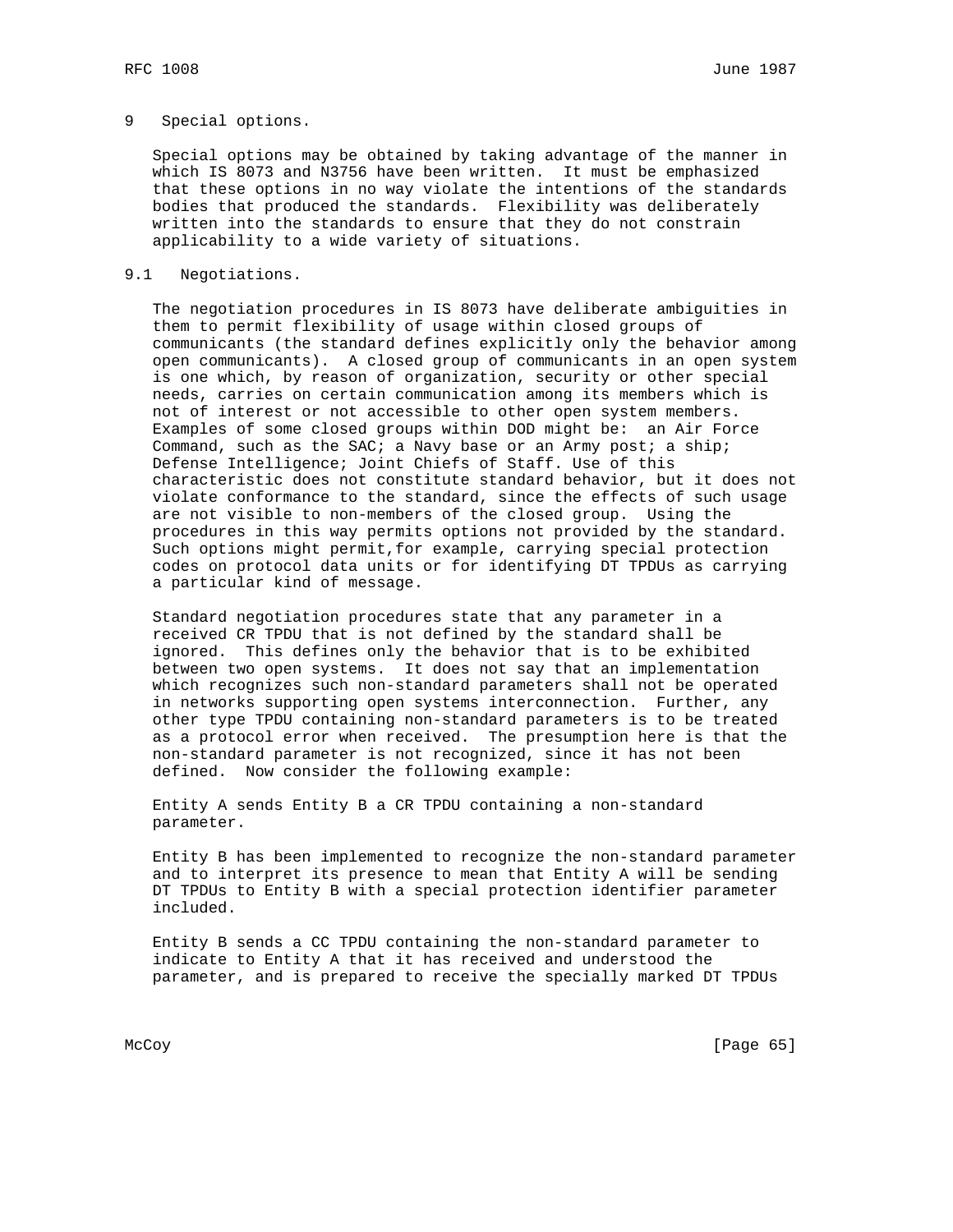from Entity A. Since Entity A originally sent the non-standard parameter, it recognizes the parameter in the CC TPDU and does not treat it as a protocol error.

 Entity A may now send the specially marked DT TPDUs to Entity B and Entity B will not reject them as protocol errors.

 Note that Entity B sends a CC TPDU with the non-standard parameter only if it receives a CR TPDU containing the parameter, so that it does not create a protocol error for an initiating entity that does not use the parameter. Note also that if Entity B had not recognized the parameter in the CR TPDU, it would have ignored it and not returned a CC TPDU containing the parameter. This non-standard behavior is clearly invisible and inaccessible to Transport entities outside the closed group that has chosen to implement it, since they are incapable of distinguishing it from errors in protocol.

9.2 Recovery from peer deactivation.

 Transport does not directly support the recovery of the transport connection from a crashed remote transport entity. A partial recovery is possible, given proper interpretation of the state tables in Annex A to IS 8073 and implementation design. The interpretation of the Class 4 state tables necessary to effect this operation is as follows:

 Whenever a CR TPDU is received in the state OPEN, the entity is required only to record the new network connection and to reset the inactivity timer. Thus, if the initiator of the original connection is the peer which crashed, it may send a new CR TPDU to the surviving peer, somehow communicating to it the original reference numbers (there are several ways that this can be done).

Whenever a CC TPDU is received in the

 state OPEN, the receiver is required only to record the new network connection, reset the inactivity timer and send either an AK, DT or ED TPDU. Thus, if the responder for the original connection is the peer which crashed, it may send a new CC TPDU to the surviving peer, communicating to it the original reference numbers.

 In order for this procedure to operate properly, the situation in a., above, requires a CC TPDU to be sent in response. This could be the original CC TPDU that was sent, except for new reference numbers. The original initiator will have sent a new reference number in the new CR TPDU, so this would go directly into the CC TPDU to be returned. The new reference number for the responder could just be a new assignment, with the old reference number frozen. In the situation in b., the originator could retain its reference number (or

McCoy [Page 66]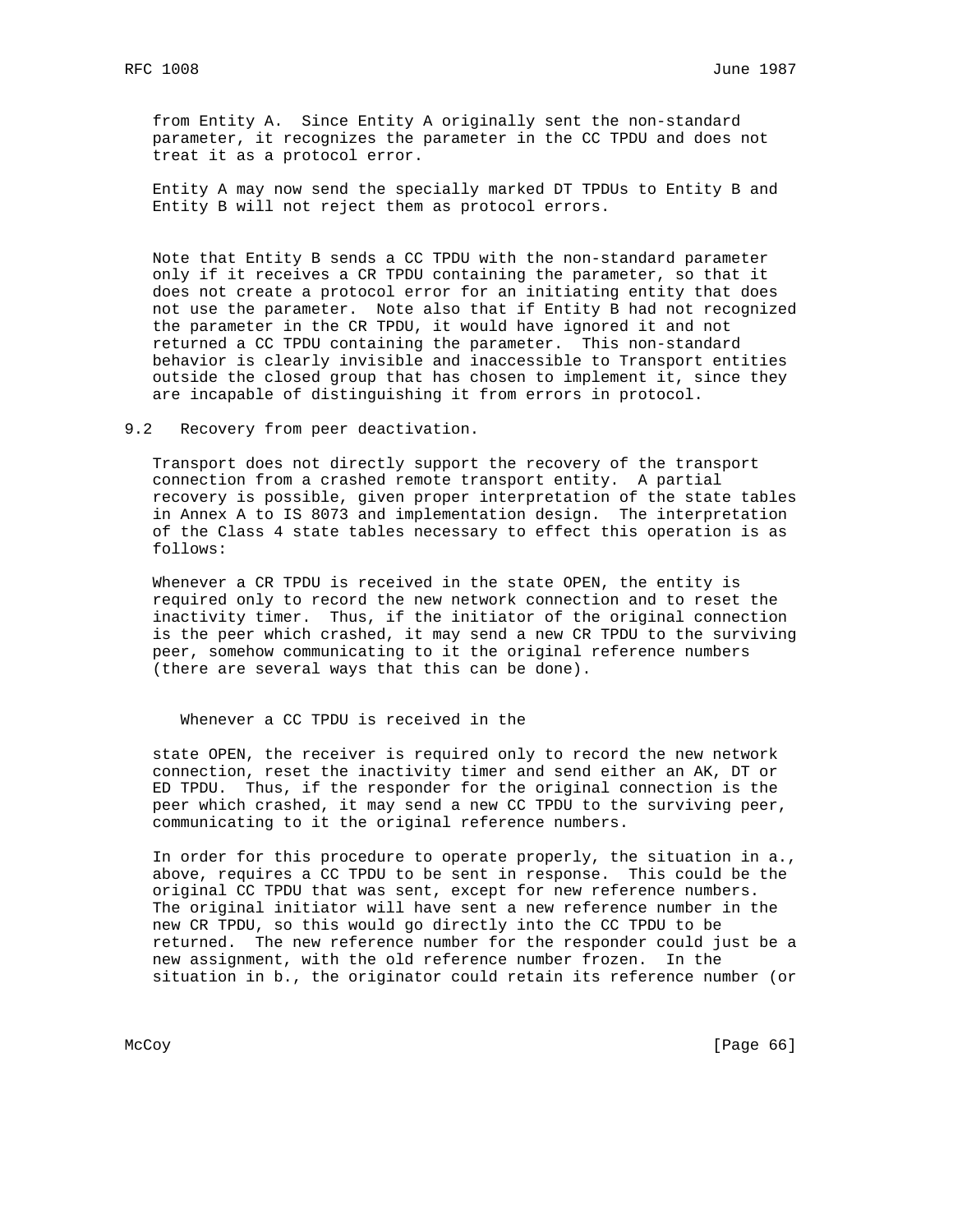assign a new one if necessary), since the CC TPDU should carry both old reference numbers and a new one for the responder (see below). In either situation, only the new reference numbers need be extracted from the CR/CC TPDUs, since the options and parameters will have been previously negotiated. This procedure evidently requires that the CR and CC TPDUs of each connection be stored by the peers in nonvolatile memory, plus particulars of the negotiations.

 To transfer the new reference numbers, it is suggested that the a new parameter in the CR and CC TPDU be defined, as in Part 9.1, above. This parameter could also carry the state of data transfer, to aid in resynchronizing, in the following form:

- 1) the last DT sequence number received by the peer that crashed;
- 2) the last DT sequence number sent by the peer that crashed;
- 3) the credit last extended by the peer that crashed;
- 4) the last credit perceived as offered by the surviving peer;
- 5) the next DT sequence number the peer that crashed expects to send (this may not be the same as the last one sent, if the last one sent was never acknowledged);
- 6) the sequence number of an unacknowledged ED TPDU, if any;
- 7) the normal data sequence number corresponding to the transmission of an unacknowledged ED TPDU, if any (this is to ensure the proper ordering of the ED TPDU in the normal data flow);

 A number of other considerations must be taken into account when attempting data transfer resynchronization. First, the recovery will be greatly complicated if subsequencing or flow control confirmation is in effect when the crash occurs. Careful analysis should be done to determine whether or not these features provide sufficient benefit to warrant their inclusion in a survivable system. Second, non-volatile storage of TPDUs which are unacknowledged must be used in order that data loss at the time of recovery can be minimized. Third, the values for the retranmsission timers for the communicating peers must allow sufficient time for the recovery to be attempted. This may result in longer delays in retransmitting when TPDUs are lost under normal conditions. One way that this might be achieved is for the peers to exchange in the original CR/CC TPDU exchange, their expected lower bounds for the retransmission timers, following the procedure in Part 9.1. In this manner, the peer that crashed may be determine whether or not a new connection should be attempted. Fourth, while the recovery involves directly only the transport peers when operating over a connectionless network service, recovery when

McCoy [Page 67]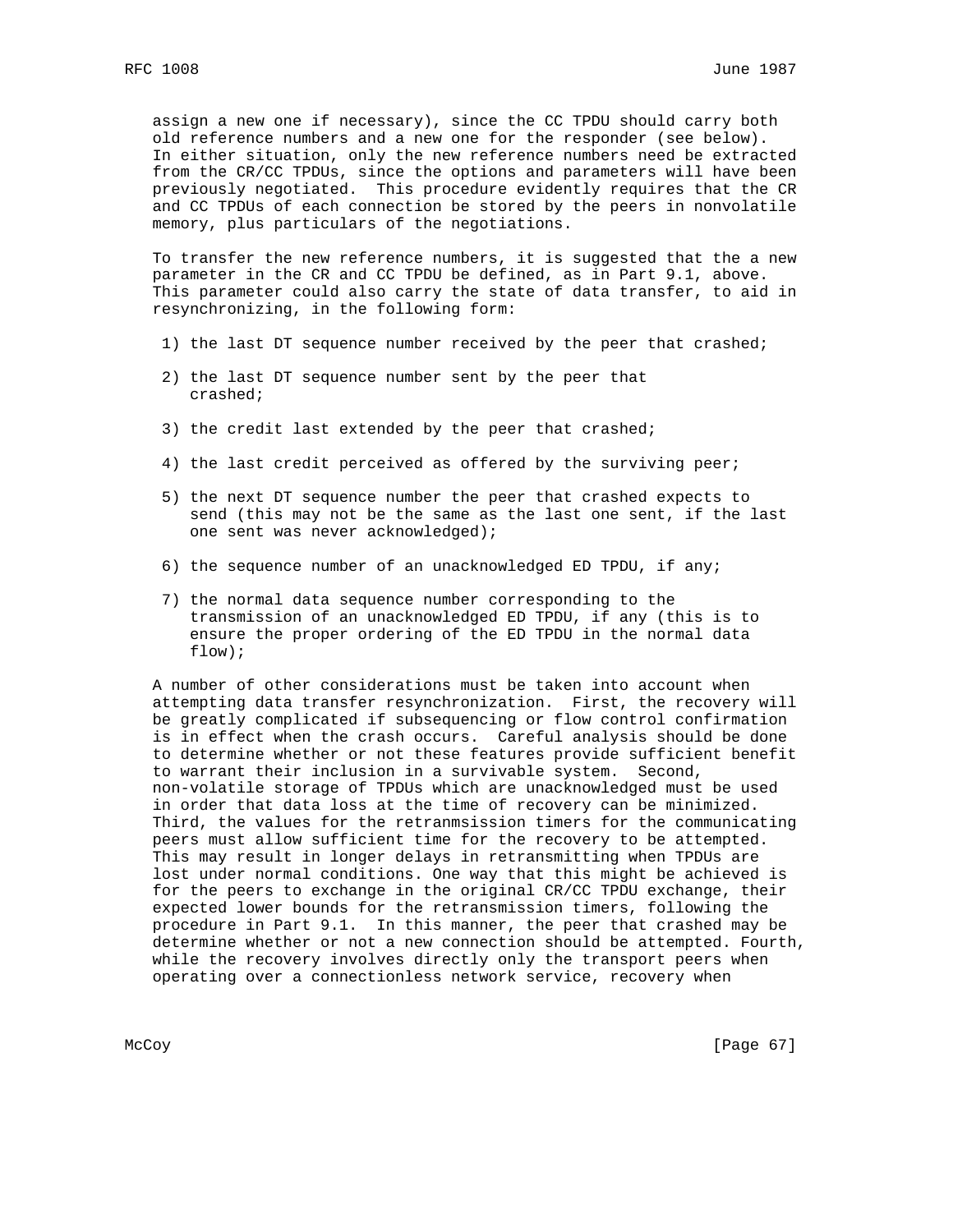operating over a connection-oriented network service requires some sort of agreement as to when a new network connection is to be established (if necessary) and which peer is responsible for doing it. This is required to ensure that unnecessary network connections are not opened as a result of the recovery. Splitting network connections may help to ameliorate this problem.

9.3 Selection of transport connection reference numbers.

 In N3756, when the reference wait period for a connection begins, the resources associated with the connection are released and the reference number is placed in a set of frozen references. A timer associated with this number is started, and when it expires, the number is removed from the set. A function which chooses reference numbers checks this set before assigning the next reference number. If it is desired to provide a much longer period by the use of a large reference number space, this can be met by replacing the implementation dependent function "select\_local\_ref" (page TPE-17 of N3756) by the following code:

function select\_local\_ref : reference\_type;

 begin  $last_ref := (last_ref + 1) mod( N+1 ) + 1;$  while last\_ref in frozen\_ref[class\_4] do  $last_ref := (last_ref + 1) mod( N+1 ) + 1;$  select\_local\_ref := last\_ref; end;

 where "last\_ref" is a new variable to be defined in declarations (pages TPE-10 - TPE-11), used to keep track of the last reference value assigned, and N is the length of the reference number cycle, which cannot exceed  $2*16 - 1$  since the reference number fields in TPDUs are restricted to 16 bits in length.

9.4 Obtaining Class 2 operation from a Class 4 implementation.

 The operation of Class 4 as described in IS 8073 logically contains that of the Class 2 protocol. The formal description, however, is written assuming Class 4 and Class 2 to be distinct. This was done because the description must reflect the conformance statement of IS 8073, which provides that Class 2 alone may be implemented.

 However, Class 2 operation can be obtained from a Class 4 implementation, which would yield the advantages of lower complexity, smaller memory requirements, and lower implementation costs as compared to implementing the classes separately. The implementor will have to make the following provisions in the transport entity and the Class 4 transport machine to realize Class 2 operation.

McCoy [Page 68]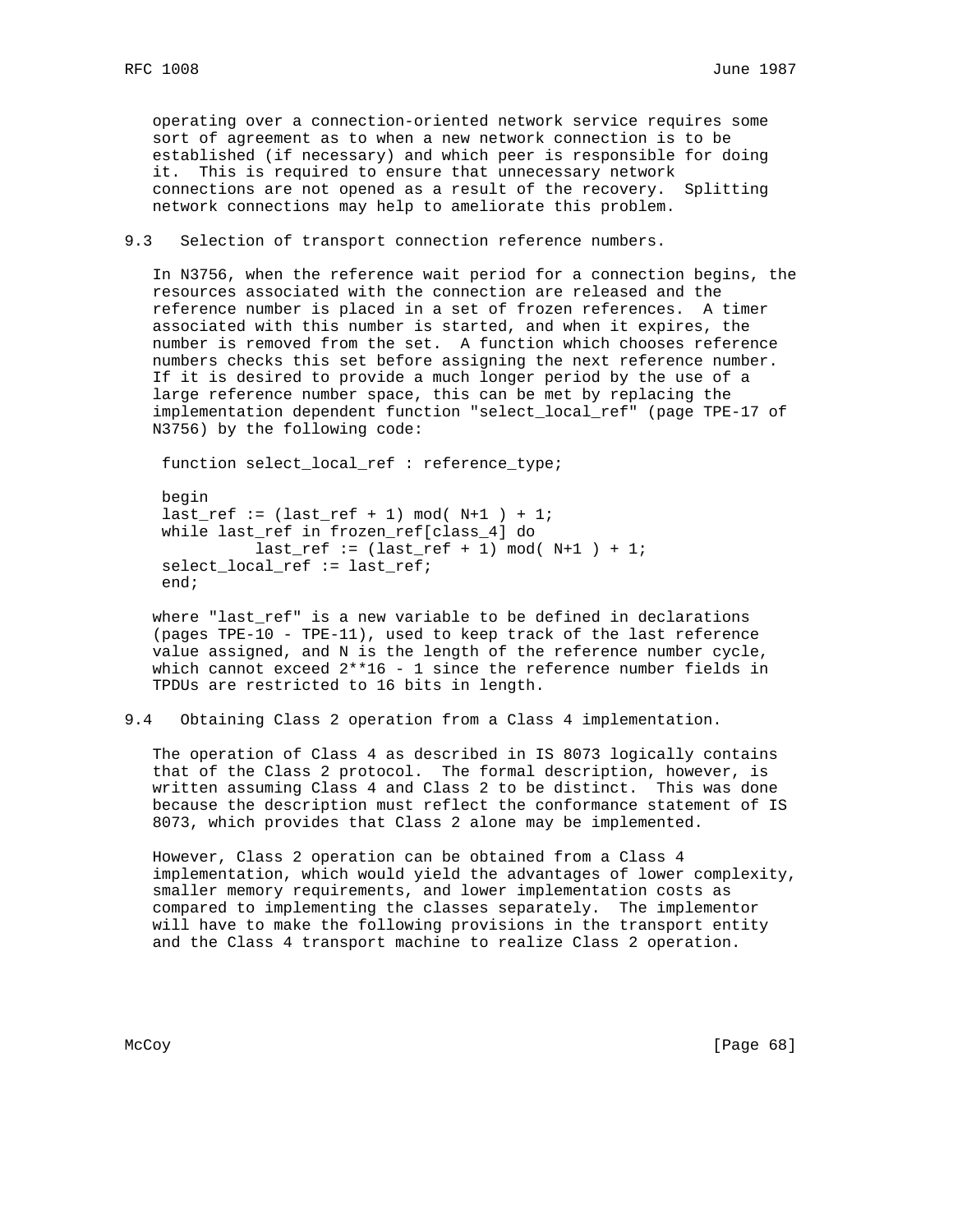1) Disable all timers. In the formal description, all Class 4 timers except the reference timer are in the Class 4 TPM. These timers can be designed at the outset to be enabled or not at the instantiation of the TPM. The reference timer is in the Transport Entity module (TPE) and is activated by the TPE recognizing that the TPM has set its "please\_kill\_me" variable to "freeze". If the TPM sets this variable instead to "now", the reference timer for that transport connection is never started. However, IS 8073 provides that the reference timer can be used, as a local entity management decision, for Class 2.

 The above procedure should be used when negotiating from Class 4 to Class 2. If Class 2 is proposed as the preferred class, then it is advisable to not disable the inactivity timer, to avoid the possibility of deadlock during connection establishment if the peer entity never responds to the CR TPDU. The inactivity timer should be set when the CR TPDU is sent and deactivated when the CC TPDU is received.

- 2) Disable checksums. This can be done simply by ensuring that the boolean variable "use\_checksums" is always set to "false" whenever Class 2 is to be proposed or negotiated.
- 3) Never permit flow control credit reduction. The formal description makes flow control credit management a function of the TPE operations and such management is not reflected in the operation of the TPM. Thus, this provision may be handled by always making the "credit-granting" mechanism aware of the class of the TPM being served.
- 4) Include Class 2 reaction to network service events. The Class 4 handling of network service events is more flexible than that of Class 2 to provide the recovery behavior characteristic of Class 4. Thus, an option should be provided on the handling of N\_DISCONNECT\_indication and N RESET indication for Class 2 operation. This consists of sending a T\_DISCONNECT\_indication to the Transport User, setting "please\_kill\_me" to "now" (optionally to "freeze"), and transitioning to the CLOSED state, for both events. (The Class 4 action in the case of the N\_DISCONNECT is to remove the network connection from the set of those associated with the transport connection and to attempt to obtain a new network connection if the set becomes empty. The action on receipt of the N\_RESET is to do nothing, since the TPE has already issued the N\_RESET\_response.)
- 5) Ensure that TPDU parameters conform to Class 2. This implies that subsequence numbers should not be used on AK TPDUs, and no flow control confirmation parameters should ever appear in an AK TPDU. The checksum parameter is prevented from

McCoy [Page 69]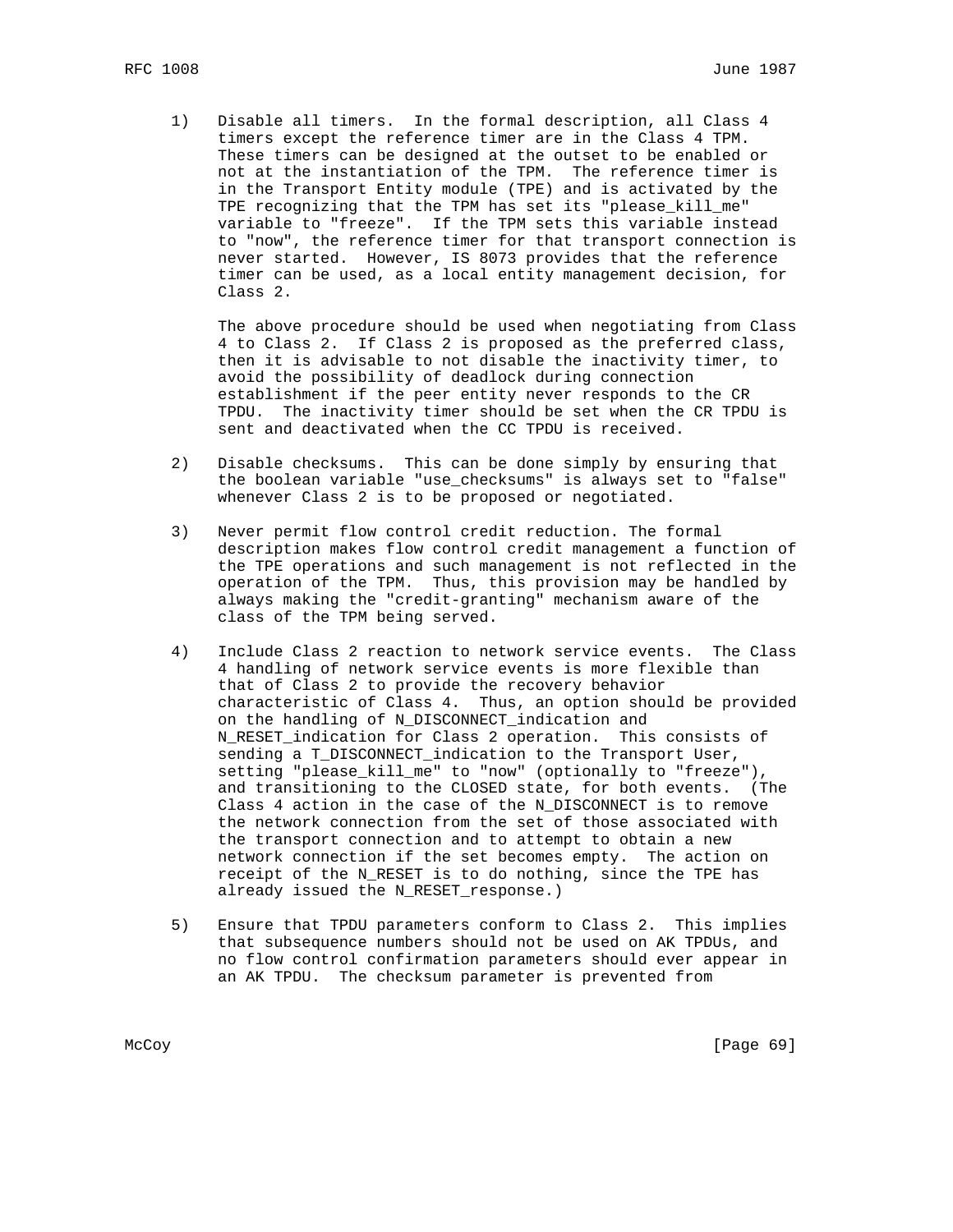appearing by the "false" value of the "use\_checksums" variable. (The acknowledgement time parameter in the CR and CC TPDUs will not be used, by virtue of the negotiation procedure. No special assurance for its non-use is necessary.)

 The TPE management of network connections should see to it that splitting is never attempted with Class 4 TPMs running as Class 2. The handling of multiplexing is the same for both classes, but it is not good practice to multiplex Class 4 and Class 2 together on the same network connection.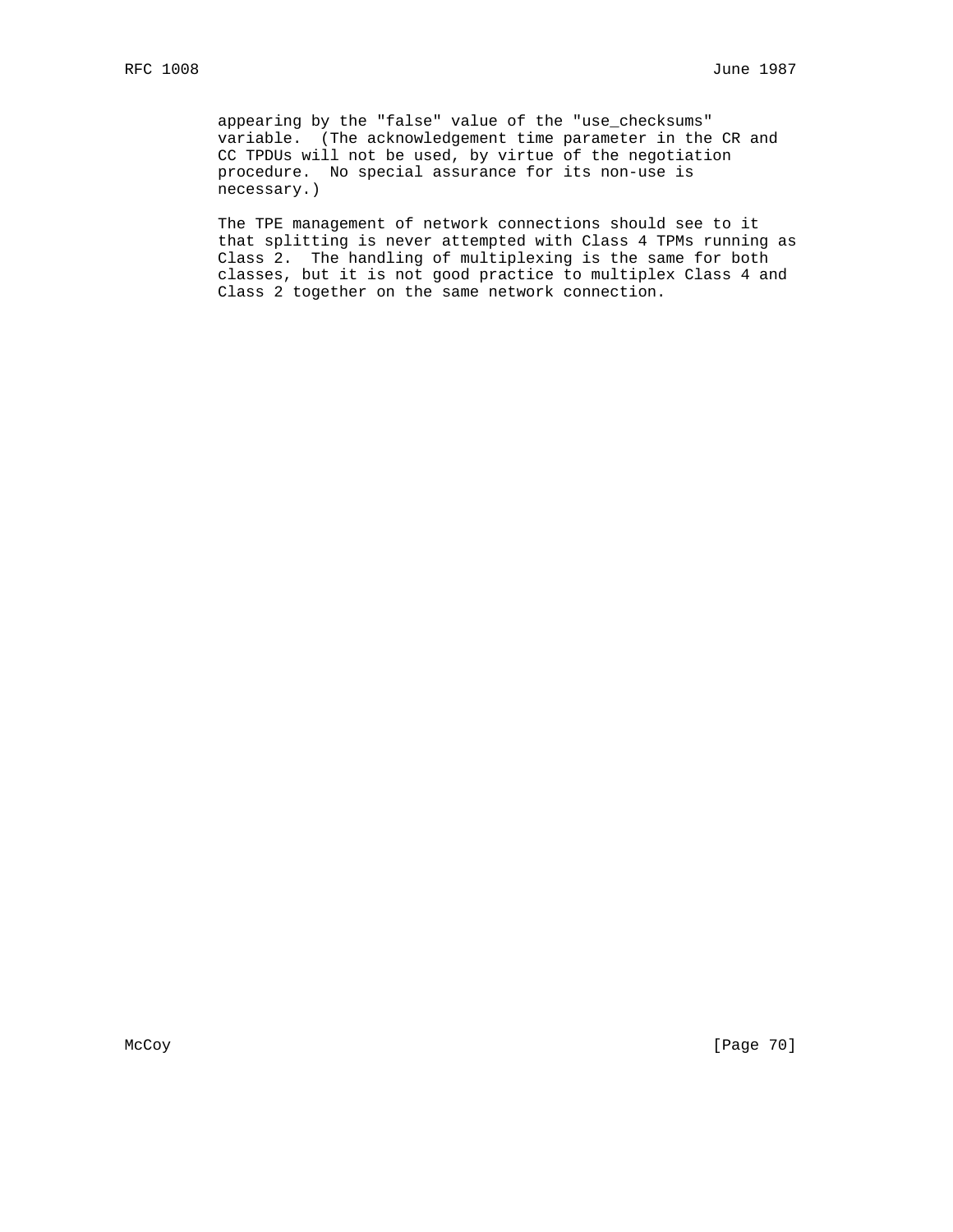# 10 References.

- [BRI85] Bricker, A., L. Landweber, T. Lebeck, M. Vernon, "ISO Transport Protocol Experiments," Draft Report prepared by DLS Associates for the Mitre Corporation, October 1985.
- [COL85] Colella, Richard, Marnie Wheatley, Kevin Mills, "COMSAT/NBS Experiment Plan for Transport Protocol," NBS, Report No. NBSIR 85-3141, May l985.
- [CHK85] Chernik, C. Michael, "An NBS Host to Front End Protocol," NBSIR 85-3236, August 1985.
- [CHO85] Chong, H.Y., "Software Development and Implementation of NBS Class 4 Transport Protocol," October 1985 (available from the author).
- [HEA85] Heatley, Sharon, Richard Colella, "Experiment Plan: ISO Transport Over IEEE 802.3 Local Area Network," NBS, Draft Report (available from the authors), October 1985.
- [INT85] "Performance Comparison Between 186/51 and 552," The Intel Corporation, Reference No. COM,08, January 1985.
- [ISO84a] IS 8073 Information Processing Open Systems Interconnection - Transport Protocol Specification, available from ISO TC97/SC6 Secretariat, ANSI, 1430 Broadway, New York, NY 10018.
- [ISO84b] IS 7498 Information Processing Open Systems Interconnection - Basic Reference Model, available from ANSI, address above.
- [ISO85a] DP 9074 Estelle A Formal Description Technique Based on an Extended State Transition Model, available from ISO TC97/SC21 Secretariat, ANSI, address above.
- [ISO85b] N3756 Information Processing Open Systems Interconnection - Formal Description of IS 8073 in Estelle. (Working Draft, ISO TC97/SC6)

McCoy [Page 71]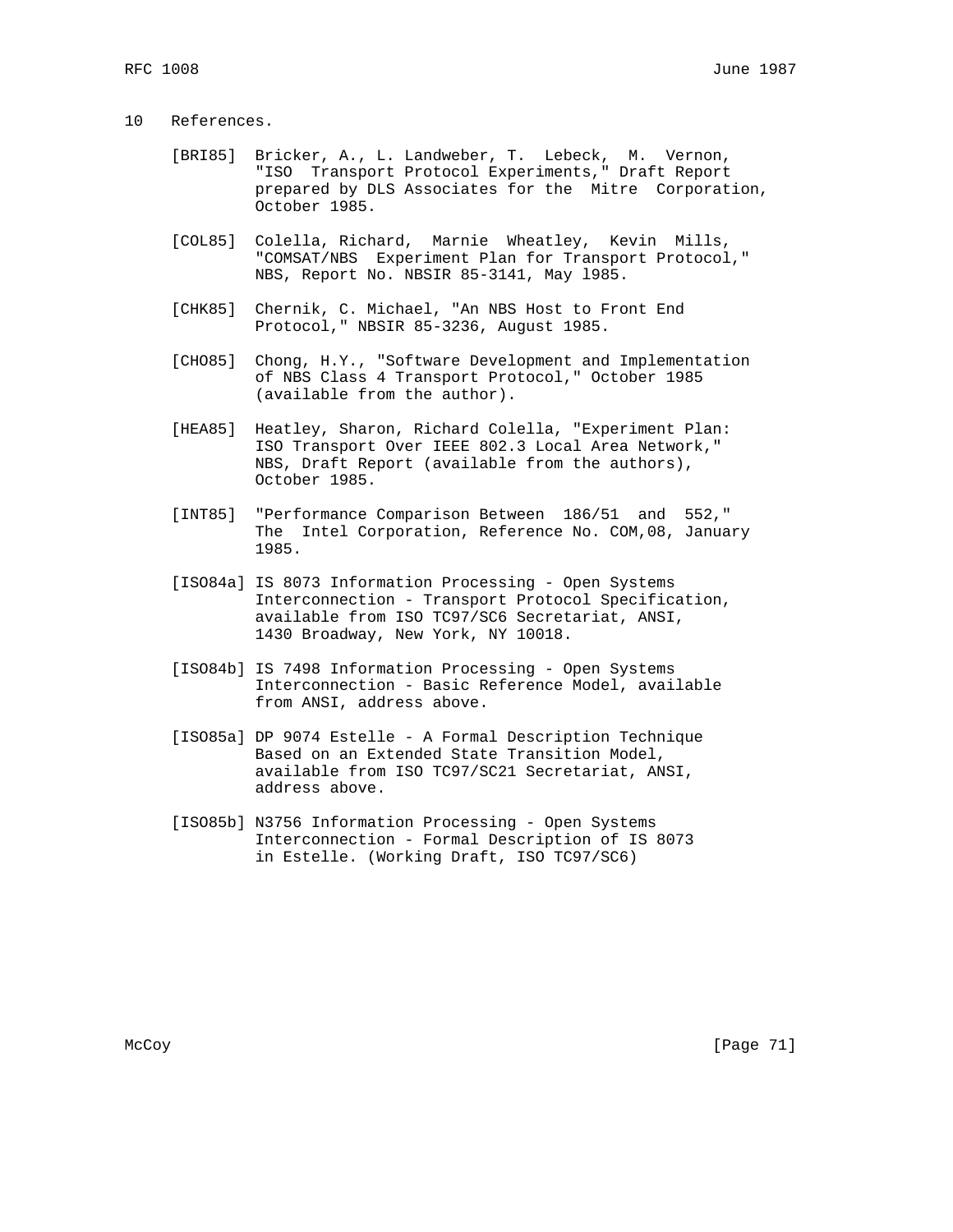- [ISO85c] N3279 Information Processing Open Systems Interconnection - DAD1, Draft Addendum to IS 8073 to Provide a Network Connection Management Service, ISO TC97/SC6 N3279, available from SC6 Secretariat, ANSI, address above.
- [JAI85] Jain, Rajendra K., "CUTE: A Timeout Based Congestion Control Scheme for Digitial Network Architecture," Digital Equipment Corporation (available from the author), March 1985.
- [LIN85] Linn, R.J., "The Features and Facilities of Estelle," Proceedings of the IFIP WG 6.1 Fifth International Workshop on Protocol Specification, Testing and Verification, North Holland Publishing, Amsterdam, June 1985.
- [MIL85a] Mills, Kevin L., Marnie Wheatley, Sharon Heatley, "Predicting Transport Protocol Performance", (in preparation).
- [MIL85b] Mills, Kevin L., Jeff Gura, C. Michael Chernik, "Performance Measurement of OSI Class 4 Transport Implementations," NBSIR 85-3104, January 1985.
- [NAK85] Nakassis, Anastase, "Fletcher's Error Detection Algorithm: How to Implement It Efficiently and How to Avoid the Most Common Pitfalls," NBS, (in preparation).
- [NBS83] "Specification of a Transport Protocol for Computer Communications, Volume 3: Class 4 Protocol," February 1983 (available from the National Technical Information Service).
- [NTA84] Hvinden, Oyvind, "NBS Class 4 Transport Protocol, UNIX 4.2 BSD Implementation and User Interface Description," Norwegian Telecommunications Administration Establishment, Technical Report No. 84-4053, December 1984.
- [NTI82] "User-Oriented Performance Measurements on the ARPANET: The Testing of a Proposed Federal Standard," NTIA Report 82-112 (available from NTIA, Boulder CO)
- [NTI85] "The OSI Network Layer Addressing Scheme, Its Implications, and Considerations for Implementation", NTIA Report 85-186, (available from NTIA, Boulder CO)
- [RFC85] Mills, David, "Internet Delay Experiments," RFC889,

McCoy [Page 72]